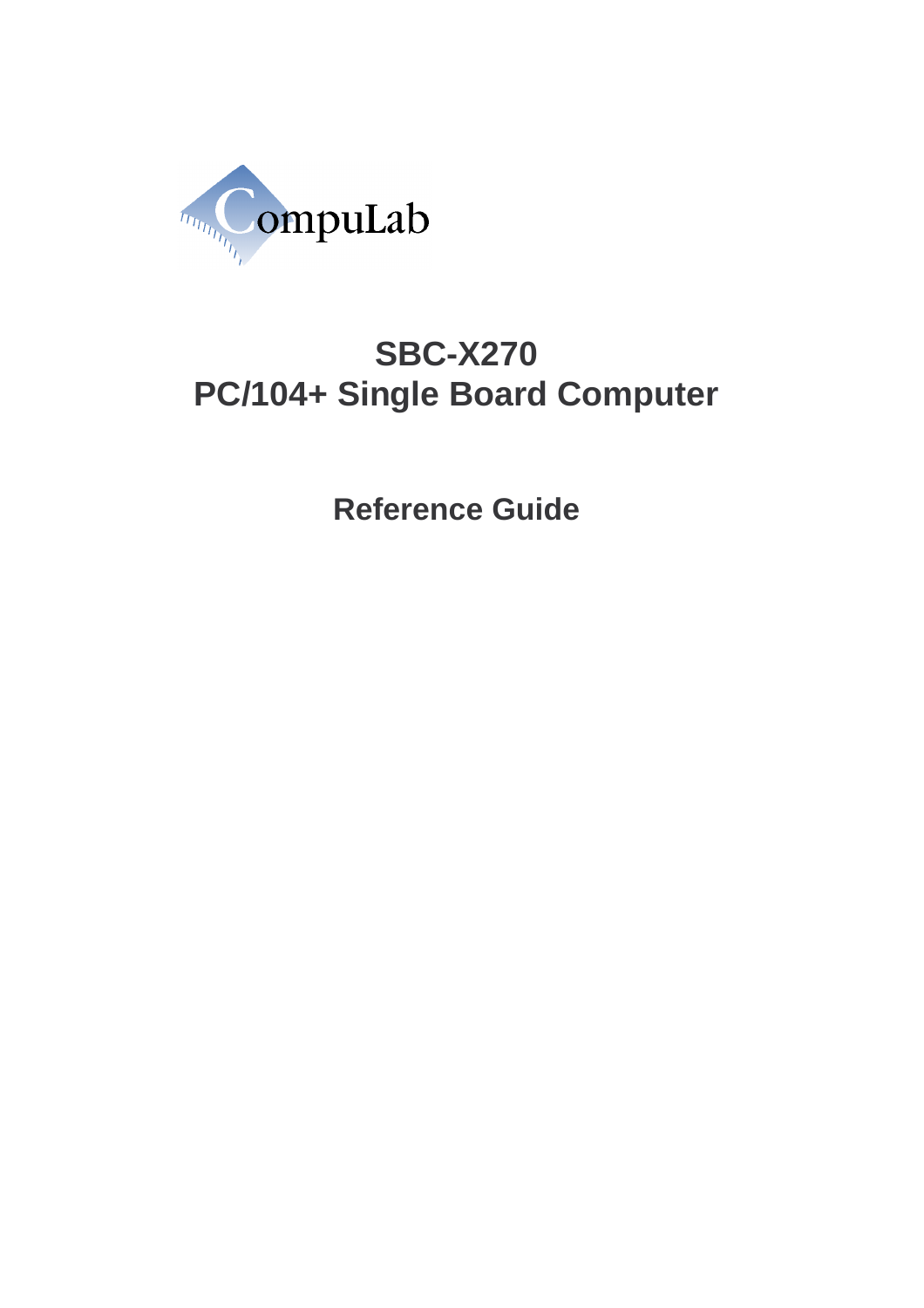# **Table of Contents**

| 1.           |       |  |
|--------------|-------|--|
| 2.           |       |  |
|              | 2.1.  |  |
|              | 2.2.  |  |
|              | 2.3.  |  |
| <b>3.</b>    |       |  |
|              | 3.1.  |  |
|              | 3.2.  |  |
|              | 3.3.  |  |
|              | 3.4.  |  |
|              | 3.5.  |  |
|              | 3.6.  |  |
|              | 3.7.  |  |
|              | 3.8.  |  |
|              | 3.9.  |  |
|              | 3.10. |  |
|              | 3.11. |  |
|              | 3.12. |  |
|              | 3.13. |  |
|              | 3.14. |  |
|              | 3.15. |  |
|              | 3.16. |  |
|              | 3.17. |  |
|              | 3.18. |  |
|              | 3.19. |  |
|              | 3.20. |  |
|              | 3.21. |  |
|              | 3.22. |  |
|              | 3.23. |  |
|              | 3.24. |  |
|              | 3.25. |  |
|              | 3.26. |  |
|              | 3.27. |  |
|              | 3.28. |  |
| $\mathbf{4}$ |       |  |
|              | 4.1.  |  |
|              | 4.2.  |  |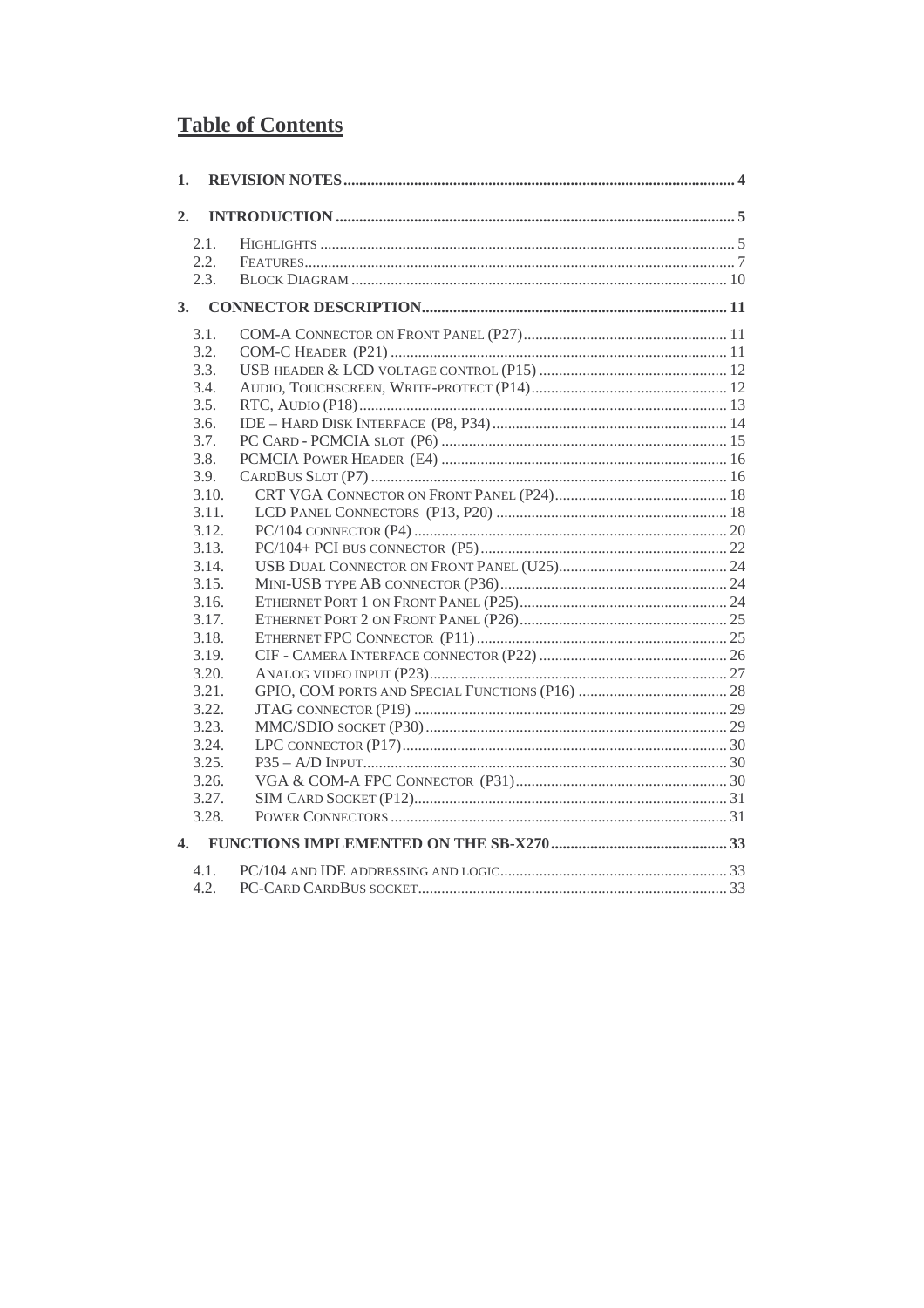### SB-X270 PC/104+ Single Board Computer

CompuLab LTD.

 $\mathfrak{Z}$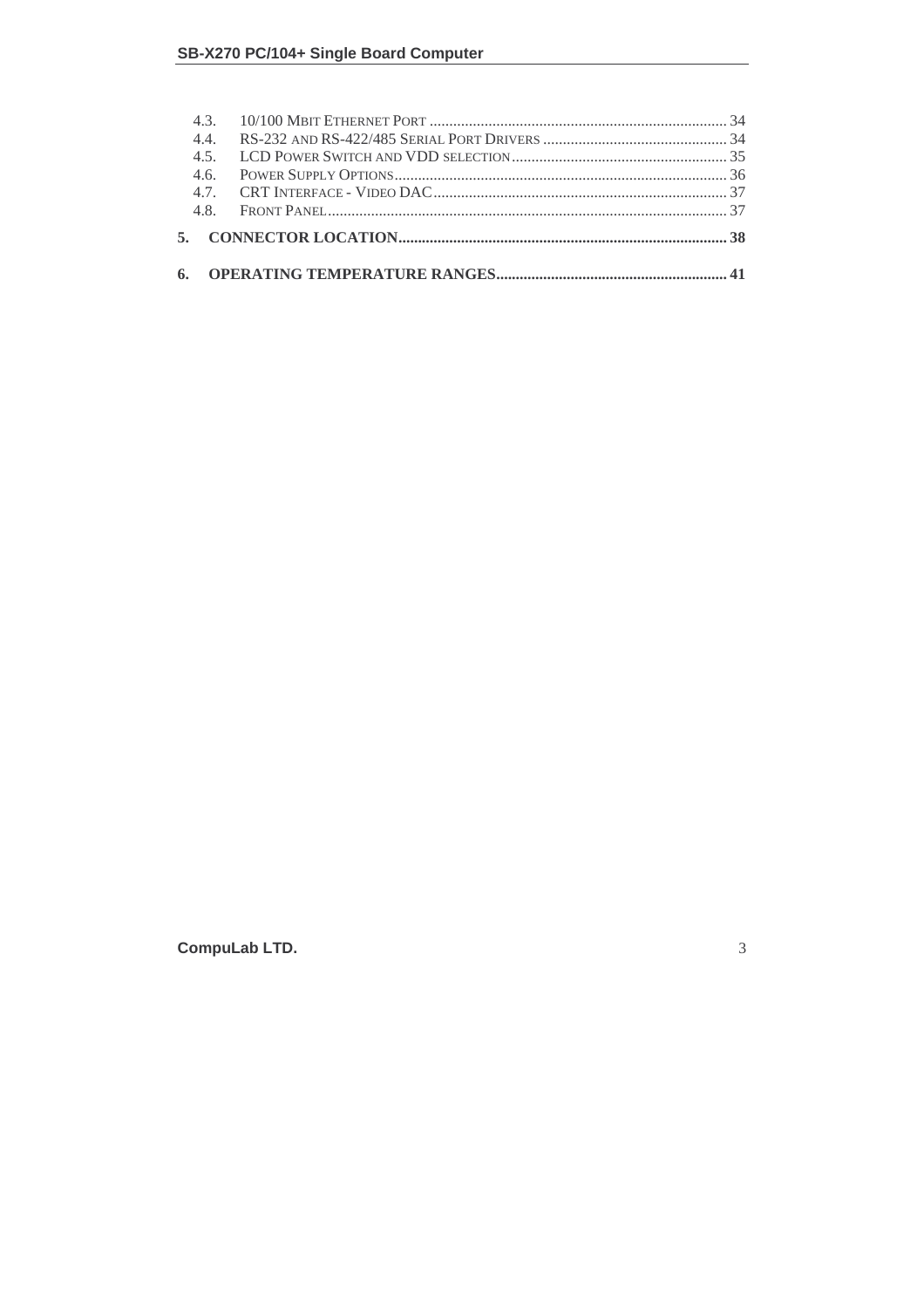# **1. Revision Notes**

| <b>Date</b> | <b>Description</b>                                                   |  |  |  |
|-------------|----------------------------------------------------------------------|--|--|--|
| 12-May-2006 | First release<br>٠                                                   |  |  |  |
| 21-Jun-2006 | Updated with WiFi feature                                            |  |  |  |
| 27-Sep-2006 | Added E2 jumper description to GPIO section.<br>٠                    |  |  |  |
|             | Added a note regarding PC-Card voltage constraint to 3.3V only.<br>٠ |  |  |  |
| 04-Dec-2006 | Removed irrelevant mentioning of MMC/SD power switch.<br>٠           |  |  |  |
| 21-Dec-2006 | Added a note about touchscreen capacitors removal.<br>٠              |  |  |  |
| 4-Jun-2007  | Added a comment regarding the availability of PC-104+ slots.         |  |  |  |
| 17-Jun-2007 | Removed the incorrect comment regarding compatibility with<br>٠      |  |  |  |
|             | OV9653 camera module.                                                |  |  |  |
| 02-Jul-2007 | Added instructions for front panel removal                           |  |  |  |
| 10-Sep-2007 | GPIO references (P16 connector) were changed to match those of<br>٠  |  |  |  |
|             | PXA270.                                                              |  |  |  |
|             | Added a comment about GPIO usage limitation with CM-X270L            |  |  |  |
| 23-Oct-2007 | Changes for SB-X270 rev 1.3:                                         |  |  |  |
|             | Removed VIP                                                          |  |  |  |
|             | Added SIM card connector.                                            |  |  |  |
|             | Added 40 pos FPC LCD connector.<br>٠                                 |  |  |  |
|             | Added 40 pos FPC IDE connector.<br>٠                                 |  |  |  |
|             | Added A/D connector.                                                 |  |  |  |
|             | Added mini-USB connector.<br>٠                                       |  |  |  |
|             | Added Bluetooth and GPRS LEDs.                                       |  |  |  |
|             | JTAG connector pinout changed.<br>٠                                  |  |  |  |
| 23-Dec-2007 | Removed mentioning of extended graphics controller (2700G, MG<br>٠   |  |  |  |
|             | option), as it has been discontinued in CM-X270W module.             |  |  |  |
| 31-Mar-2008 | Added GPRS voltage modification instructions<br>u,                   |  |  |  |
| 13-May-2008 | Clarifications made about USB1 and USB4 ports availability on P15    |  |  |  |
|             | P16-20 changed from GND to VCC3-3<br>٠                               |  |  |  |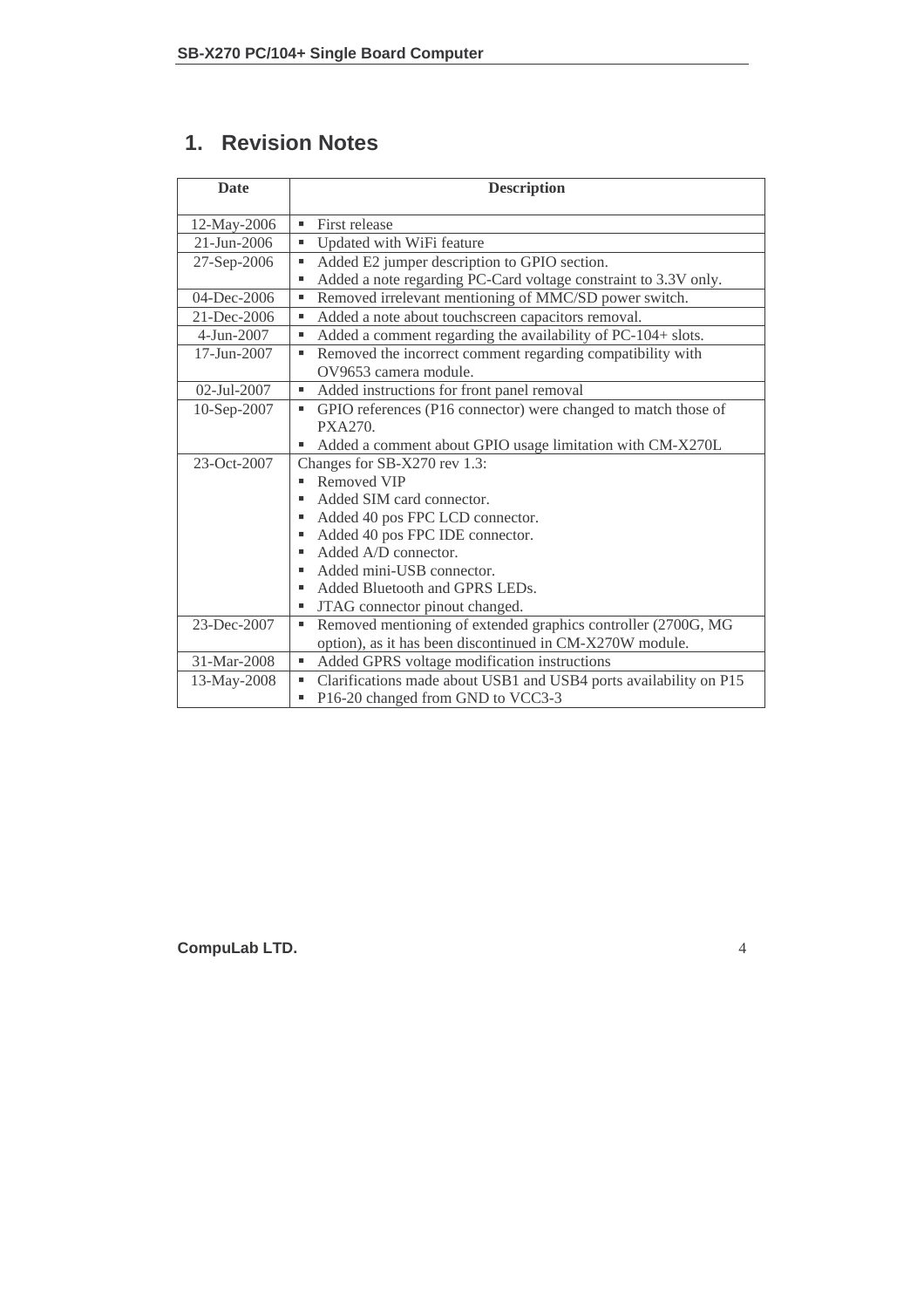# **2. Introduction**

# **2.1. Highlights**

|           | <b>Single Board Computer implemented by</b><br>combination of CM-X270 module and<br>SB-X270 baseboard. Compatible with<br>both X270W and X270L module version | The SBC-X270 is a standard<br>PC/104+ compliant, single board<br>computer. It is implemented by CM-<br>X270 module providing most of the<br>functions, including an integrated |
|-----------|---------------------------------------------------------------------------------------------------------------------------------------------------------------|--------------------------------------------------------------------------------------------------------------------------------------------------------------------------------|
|           | Available in two form-factors:                                                                                                                                | wireless LAN (WiFi) interface,                                                                                                                                                 |
|           | - Standard PC/104+<br>$- PC/104+$ with front panel                                                                                                            | GPRS/GSM modem and Bluetooth<br>transmitter. The SB-X270 carrier                                                                                                               |
|           | Intel's XScale PXA270 CPU @ 520 MHz,<br>128 MB SDRAM, 512 MB Flash Disk                                                                                       | board providing connectors and<br>several additional functions. The rich<br>features set of the SBC-X270 is                                                                    |
| $\bullet$ | <b>WLAN/WiFi interface</b><br><b>GPRS/GSM MODEM*</b><br><b>Bluetooth 2 EDR*</b>                                                                               | customizable according to the price /<br>performance targets of the user's<br>application.                                                                                     |
|           | VGA graphics controller with<br>connectors for LCD panel and CRT<br>monitor                                                                                   | The unique mechanical design of the<br>SB-X270 allows selecting between                                                                                                        |
| $\bullet$ | Video input                                                                                                                                                   | two popular form factors: either a<br>standard PC/104+ with headers, or an                                                                                                     |
|           | PCI and Local Bus expansions in<br>$PC/104 + format$                                                                                                          | extended PC/104+ with front panel<br>connectors.                                                                                                                               |
|           | COM1 - 4 with RS232 / RS485 / RS422 /                                                                                                                         |                                                                                                                                                                                |
|           | <b>TTL</b> driver options                                                                                                                                     | The SB-X270 contains $PC/104+$                                                                                                                                                 |
|           | <b>Host and slave USB ports including</b><br>keyboard & mouse support                                                                                         | expansion connectors opening it to<br>the wide range of standard peripheral                                                                                                    |
| $\bullet$ | <b>Touchscreen interface</b>                                                                                                                                  | cards. Furthermore, the SB-X270<br>contains an electrical interface and                                                                                                        |
| $\bullet$ | <b>Hard disk interface</b>                                                                                                                                    | slots for PCMCIA, CardBus and                                                                                                                                                  |
|           | Sound I/O                                                                                                                                                     | MMC/SDIO extension cards, which                                                                                                                                                |
|           | Single or dual 100 Mbps Ethernet ports                                                                                                                        | may be inserted and secured in the<br>slot with no additional mechanical                                                                                                       |
|           | PCMCIA, CardBus & MMC/SDIO slots                                                                                                                              | means, extending the system with                                                                                                                                               |
|           | <b>RTC</b> with lithium battery                                                                                                                               | capabilities such as a larger solid state                                                                                                                                      |
|           | Switched power supply, 3.3V to 48V<br>operating range                                                                                                         | disk, GPS or GSM modem.                                                                                                                                                        |
|           |                                                                                                                                                               |                                                                                                                                                                                |

 $\mathbf{I}$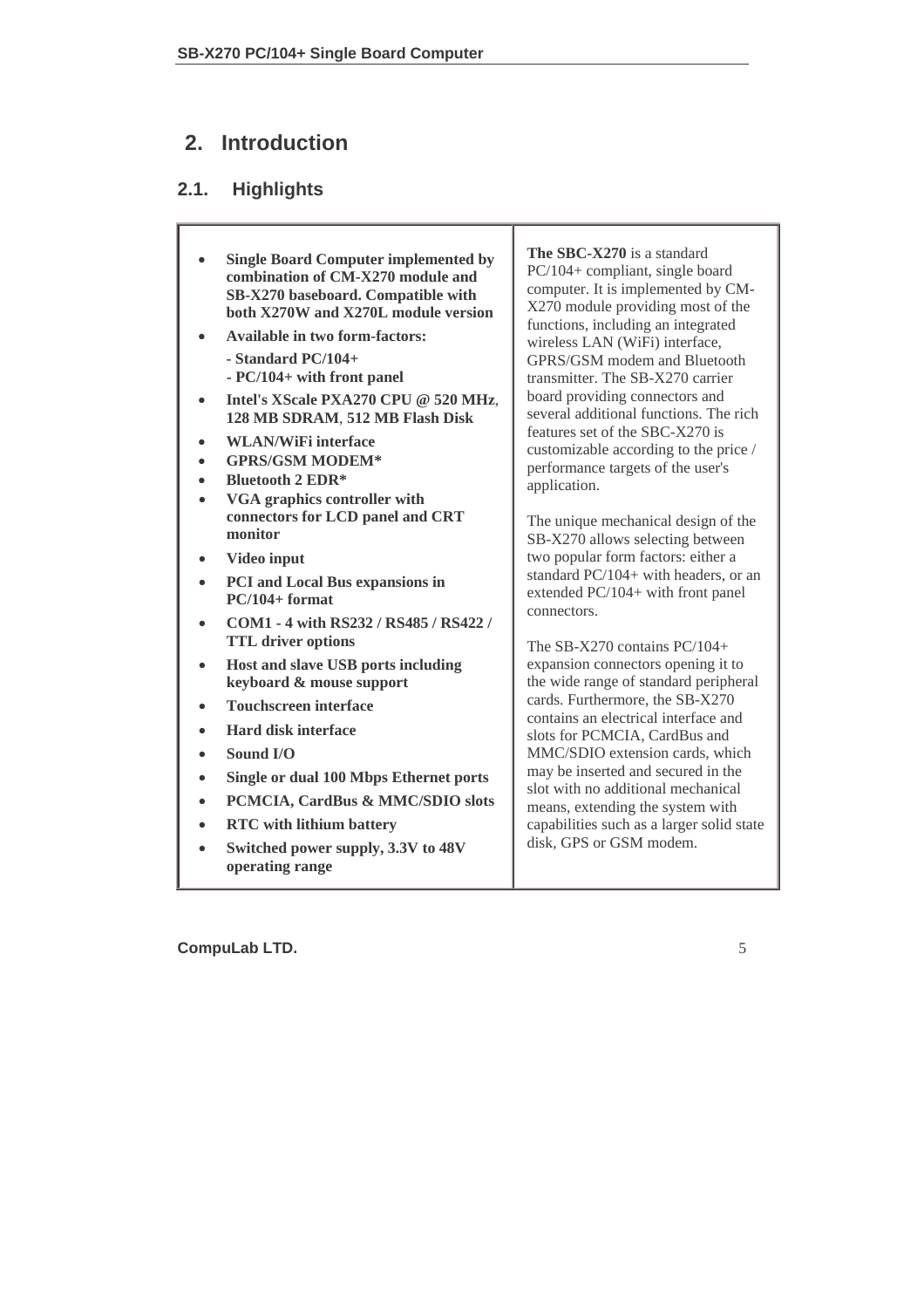| Notes:                                         |  |
|------------------------------------------------|--|
| some of above specified features are optional. |  |
| * with CM-X270W rev 2 only                     |  |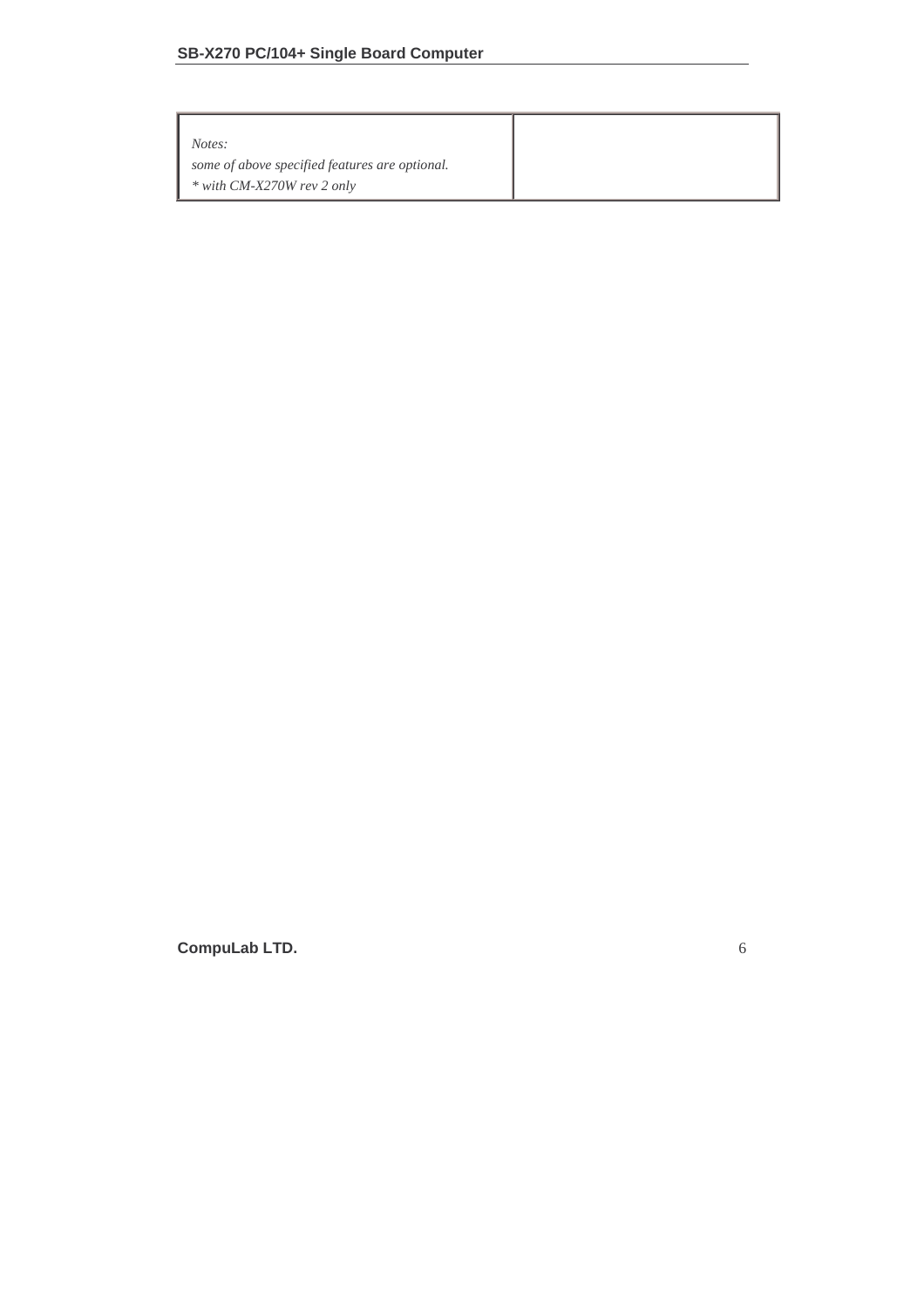### **2.2. Features**

The "SB Option" column specifies the P/N code of the SB-X270 required for the particular feature. The "CM Option" column specifies the P/N code of CM-X270 required for the particular feature. SB-X270 content is the combination of features provided by the attached CM-X270 and the features implemented on the SB-X270 itself. To have the particular feature, both the CM and SB options of that feature must be implemented. "+" means that the feature is always available, regardless of P/N code.

| <b>Feature</b>                                                                                                                                                       | <b>Specification</b>                                                                                                                                                                                                                                                                                   | SB                               | CM<br>Option   Option |  |
|----------------------------------------------------------------------------------------------------------------------------------------------------------------------|--------------------------------------------------------------------------------------------------------------------------------------------------------------------------------------------------------------------------------------------------------------------------------------------------------|----------------------------------|-----------------------|--|
| <b>CPU</b><br><b>SDRAM</b><br><b>Flash Disk</b>                                                                                                                      | See Features List of CM-X270 module                                                                                                                                                                                                                                                                    |                                  |                       |  |
| COM-A                                                                                                                                                                | Full modem controls, RS-232 levels, RJ11 or DB9 connector                                                                                                                                                                                                                                              | $^{+}$                           | $^{+}$                |  |
| COM-B                                                                                                                                                                | Rx/Tx, RS232 & TTL levels, on 100-mil header                                                                                                                                                                                                                                                           | $^{+}$                           | <sub>B</sub>          |  |
| COM-C                                                                                                                                                                | Full modem, RS 232/422/485 levels, standard 10-pin header                                                                                                                                                                                                                                              | $^{+}$                           | $^{+}$                |  |
| COM-D                                                                                                                                                                | Rx/TX, RS-232 & TTL levels, on 100-mil header                                                                                                                                                                                                                                                          | X                                | $^{+}$                |  |
| <b>IrDA</b>                                                                                                                                                          | SIR and FIR modes. Shared with COM-D                                                                                                                                                                                                                                                                   | $+$                              | $^{+}$                |  |
| <b>IDE</b>                                                                                                                                                           | PIO mode. Derived from local bus. Standard 40-pin header                                                                                                                                                                                                                                               | $^{+}$                           | $+$                   |  |
| Ethernet                                                                                                                                                             | One or two 10/100BaseT Ethernet ports:<br>1. Module's port - DM9000, local bus interface<br>2. Baseboard port Realtek RTL8139 controller PCI interface<br>RJ-45 connector and activity LED's provided in two options:<br>- From baseboard's front panel<br>- Through FPC and optional extension module | $^{+}$<br>E2<br>F1<br>$^{+}$     | E<br>E,B              |  |
| <b>LCD</b> Panel                                                                                                                                                     | STN and TFT panel support. 51-pos FPC connector for<br>direct interface to certain TFT panels                                                                                                                                                                                                          |                                  |                       |  |
| RGB signals are derived from the TFT interface using<br><b>CRT</b> Monitor<br>DAC's. Interface through DB15 on the front panel or through<br>FPC and optional module |                                                                                                                                                                                                                                                                                                        |                                  | $^{+}$                |  |
| <b>GPIO</b>                                                                                                                                                          | 9 to 14 lines, on common 100-mil header.                                                                                                                                                                                                                                                               |                                  |                       |  |
| PCMCIA &<br>CardBus                                                                                                                                                  | Slots with card guides, for card types I, II and III. Two<br>options:<br>- One slot for PCMCIA / CompactFlash (16-bit) card.<br>- One PCMCIA slot and one CardBus (32-bit) slot                                                                                                                        | C <sub>1</sub><br>C <sub>2</sub> | $\overline{B}$        |  |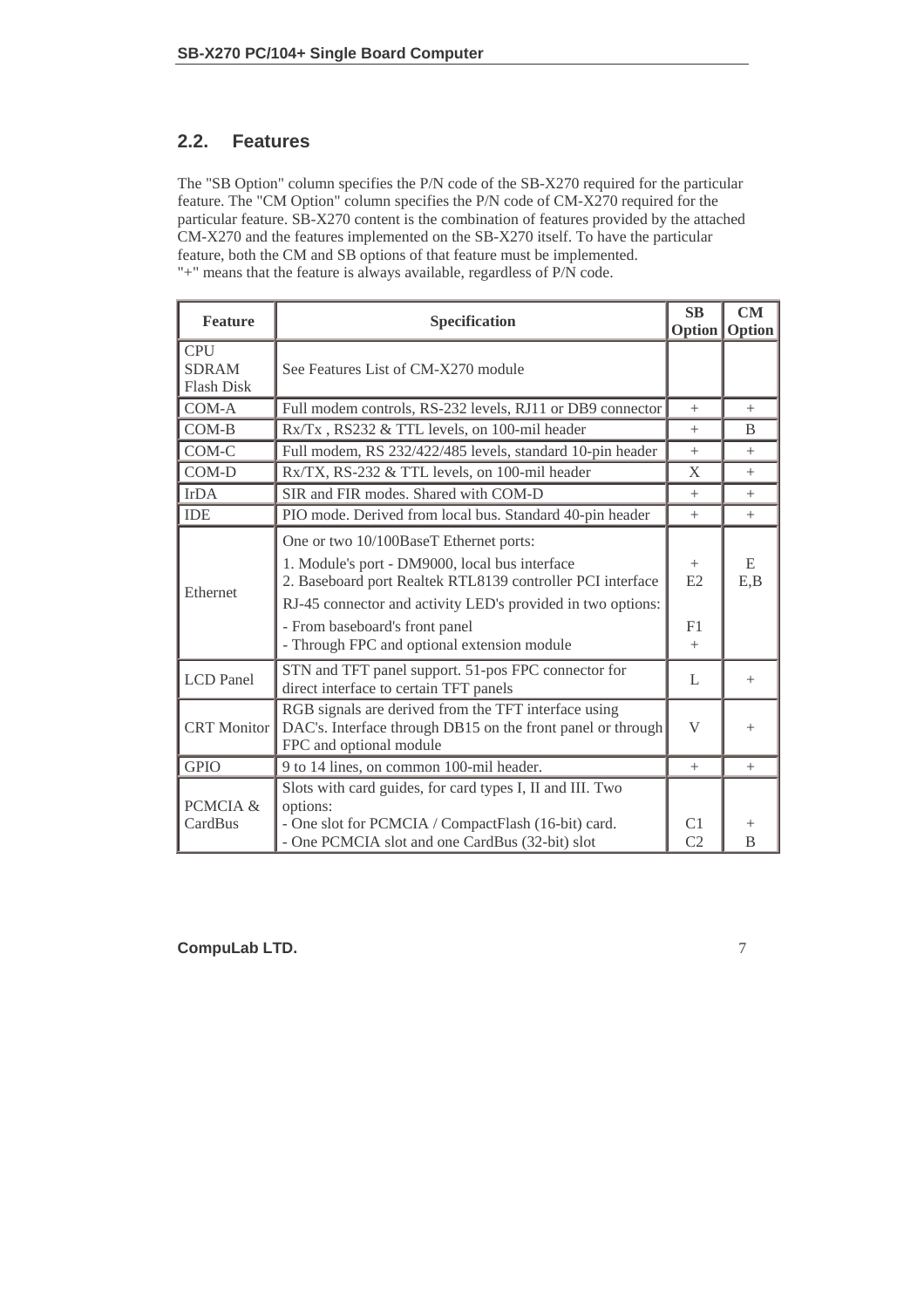| <b>Host USB</b>                                                              | Two (default) or four (with "B" option) Host ports, 12 Mbps.<br>Header for Type-A cable/ connector. Two ports on front<br>panel. | $^{+}$ | $^{+}$       |
|------------------------------------------------------------------------------|----------------------------------------------------------------------------------------------------------------------------------|--------|--------------|
| Slave USB                                                                    | Slave port shared with USB3 host, 12 Mbps.                                                                                       | $^{+}$ | $^{+}$       |
| <b>Touch Panel</b>                                                           | UCB1400 controller for resistive panels, pins on 100-mil<br>header                                                               |        |              |
| Sound I/O                                                                    | Header for standard cable/connectors for Microphone<br>(mono), Line input and Speakers (stereo)                                  |        | $\mathsf{A}$ |
| PC104                                                                        | Standard PC/104 connector. Signals are derived from the<br>CPU's local bus through buffers. 20 bit address. No DMA<br>Support.   | P      | $^{+}$       |
| $PC104+$                                                                     | PCI bus through standard PC/104+ connector                                                                                       | R      | B            |
| <b>RTC</b> Battery<br>Real time clock operated from on-board lithium battery |                                                                                                                                  | $^{+}$ | R            |
| LPC bus                                                                      | LPC bus on common 100-mil header                                                                                                 |        | B            |
| WiFi Interf                                                                  | WLAN / WiFi including connectors, provided by CM-<br><b>X270L</b>                                                                | $^{+}$ | W            |

# **Electrical, Mechanical and Environmental Specifications**

| Supply<br>Voltage        | High efficiency switched power supply. Support of sleep mode.<br>Three supply options:<br>- Regulated 3.3V (valid only when the module doesn't contain the "A" option)<br>- Regulated 5.0V<br>- Unregulated 12V to 48V |  |  |  |  |
|--------------------------|------------------------------------------------------------------------------------------------------------------------------------------------------------------------------------------------------------------------|--|--|--|--|
| Power<br>Consumption     | 2W to 5W in full activity, depending on CPU speed and selected features<br>Below 50mW in sleep mode                                                                                                                    |  |  |  |  |
| <b>Dimensions</b>        | Without front panel - 96 x 91 mm<br>With front panel - $111 \times 91$ mm<br>Height ranges from 10 mm to 22 mm, depending on the connectors assembled.<br>Height specified includes the CM-X270 module.                |  |  |  |  |
| Operation<br>temp (case) | Commercial: $0^{\circ}$ to $70^{\circ}$ C<br>Extended: $-20^{\circ}$ to $70^{\circ}$ C<br>Industrial: $-40^{\circ}$ to 85 $^{\circ}$ C                                                                                 |  |  |  |  |
| Storage<br>temperature   | $-40^{\circ}$ to $85^{\circ}$ C                                                                                                                                                                                        |  |  |  |  |
| Relative<br>humidity     | 10\% to 90\% (operation)<br>05% to 95% (storage)                                                                                                                                                                       |  |  |  |  |
| <b>Shock</b>             | $50G / 20$ ms                                                                                                                                                                                                          |  |  |  |  |
| Vibration                | $20G / 0 - 600 Hz$                                                                                                                                                                                                     |  |  |  |  |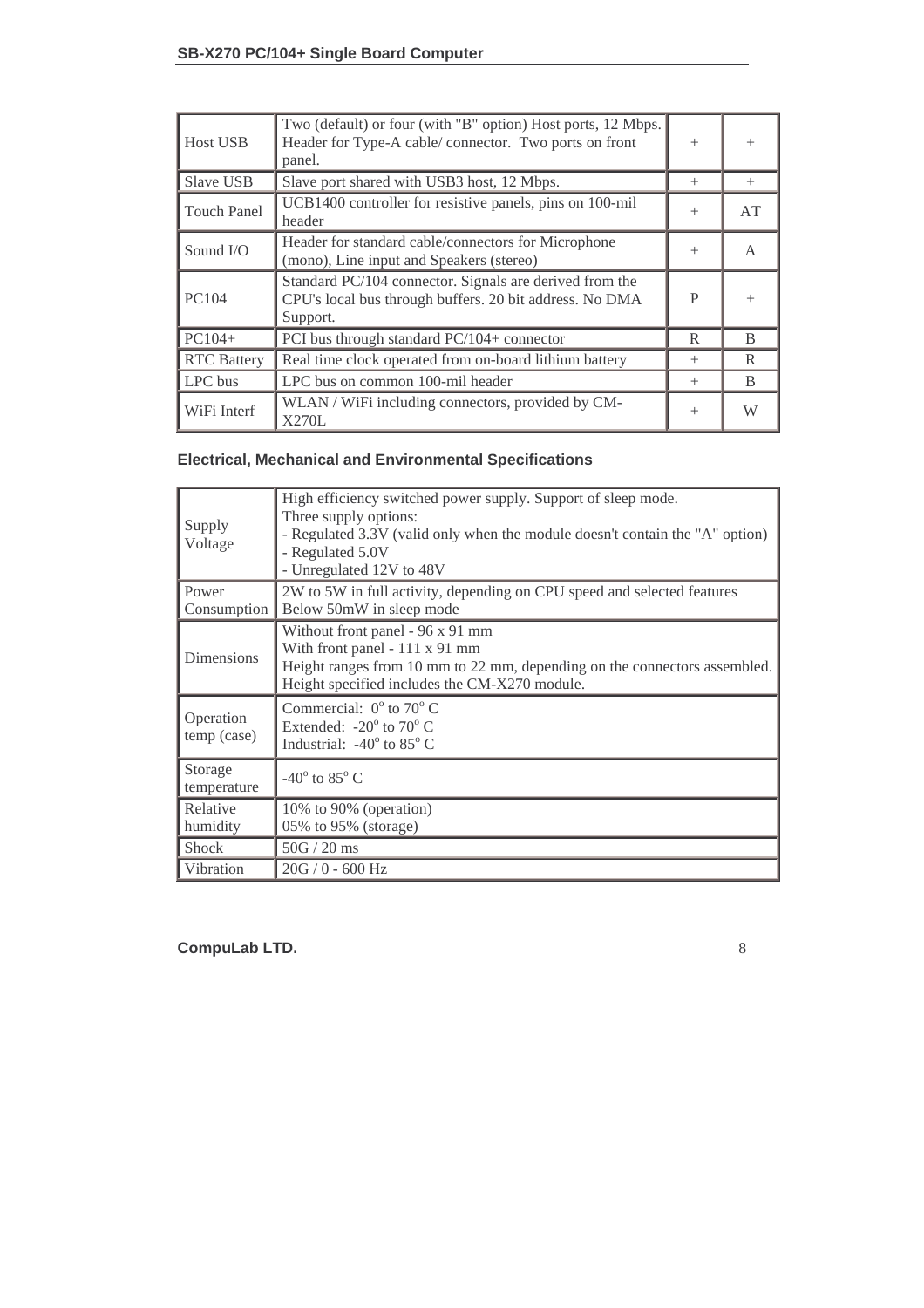$MTBF$  > 100,000 hours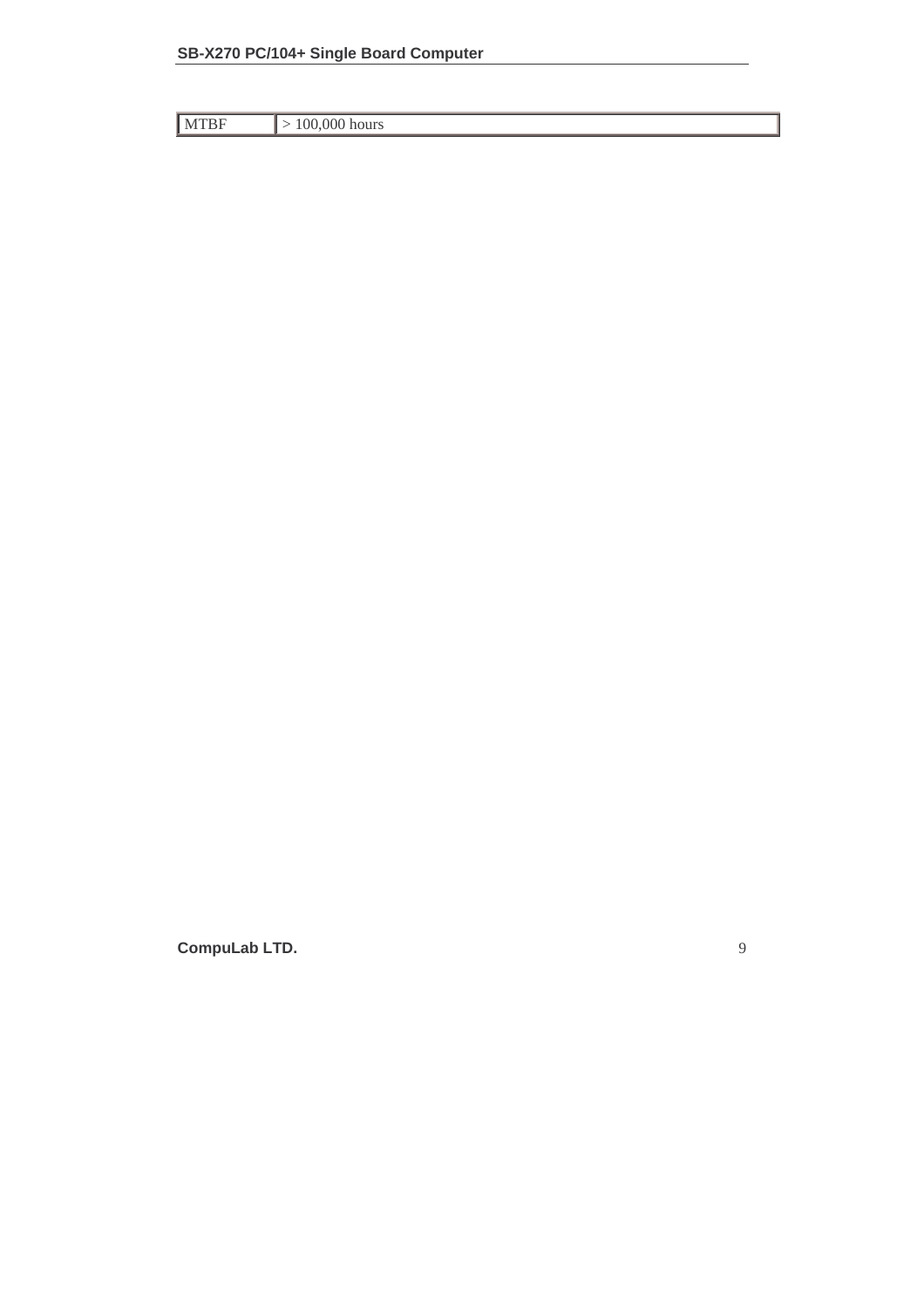# **2.3. Block Diagram**

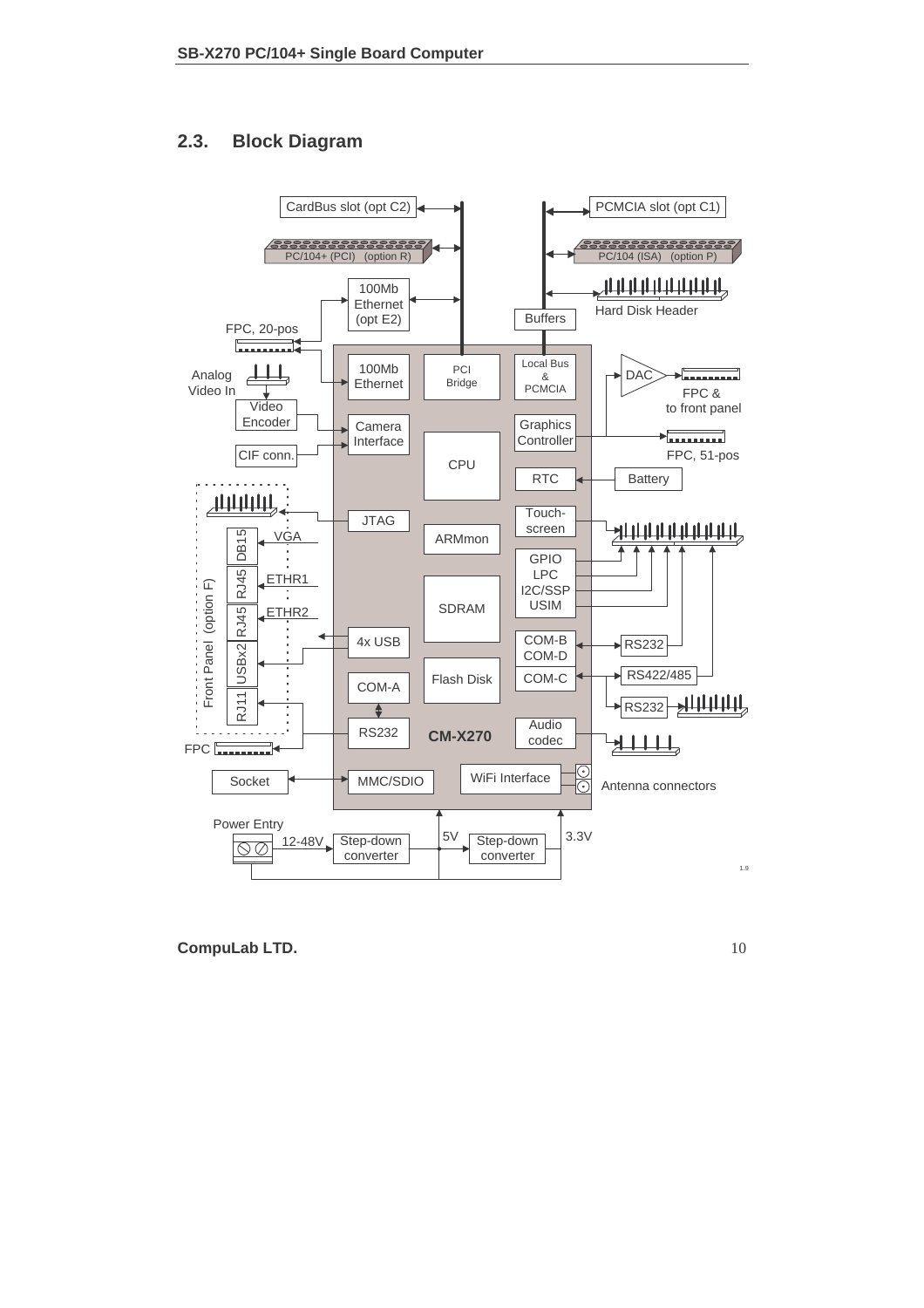# **3. Connector Description**

The SB-X270 uses the attached CM-X270 module to implement most of the provided functions. For these functions, the SB-X270 routes the signals from the CM-X270's miniature connectors to the standard connectors. The function's description is therefore provided in the CM-X270 Reference Guide. The section below provides only the description of the external interface connectors. The subsequent section provides the specifications of those functions implemented on the SB-X270 itself.

# **3.1. COM-A Connector on Front Panel (P27)**

RJ-11 6-pin connector, compatible with a standard RJ11 / DB9 cable (available from CompuLab). RS-232 level Rx/Tx/RTS/CTS are provided, other modem control lines are not available. This connector is available only with the front panel option.

| Pin | <b>Name</b>  | Pin | <b>Name</b> |
|-----|--------------|-----|-------------|
|     | $COM-A-RTS#$ |     | GND         |
|     | COM-A-TX     |     | COM-A-RX    |
|     | GND          |     | COM-A-CTS#  |

| 3 | 6<br>$\mathfrak{s}$<br>¦4 |  |
|---|---------------------------|--|
|   |                           |  |
|   |                           |  |

# **3.2. COM-C Header (P21)**

2x5, 100 mil header, compatible with a standard DB9 cable/connector. RS-232 or TTL levels, depending on assembled option. Includes modem control lines.

| Pin | <b>Name</b> | Pin | <b>Name</b> |
|-----|-------------|-----|-------------|
|     | COM-C-DCD#  |     | COM-C-RX    |
|     | COM-C-TX    |     | COM-C-DTR#  |
|     | <b>GND</b>  |     | COM-C-DSR#  |
|     | COM-C-RTS#  |     | COM-C-CTS#  |
|     | $COM-C-RI#$ |     |             |

COM-C is also routed to the P16 header (see below) for interfacing RS485/422.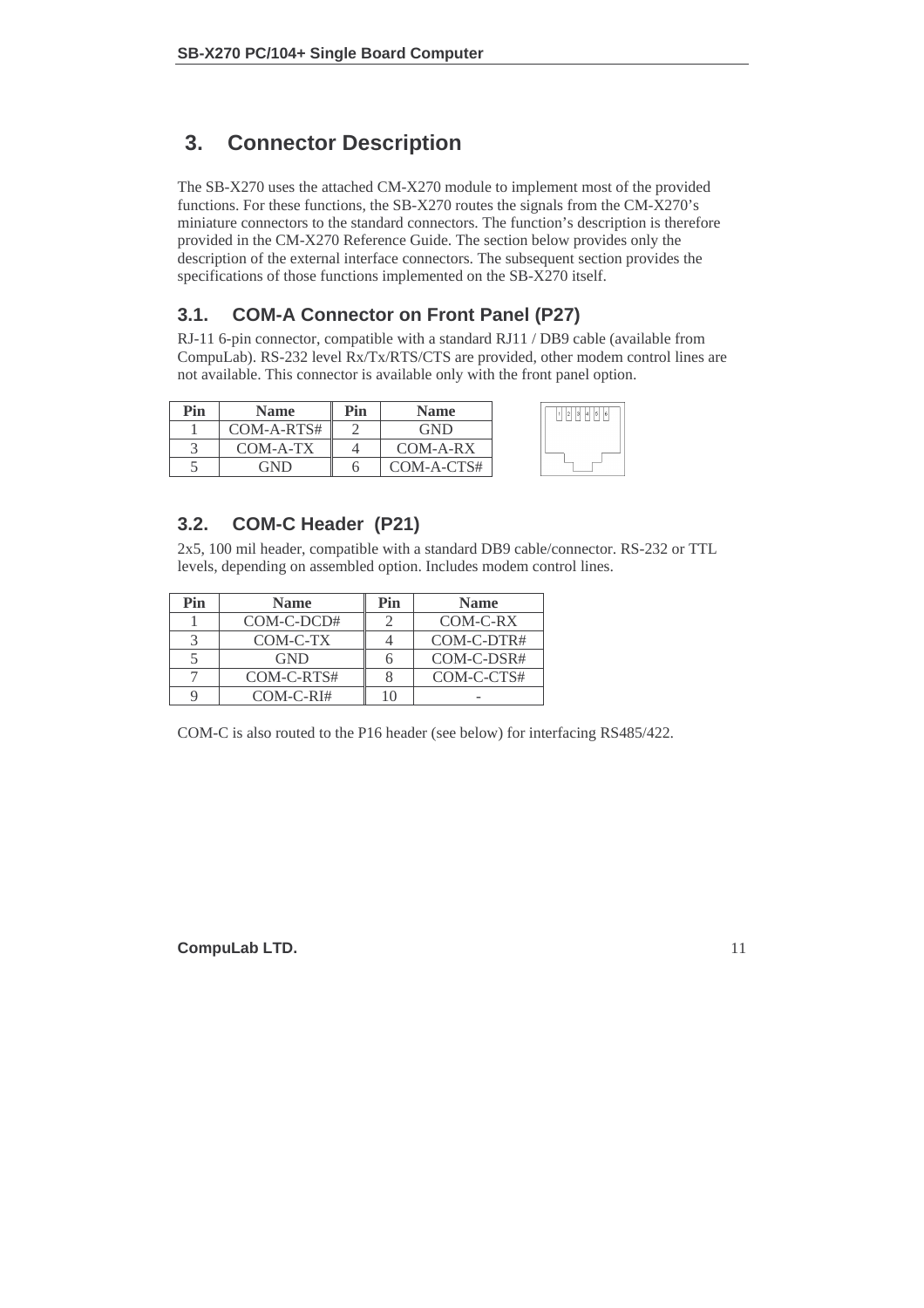# **3.3. USB header & LCD voltage control (P15)**

1x26, 100 mil header. USB pin assignment is directly compatible with standard cables/connectors.

| Pin            | <b>Name</b>   | <b>Wire</b>  | Pin | <b>Name</b>   | <b>Wire</b>  |
|----------------|---------------|--------------|-----|---------------|--------------|
|                |               | <b>Color</b> |     |               | <b>Color</b> |
| 0 <sub>1</sub> | VCC3.3        |              | 14  | $USB3-P$      | Green        |
| 02             | VSRC-LCD      |              | 15  | <b>GND</b>    | <b>Black</b> |
| 03             | VCC5          |              | 16  | <b>SHIELD</b> |              |
| 04             | <b>GND</b>    |              | 17  | VCC-USB2      | Red          |
| 0.5            | VCC-USB1      | Red          | 18  | $USB2-N$      | White        |
| 06             | $USB1-N$      | White        | 19  | $USB2-P$      | Green        |
| 07             | $USB1-P$      | Green        | 20  | <b>GND</b>    | <b>Black</b> |
| 08             | <b>GND</b>    | <b>Black</b> | 21  | <b>SHIELD</b> |              |
| 09             | <b>SHIELD</b> |              | 22  | VCC-USB4      | Red          |
| 10             | VCC-USB3      |              | 23  | USB4-N        | White        |
| 11             | VCC-USB3-BUS  |              | 24  | $USB4-P$      | Green        |
| 12             | VCC-USB3-BUS  | Red          | 25  | <b>GND</b>    | <b>Black</b> |
| 13             | USB3-N        | White        | 26  | <b>SHIELD</b> |              |

#### **Notes**

- An LCD power supply voltage selection jumper must be assembled in either 1-2 or 2-3 position for normal LCD functionality.
- A jumper must be assembled on pins 10-11 to provide power, if USB3 is used in host mode. A jumper must be removed when USB3 is used in slave mode. Jumper only selects power; the switching between host and slave modes is controlled by ARMmon command.
- If card includes "F" (front panel) option, then USB1 is routed to the front panel rather than to P15 header. To change this assignment, user must remove RN40 bypass and solder it in RN38 location. In cards without "F" option, this is a default assignment.
- USB4 port is available only with CM-X270W module.

### **3.4. Audio, Touchscreen, Write-protect (P14)**

P14 - 1x18 100 mil header

| Pin | <b>Name</b> | Pin | <b>Name</b> |
|-----|-------------|-----|-------------|
|     | <b>TSMX</b> | 10  | <b>GND</b>  |
|     | <b>TSMY</b> |     | GND         |
|     | <b>TSPY</b> | 12  | LOUT-L      |
|     | <b>TSPX</b> | 13  | LIN-R       |
|     | $NAND-WP#*$ | 14  | GND         |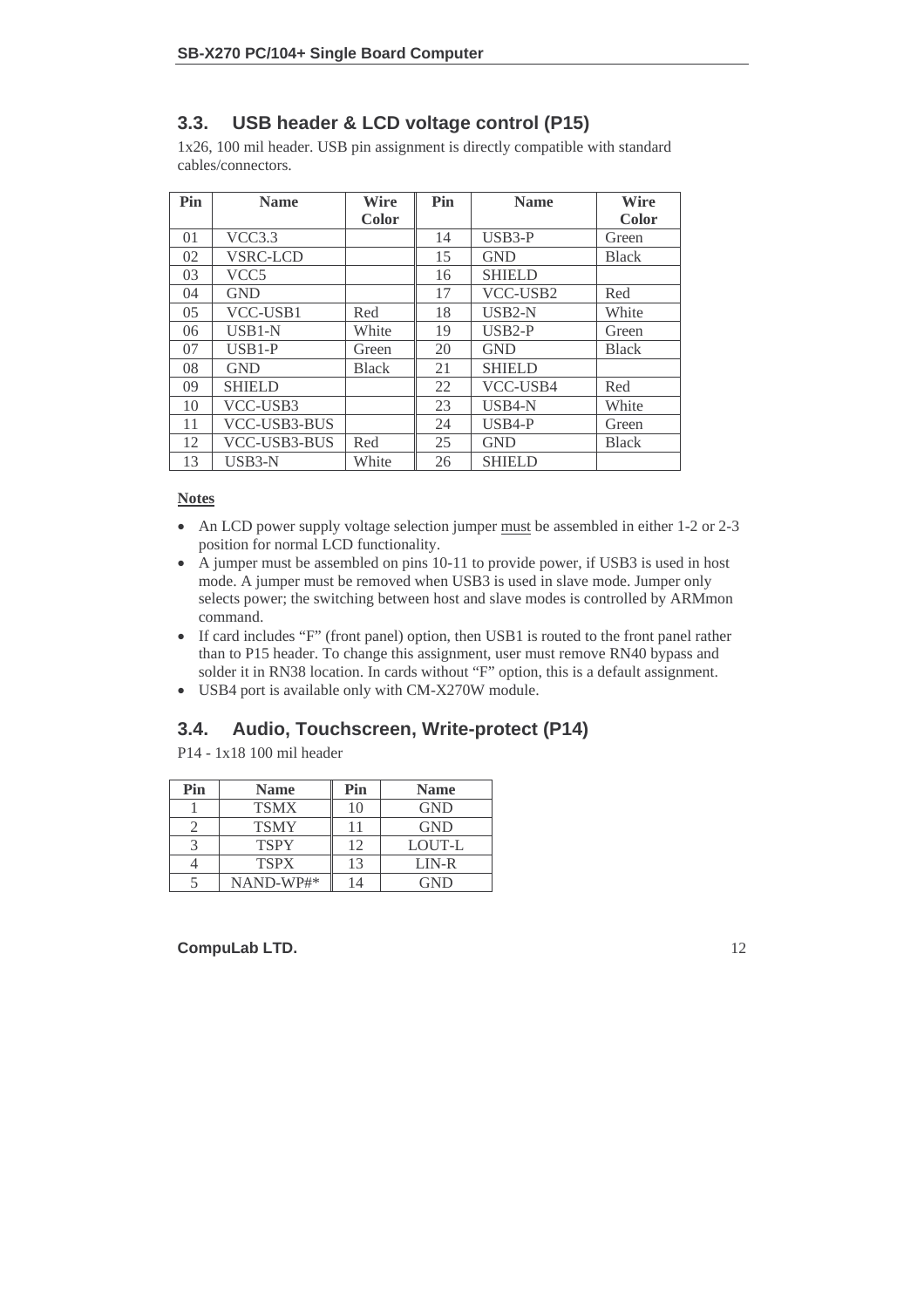|   | <b>GND</b> | 15 | <b>GND</b>    |
|---|------------|----|---------------|
|   | $NOR-WP#*$ | 16 | $LIN-L-MIC^*$ |
|   | <b>GND</b> |    | VCC5          |
| q | LOUT-R     | 18 | GND           |

#### **Notes**

- Pull pins 5 & 7 low to write protect CoM's NAND and NOR flashes respectively. For this purpose jumpers can be assembled on P14 5-6 and/or P14 7-8.
- MIC-IN and IN-L signals are connected together; consequently, microphone recording and line recording can't be done simultaneously.
- In early versions of SB-X270 there are 4 capacitors assembled, which sometimes affect touchscreen operation. If you are facing touchscreen problems, please remove C140, C143, C150, C151. For capacitors location refer to [Developer]  $\gg$  [X270]  $\gg$ [SB-X270 Design] links in CompuLab's web-site.

### **3.5. RTC, Audio (P18)**

1x3 100 mil header

| Pin | <b>Name</b>  |
|-----|--------------|
|     | <b>GND</b>   |
|     | <b>VBAT</b>  |
|     | <b>SPDIF</b> |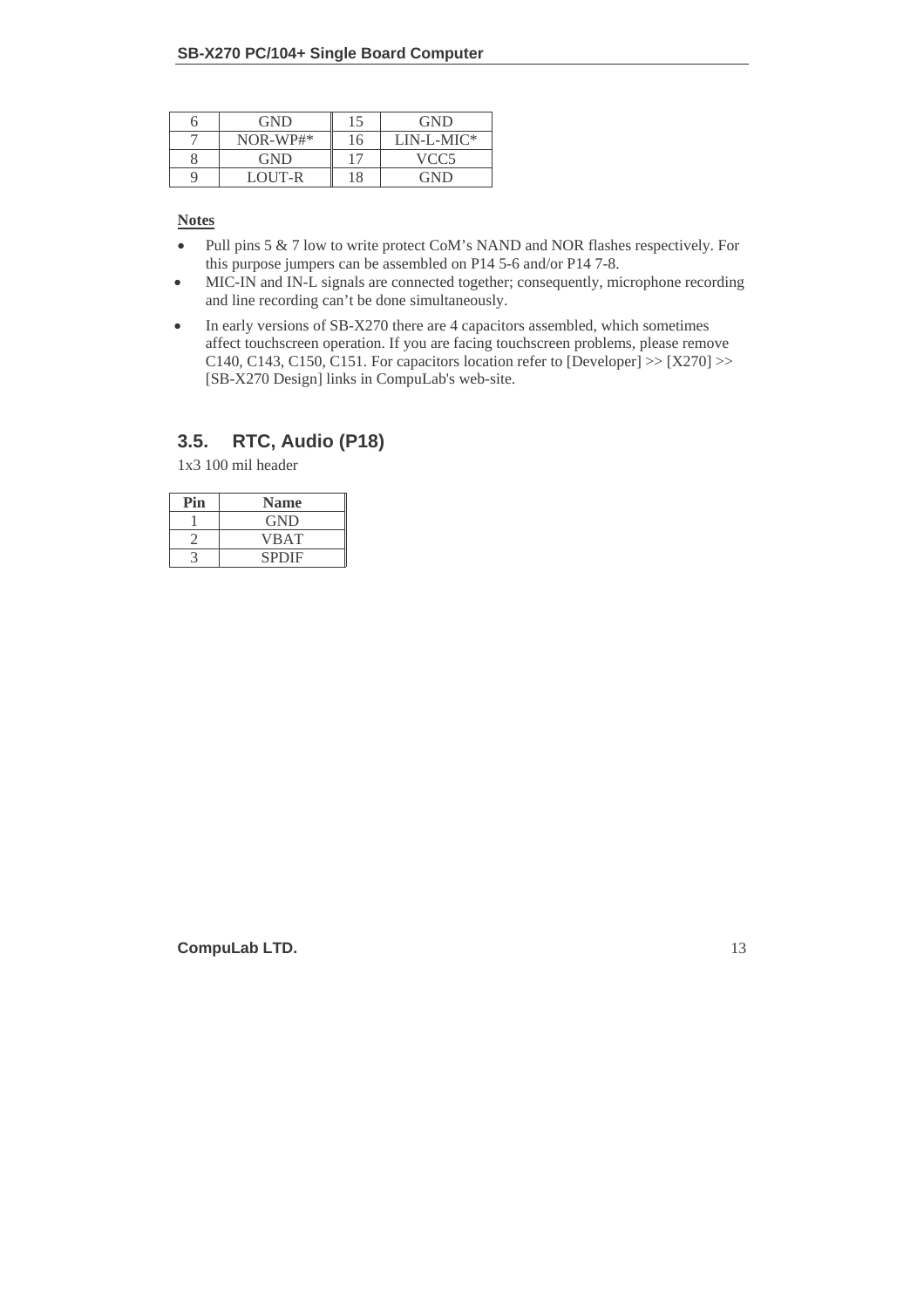# **3.6. IDE – Hard Disk Interface (P8, P34)**

| Pin | <b>IDE</b> signal | <b>CM-X270</b> | Pin            | <b>IDE</b> signal  | <b>CM-X270</b> |
|-----|-------------------|----------------|----------------|--------------------|----------------|
|     |                   | connector      |                |                    | connector      |
|     |                   | pin name       |                |                    | pin name       |
|     |                   |                |                |                    |                |
| 1   | RESET#            | RST-OUT#       | $\overline{2}$ | <b>GND</b>         | <b>GND</b>     |
| 3   | DATA7             | $LB-D7$        | $\overline{4}$ | DATA8              | $LB-DS$        |
| 5   | DATA6             | $LB-D6$        | 6              | DATA9              | $LB-D9$        |
| 7   | DATA5             | $LB-D5$        | 8              | DATA10             | $LB-D10$       |
| 9   | DATA4             | $LB-D4$        | 10             | DATA11             | $LB-D11$       |
| 11  | DATA3             | $LB-D3$        | 12             | DATA <sub>12</sub> | $LB-D12$       |
| 13  | DATA <sub>2</sub> | $LB-D2$        | 14             | DATA13             | $LB-D13$       |
| 15  | DATA1             | $LB-D1$        | 16             | DATA14             | $LB-D14$       |
| 17  | DATA0             | $LB-D1$        | 18             | DATA15             | $LB-D15$       |
| 19  | <b>GND</b>        | <b>GND</b>     | 20             | <b>KEY</b>         |                |
| 21  | <b>DMAREO</b>     |                | 22             | <b>GND</b>         | <b>GND</b>     |
| 23  | IOW#              | LB-IDE-WR#     | 24             | <b>GND</b>         | <b>GND</b>     |
| 25  | IOR#              | LB-IDE-RD#     | 26             | <b>GND</b>         | <b>GND</b>     |
| 27  | <b>IOCHRDY</b>    | LB-IORDY       | 28             | <b>CSEL</b>        | <b>GND</b>     |
| 29  | <b>DMAACK#</b>    |                | 30             | <b>GND</b>         | <b>GND</b>     |
| 31  | <b>IRQ</b>        | <b>IDE-INT</b> | 32             | IOCS16#            |                |
| 33  | ADDR1             | $LB-AA$        | 34             | <b>PDIAG</b>       |                |
| 35  | ADDR <sub>0</sub> | $LB-A3$        | 36             | ADDR <sub>2</sub>  | $LB-AS$        |
| 37  | CS0#              | $IDE-CS0#$     | 38             | CS1#               | $IDE-CSI#$     |
| 39  | DASP#             | (Pullup, LED)  | 40             | <b>GND</b>         | <b>GND</b>     |

**P8** - Standard 40-pin header, directly compatible with an IDE flat cable

\* Signals marked in gray are not supported.

**P34** - 40-pin FPC connector, for IDE interface module available from CompuLab.

| Pin | <b>IDE</b> signal | Pin | <b>IDE</b> signal |
|-----|-------------------|-----|-------------------|
|     | DATA8             | 21  | DATA <sub>2</sub> |
| 2   | VCC <sub>5</sub>  | 22  | DATA1             |
| 3   | DATA9             | 23  | <b>GND</b>        |
| 4   | DATA10            | 24  | DATA0             |
| 5   | VCC <sub>5</sub>  | 25  | CS <sub>0#</sub>  |
| 6   | DATA11            | 26  | <b>GND</b>        |
|     | DATA12            | 27  | <b>IOCHRDY</b>    |
| 8   | <b>GND</b>        | 28  | IRC               |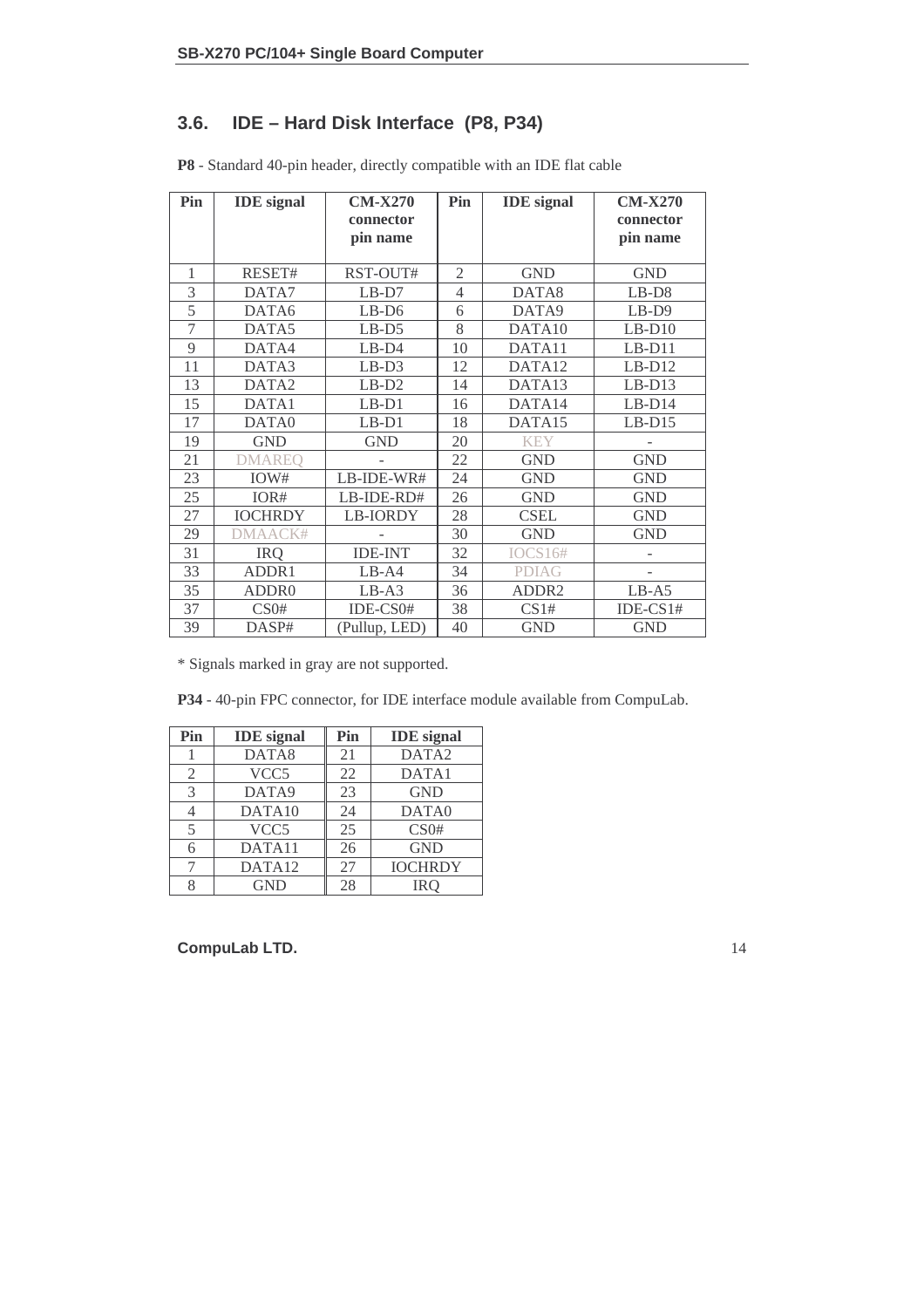| 9  | DATA13            | 29 | IOW#              |
|----|-------------------|----|-------------------|
| 10 | DATA14            | 30 | <b>GND</b>        |
| 11 | <b>GND</b>        | 31 | ADDR <sub>0</sub> |
| 12 | DATA15            | 32 | IOR#              |
| 13 | DATA7             | 33 | <b>GND</b>        |
| 14 | <b>GND</b>        | 34 | CS1#              |
| 15 | DATA6             | 35 | DMAACK#           |
| 16 | DATA <sub>5</sub> | 36 | ADDR <sub>2</sub> |
| 17 | <b>GND</b>        | 37 | <b>GND</b>        |
| 18 | DATA4             | 38 | ADDR1             |
| 19 | DATA3             | 39 | <b>DMAREO</b>     |
| 20 | <b>GND</b>        | 40 | RESET#            |

# **3.7. PC Card - PCMCIA slot (P6)**

The 68-pin PC Card slot conforms to the PCMCIA standard. It includes card guides.

| Pin            | <b>PCMCIA</b>  | $CM-X270$  | Pin | <b>PCMCIA</b>    | $CM-X270$  |
|----------------|----------------|------------|-----|------------------|------------|
|                | <b>Signal</b>  | connector  |     | <b>Signal</b>    | connector  |
|                |                | pin name   |     |                  | pin name   |
|                |                |            |     |                  |            |
| 1              | <b>GND</b>     | <b>GND</b> | 35  | <b>GND</b>       | <b>GND</b> |
| $\overline{2}$ | D <sub>3</sub> | $LB-D3$    | 36  | CD1#             | PCM-CDA#   |
| 3              | D <sub>4</sub> | $LB-D4$    | 37  | D11              | $LB-D11$   |
| $\overline{4}$ | D <sub>5</sub> | $LB-D5$    | 38  | D <sub>12</sub>  | $LB-D12$   |
| 5              | D <sub>6</sub> | $LB-D6$    | 39  | D13              | $LB-D13$   |
| 6              | D7             | $LB-D7$    | 40  | D14              | $LB-D14$   |
| 7              | CE1#           | PCM-CE1#   | 41  | D15              | $LB-D15$   |
| 8              | A10            | $LB- A10$  | 42  | CE2#             | PCM-CE2#   |
| 9              | OE#            | PCM-MEMR#  | 43  | VS1#             |            |
| 10             | A11            | $LB-A11$   | 44  | IOR#             | PCM-IOR#   |
| 11             | A <sub>9</sub> | $LB-49$    | 45  | IOW#             | PCM-IOW#   |
| 12             | A8             | $LB-AS$    | 46  | A17              | $LB-Al7$   |
| 13             | A13            | $LB-A13$   | 47  | A18              | $LB-A18$   |
| 14             | A14            | $LB-A14$   | 48  | A19              | $LB-Al9$   |
| 15             | WE#            | PCM-MEMW#  | 49  | A20              | $LB-A20$   |
| 16             | RDY#           | PCM-IRQ1   | 50  | A21              | $LB-A21$   |
|                | IREQ#          |            |     |                  |            |
| 17             | <b>VCC</b>     | $VCC-P1*$  | 51  | <b>VCC</b>       | $VCC-P1*$  |
| 18             | VPP1           | 5V         | 52  | VPP <sub>2</sub> | 5V         |
| 19             | A16            | $LB-Al6$   | 53  | A22              | $LB- A22$  |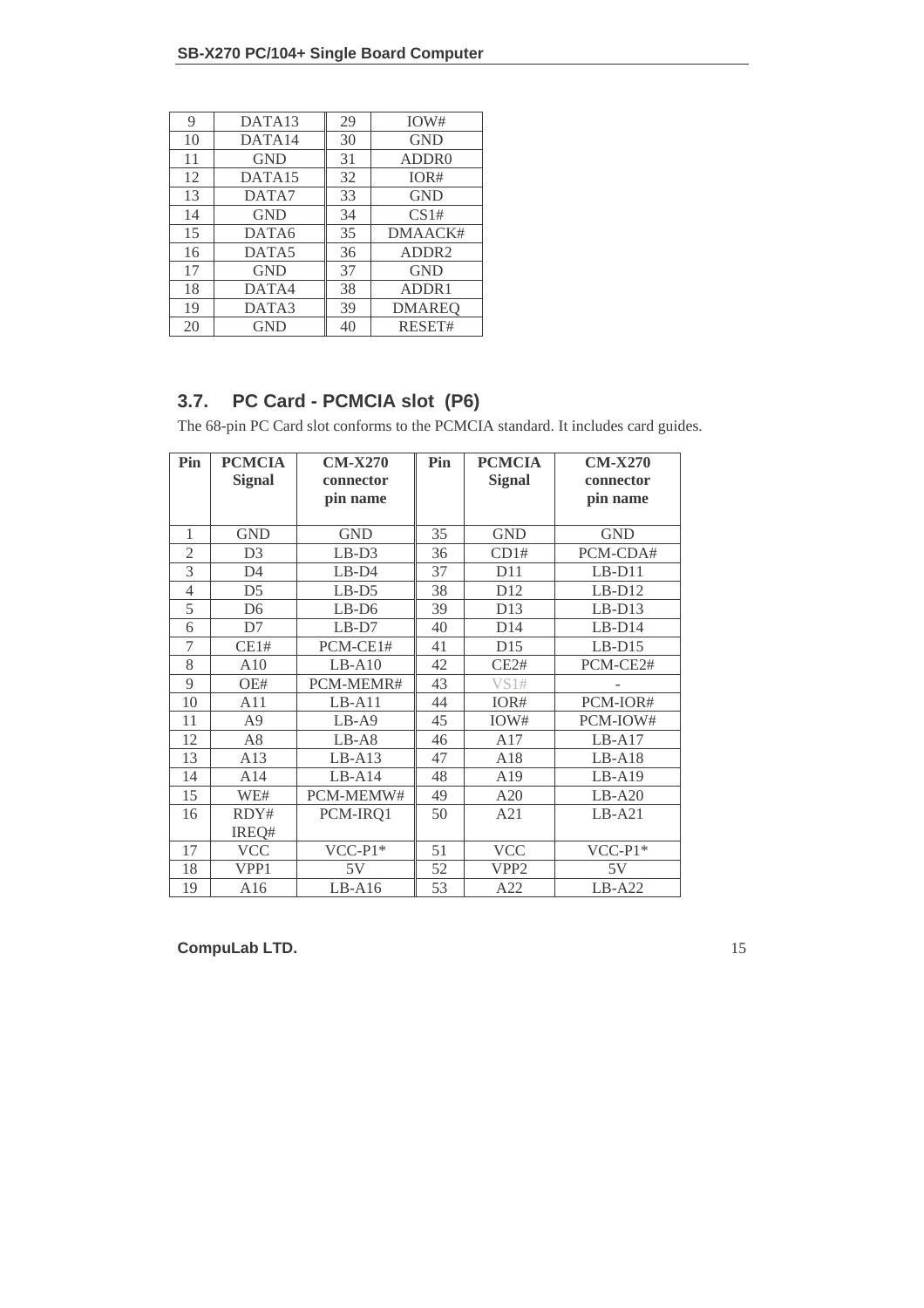| 20 | A15            | $LB-415$   | 54 | A23             | $LB-423$       |
|----|----------------|------------|----|-----------------|----------------|
| 21 | A12            | $LB- A12$  | 55 | A24             | $LB-A24$       |
| 22 | A <sub>7</sub> | $LB- A7$   | 56 | A25             | $LB-425$       |
| 23 | A6             | $LB-AG$    | 57 | VS2#            |                |
| 24 | A <sub>5</sub> | $LB-AS$    | 58 | <b>RESET</b>    | <b>PCM-RST</b> |
| 25 | A4             | $LB-AA$    | 59 | <b>WAIT</b>     | PCM-WAIT#      |
| 26 | A <sub>3</sub> | $LB- A3$   | 60 | <b>INPACK#</b>  | N/C            |
| 27 | A <sub>2</sub> | $LB-A2$    | 61 | REG#            | PCM-REG#       |
| 28 | A <sub>1</sub> | $LB-A1$    | 62 | <b>BVD2/SPK</b> |                |
| 29 | A <sub>0</sub> | $LB-A0$    | 63 | <b>BVD1/STS</b> |                |
| 30 | D <sub>0</sub> | $LB-D0$    | 64 | D <sub>8</sub>  | $LB-DS$        |
| 31 | D1             | $LB-D1$    | 65 | D <sup>9</sup>  | $LB-D9$        |
| 32 | D2             | $LB-D2$    | 66 | D10             | $LB-D10$       |
| 33 | WP/IOIS#       | PCM-IOS16# | 67 | CD2#            |                |
| 34 | <b>GND</b>     | <b>GND</b> | 68 | <b>GND</b>      | <b>GND</b>     |

\* See section 3.8

### **3.8. PCMCIA Power Header (E4)**

This header selects the VCC voltage for PCMCIA / CompactFlash cards in the PCMCIA slot. The SB-X270 does not support automatic voltage selection, so the user is responsible for setting the correct VCC voltage before inserting the card, by shorting the appropriate pins on E4. For 5V supply, short pins 1-2 and for 3.3V supply short pints 2-3. VPP is constant at 5V.

| Pin | Signal |
|-----|--------|
|     | VCC5   |
|     | VCC-P1 |
|     | VCC3-3 |

# **3.9. CardBus Slot (P7)**

68-pin PC Card / CardBus slot including card guides.

The SB-X270 implements a simplified CardBus interface, which connects the CardBus socket directly to the PCI bus of CM-X270. The provided CardBus implementation doesn't support hot plug, thus the card has to be inserted before powering the system. The enumeration sequence is performed using on-board glue logic which controls the CB-FRAME# signal by software.

| $\mathbf{v}_{\text{in}}$<br>Signal<br>Signal<br>Pin |
|-----------------------------------------------------|
|-----------------------------------------------------|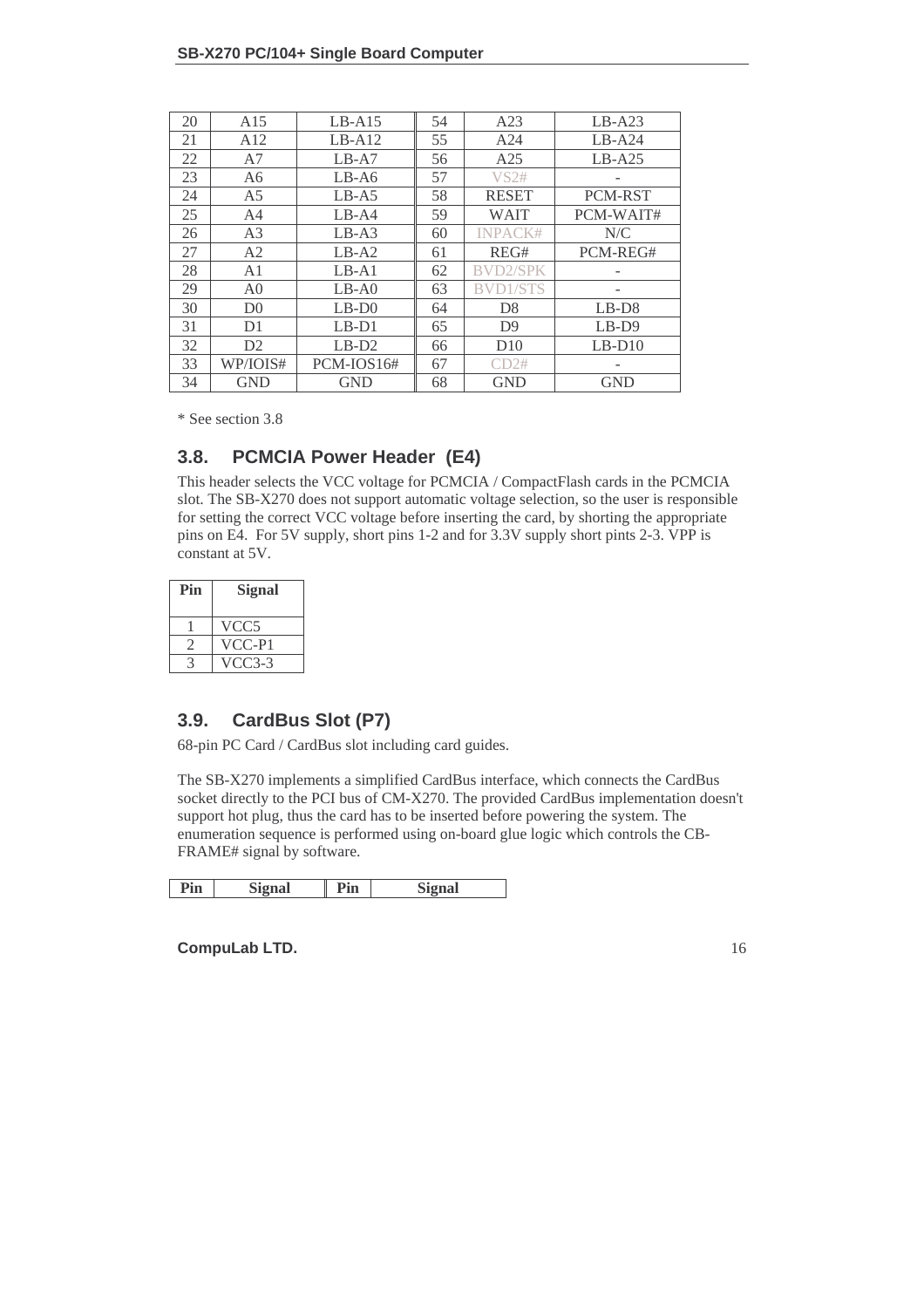|                 | <b>Name</b>          |    | <b>Name</b>      |
|-----------------|----------------------|----|------------------|
| $\mathbf{1}$    | <b>GND</b>           | 35 | <b>GND</b>       |
| $\overline{c}$  | PCI-AD0              | 36 | N/C              |
| $\overline{3}$  | PCI-AD1              | 37 | PCI-AD2          |
| $\overline{4}$  | PCI-AD3              | 38 | PCI-AD4          |
| $\overline{5}$  | PCI-AD5              | 39 | PCI-AD6          |
| 6               | PCI-AD7              | 40 | N/C              |
| 7               | PCI-CBE0#            | 41 | PCI-AD8          |
| $\overline{8}$  | PCI-AD9              | 42 | PCI-AD10         |
| 9               | PCI-AD11             | 43 | N/C              |
| 10              | PCI-AD12             | 44 | PCI-AD13         |
| 11              | PCI-AD14             | 45 | PCI-AD15         |
| 12              | PCI-CBE1#            | 46 | PCI-AD16         |
| 13              | PCI-PAR              | 47 | N/C              |
| 14              | PCI-PERR#            | 48 | PCI-LOCK#        |
| 15              | PCI-GNT0#            | 49 | PCI-STOP#        |
| 16              | PCI-INTB#            | 50 | PCI-DEVSEL#      |
| 17              | $VCC3-3$             | 51 | $VCC3-3$         |
| 18              | $VCC3-3$             | 52 | $VCC3-3$         |
| 19              | <b>CB-CLK</b>        | 53 | PCI-TRDY#        |
| 20              | PCI-IRDY#            | 54 | <b>CB-FRAME#</b> |
| 21              | PCI-CBE2#            | 55 | PCI-AD17         |
| 22              | PCI-AD18             | 56 | PCI-AD19         |
| 23              | PCI-AD <sub>20</sub> | 57 | N/C              |
| 24              | PCI-AD21             | 58 | SYS-RST#         |
| 25              | PCI-AD22             | 59 | PCI-SERR#        |
| 26              | PCI-AD23             | 60 | PCI-REQ0#        |
| 27              | PCI-AD24             | 61 | PCI-CBE3#        |
| 28              | PCI-AD25             | 62 | N/C              |
| 29              | PCI-AD26             | 63 | N/C              |
| 30              | PCI-AD27             | 64 | PCI-AD28         |
| 31              | PCI-AD29             | 65 | PCI-AD30         |
| 32              | ${\rm N/C}$          | 66 | PCI-AD31         |
| 33              | PU                   | 67 | N/C              |
| $\overline{34}$ | <b>GND</b>           | 68 | <b>GND</b>       |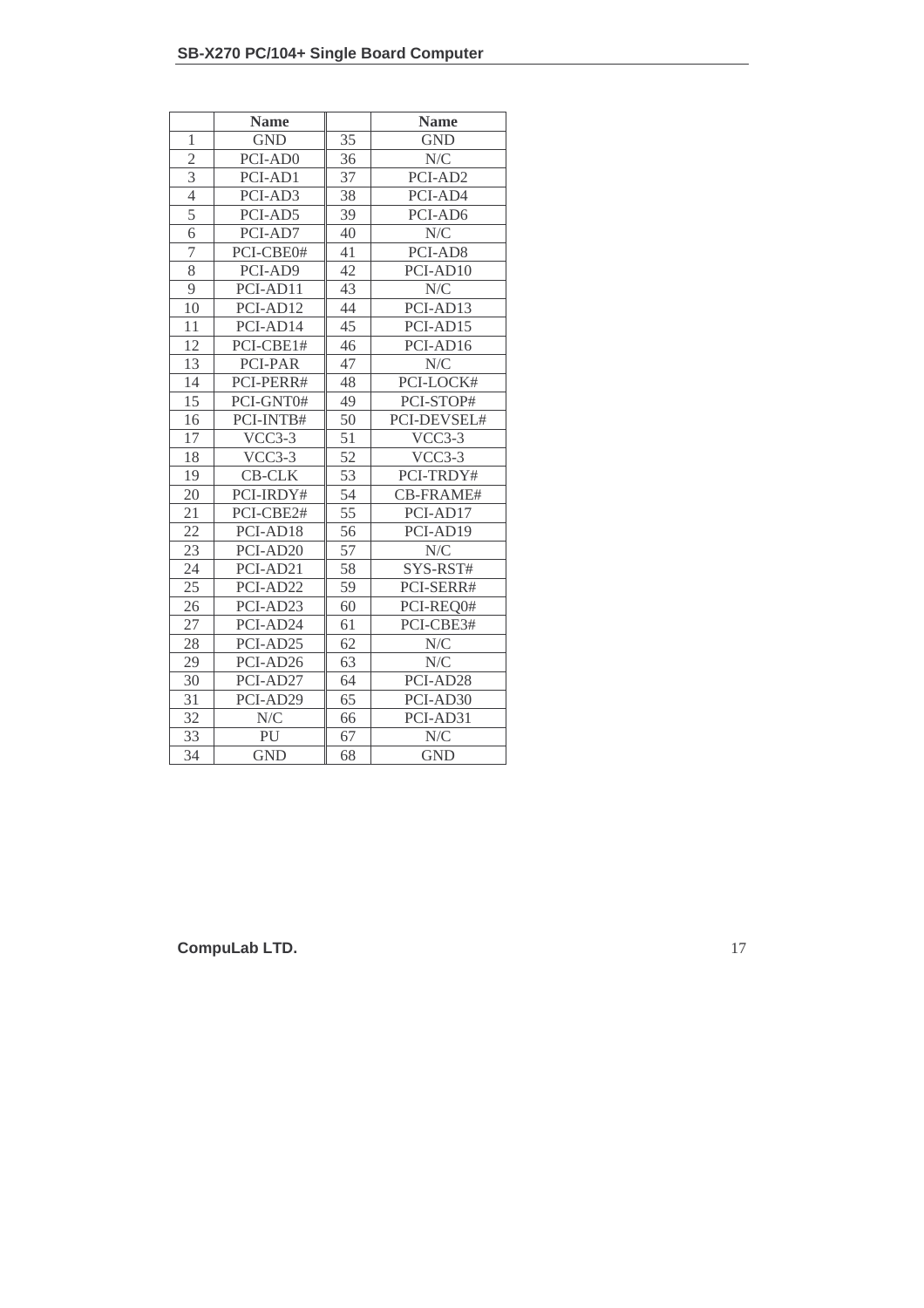# **3.10. CRT VGA Connector on Front Panel (P24)**

A standard DB-15 connector on front panel enables CRT display. This connector is available only with the front panel option.

| Pin            | <b>Name</b>  |
|----------------|--------------|
| 1              | <b>RED</b>   |
| $\overline{2}$ | <b>GREEN</b> |
| $\overline{3}$ | <b>BLUE</b>  |
| $\overline{4}$ | N/C          |
| $\overline{5}$ | <b>GND</b>   |
| $\overline{6}$ | <b>GND</b>   |
| $\overline{7}$ | <b>GND</b>   |
| 8              | <b>GND</b>   |
| 9              | N/C          |
| 10             | <b>GND</b>   |
| 11             | N/C          |
| 12             | N/C          |
| 13             | <b>HSYNC</b> |
| 14             | <b>VSYNC</b> |
| 15             | N/C          |

# **3.11. LCD Panel Connectors (P13, P20)**

| P13 - 51-pos FPC connector for LCD panels |
|-------------------------------------------|
|-------------------------------------------|

| Pin            | <b>Name</b>        | Pin | <b>Name</b>    |
|----------------|--------------------|-----|----------------|
|                |                    |     |                |
| 01             | LCD-VDD            | 27  | <b>LCD-VDD</b> |
| 02             | LCD-VDD            | 28  | LCD-VDD        |
| 03             | $LCD-R2$           | 29  | $LCD-B2$       |
| 04             | $LCD-R3$           | 30  | $LCD-B3$       |
| 0 <sub>5</sub> | <b>GND</b>         | 31  | <b>GND</b>     |
| 06             | LCD-R4             | 32  | $LCD-B4$       |
| 07             | $LCD-R5$           | 33  | $LCD-B5$       |
| 08             | <b>GND</b>         | 34  | <b>GND</b>     |
| 09             | LCD-R <sub>6</sub> | 35  | $LCD-6$        |
| 10             | $LCD-R7$           | 36  | $LCD-B7$       |
| 11             | <b>GND</b>         | 37  | <b>GND</b>     |
| 12             | $LCD-R0$           | 38  | $LCD-B0$       |
| 13             | $LCD-R1$           | 39  | $LCD-B1$       |

| Pin | <b>Name</b>    |
|-----|----------------|
| 27  | LCD-VDD        |
| 28  | <b>LCD-VDD</b> |
| 29  | $LCD-B2$       |
| 30  | $LCD-B3$       |
| 31  | GND            |
| 32  | $LCD-B4$       |
| 33  | $LCD-B5$       |
| 34  | GND            |
| 35  | $LCD-6$        |
| 36  | $LCD-B7$       |
| 37  | <b>GND</b>     |
| 38  | $LCD-B0$       |
| 39  | $LCD-B1$       |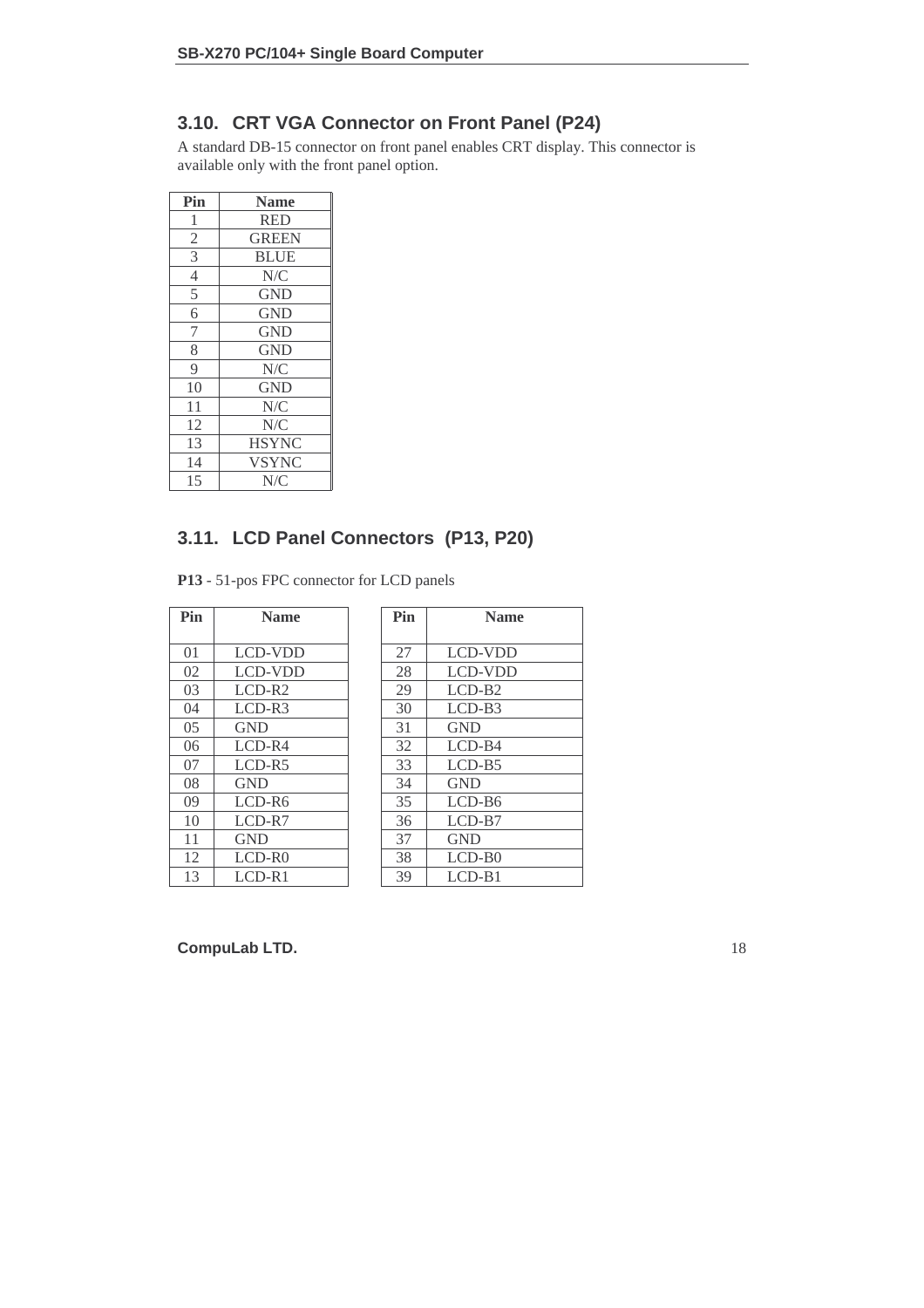| 14 | <b>GND</b> | 40 | <b>GND</b>      |
|----|------------|----|-----------------|
| 15 | <b>GND</b> | 41 | <b>GND</b>      |
| 16 | $LCD-G2$   | 42 | LCD-LP          |
| 17 | $LCD-G3$   | 43 | <b>LCD-FRM</b>  |
| 18 | <b>GND</b> | 44 | <b>LCD-DE</b>   |
| 19 | $LCD-G4$   | 45 | <b>GND</b>      |
| 20 | $LCD-G5$   | 46 | <b>LCD-SCK</b>  |
| 21 | <b>GND</b> | 47 | <b>GND</b>      |
| 22 | $LCD-G6$   | 48 | <b>LCD-ENVI</b> |
| 23 | $LCD-G7$   | 49 | <b>LCD-ENVE</b> |
| 24 | <b>GND</b> | 50 | LCD-VDD         |
| 25 | $LCD-G0$   | 51 | LCD-VDD         |
| 26 | $LCD-GI$   |    |                 |

| 14 | <b>GND</b> | 40 | <b>GND</b>       |
|----|------------|----|------------------|
| 15 | <b>GND</b> | 41 | <b>GND</b>       |
| 16 | $LCD-G2$   | 42 | LCD-LP           |
| 17 | $LCD-G3$   | 43 | <b>LCD-FRM</b>   |
| 18 | <b>GND</b> | 44 | LCD-DE           |
| 19 | $LCD-G4$   | 45 | <b>GND</b>       |
| 20 | $LCD-G5$   | 46 | <b>LCD-SCK</b>   |
| 21 | <b>GND</b> | 47 | <b>GND</b>       |
| 22 | $LCD-G6$   | 48 | <b>LCD-ENVDD</b> |
| 23 | $LCD-G7$   | 49 | <b>LCD-ENVEE</b> |
| 24 | <b>GND</b> | 50 | <b>LCD-VDD</b>   |
| 25 | $LCD-G0$   | 51 | <b>LCD-VDD</b>   |
|    |            |    |                  |

**P20** - 40-pin FPC connector for TFT panels

| Pin | <b>Name</b>       | Pin | <b>Name</b>    |
|-----|-------------------|-----|----------------|
|     |                   |     |                |
| 01  | NC                | 21  | LCD-VDD        |
| 02  | <b>LCD-VDD-EN</b> | 22  | <b>TSPY</b>    |
| 03  | <b>GND</b>        | 23  | <b>TSMY</b>    |
| 04  | $LCD-R0$          | 24  | <b>TSPX</b>    |
| 05  | $LCD-R1$          | 25  | <b>TSMX</b>    |
| 06  | <b>LCD-VDD</b>    | 26  | $LCD-BO$       |
| 07  | LCD-R2            | 27  | <b>LCD-VDD</b> |
| 08  | $LCD-R3$          | 28  | $LCD-B1$       |
| 09  | GND               | 29  | $LCD-B2$       |
| 10  | LCD-R4            | 30  | <b>GND</b>     |
| 11  | $LCD-R5$          | 31  | $LCD-B3$       |
| 12  | <b>LCD-VDD</b>    | 32  | $LCD-B4$       |
| 13  | $LCD-G5$          | 33  | <b>GND</b>     |
| 14  | $LCD-G4$          | 34  | $LCD-B5$       |
| 15  | <b>GND</b>        | 35  | LCD-DE         |
| 16  | $LCD-G3$          | 36  | <b>LCD-VDD</b> |
| 17  | $LCD-G2$          | 37  | LCD-LP         |
| 18  | <b>LCD-VDD</b>    | 38  | <b>LCD-FRM</b> |
| 19  | $LCD-G1$          | 39  | <b>GND</b>     |
| 20  | $LCD-G0$          | 40  | <b>LCD-SCK</b> |

LCD-VDD-EN is an active low ENAVDD signal to be used in conjunction with the CONLCD-GEN-V2 adapter module, available from CompuLab.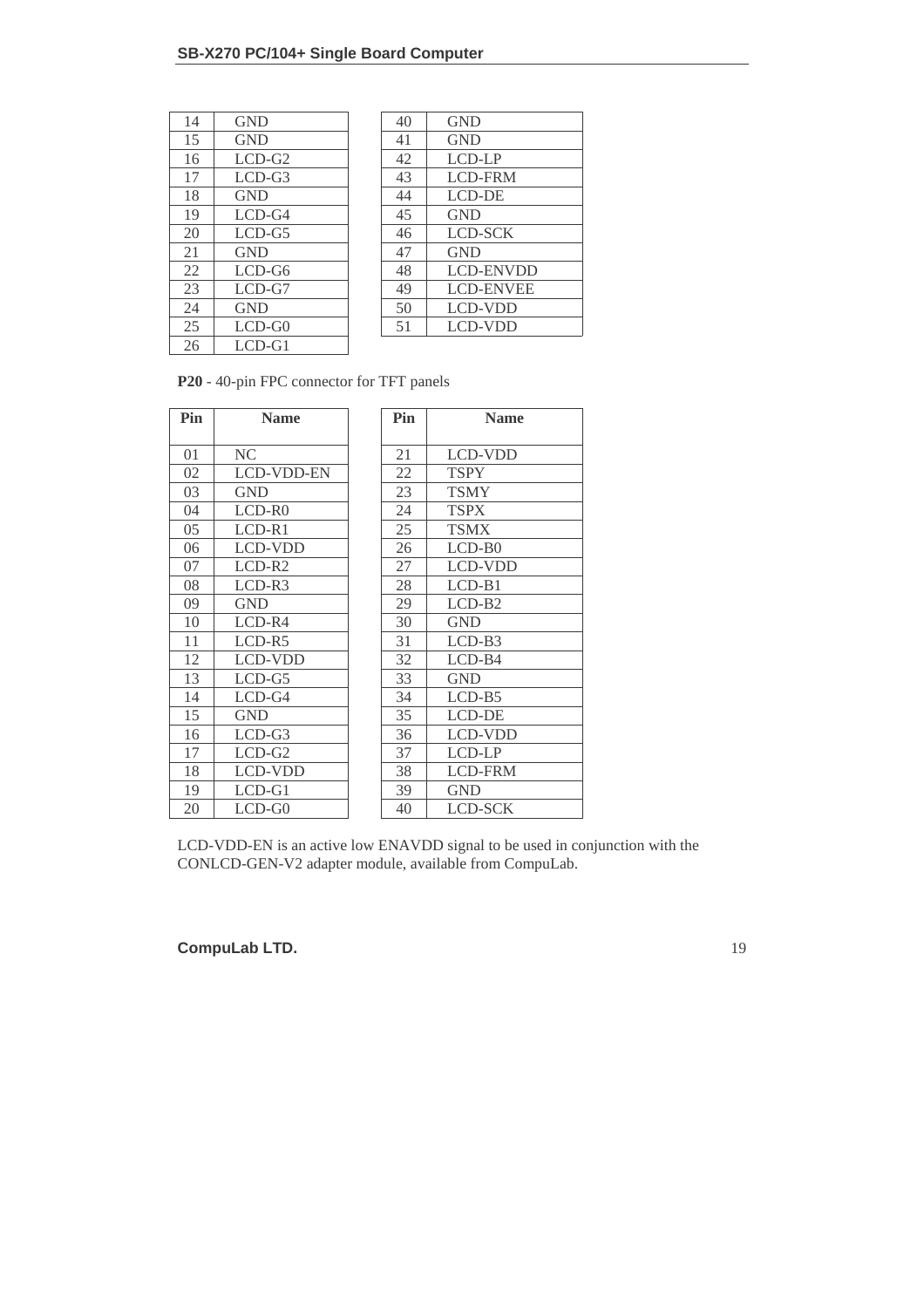# **3.12. PC/104 connector (P4)**

A PC/104 (ISA bus type) stackthrough connector provides limited ISA-like functionality. The CM-X270's local bus lines are connected through buffers to their respective counterparts on the PC/104 connector.

| Pin | PC/104            | <b>CM-X270</b>  | Pin        | <b>PC/104</b>      | <b>CM-X270</b> |
|-----|-------------------|-----------------|------------|--------------------|----------------|
|     | <b>Signal</b>     | connector       |            | <b>Signal</b>      | connector      |
|     |                   | pin name        |            |                    | (or other      |
|     |                   |                 |            |                    | origin) name   |
|     |                   |                 |            |                    |                |
| A01 | <b>IOCHCHK#</b>   |                 | <b>B01</b> | <b>GND</b>         | <b>GND</b>     |
| A02 | SD7               | $LB-D7$         | <b>B02</b> | <b>RESETDRV</b>    | <b>RSTDRV</b>  |
| A03 | SD <sub>6</sub>   | $LB-D6$         | <b>B03</b> | $+5V$              | VCC5           |
| A04 | SD <sub>5</sub>   | $LB-D5$         | <b>B04</b> | IRQ9               | -              |
| A05 | SD <sub>4</sub>   | $LB-D4$         | <b>B05</b> | $-5V$              | $\overline{a}$ |
| A06 | SD <sub>3</sub>   | $LB-D3$         | <b>B06</b> | DRQ <sub>2</sub>   | $\overline{a}$ |
| A07 | SD <sub>2</sub>   | $LB-D2$         | <b>B07</b> | $-12V$             | ÷,             |
| A08 | SD <sub>1</sub>   | $LB-D1$         | <b>B08</b> | 0WS#               | ÷,             |
| A09 | SD <sub>0</sub>   | $LB-D0$         | <b>B09</b> | $+12V$             |                |
| A10 | <b>IOCHRDY</b>    | <b>LB-IORDY</b> | <b>B10</b> | <b>KEY</b>         |                |
| A11 | <b>AEN</b>        | <b>GND</b>      | <b>B11</b> | SMEMW#             | ISA-WR#*       |
| A12 | SA19              | $LB- A19$       | <b>B12</b> | SMEMR#             | $ISA-RD#*$     |
| A13 | <b>SA18</b>       | $LB-A18$        | <b>B13</b> | IOW#               | ISA-IOW#*      |
| A14 | <b>SA17</b>       | $LB-A17$        | <b>B14</b> | IOR#               | ISA-IOR#*      |
| A15 | SA16              | $LB-Al6$        | <b>B15</b> | DACK3#             | Pullup         |
| A16 | <b>SA15</b>       | $LB-A15$        | <b>B16</b> | DRQ3               |                |
| A17 | <b>SA14</b>       | $LB-A14$        | <b>B17</b> | DACK1#             | Pullup         |
| A18 | <b>SA13</b>       | $LB-A13$        | <b>B18</b> | DRQ1               |                |
| A19 | <b>SA12</b>       | $LB-Al2$        | <b>B19</b> | <b>REFRESH</b>     | Pullup         |
| A20 | <b>SA11</b>       | $LB-A11$        | <b>B20</b> | <b>SYSCLK</b>      | CLK8Mhz        |
| A21 | $\overline{SA10}$ | $LB- A10$       | <b>B21</b> | IRQ7               | $\equiv$       |
| A22 | SA9               | $LB-A9$         | <b>B22</b> | IRQ6               |                |
| A23 | SA8               | $LB-AS$         | <b>B23</b> | IRQ5               | GPIRQ1*        |
| A24 | SA7               | $LB-A7$         | <b>B24</b> | IRQ4               |                |
| A25 | SA <sub>6</sub>   | $LB-AG$         | <b>B25</b> | IRQ3               | $GPIRQ1*$      |
| A26 | SA5               | $LB-AS$         | <b>B26</b> | DACK <sub>2#</sub> | Pullup         |
| A27 | SA4               | $LB-AA$         | <b>B27</b> | <b>TC</b>          | <b>GND</b>     |
| A28 | SA3               | $LB- A3$        | <b>B28</b> | <b>BALE</b>        | Pullup         |
| A29 | SA <sub>2</sub>   | $LB-A2$         | <b>B29</b> | $+5V$              | VCC5           |
| A30 | SA <sub>1</sub>   | $LB-A1$         | <b>B30</b> | <b>OSC</b>         | CLK16M hz      |
| A31 | SA <sub>0</sub>   | $LB-A21$        | <b>B31</b> | <b>GND</b>         | <b>GND</b>     |
| A32 | <b>GND</b>        | <b>GND</b>      | <b>B32</b> | <b>GND</b>         | <b>GND</b>     |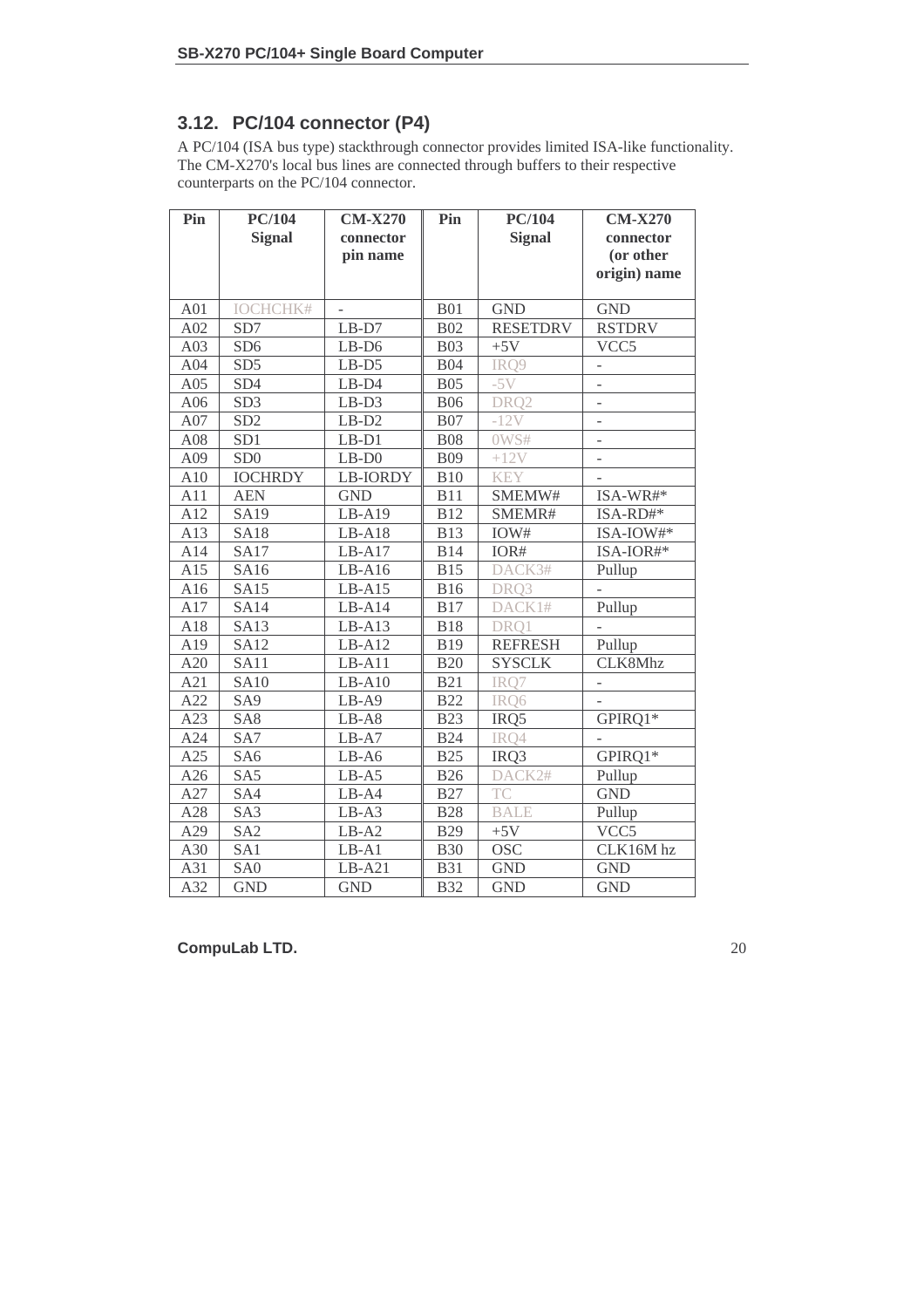| Pin             | <b>PC/104</b><br><b>Signal</b> | $CM-X270$<br>connector | Pin             | <b>PC/104</b><br><b>Signal</b> | $CM-X270$<br>connector |
|-----------------|--------------------------------|------------------------|-----------------|--------------------------------|------------------------|
|                 |                                | pin name               |                 |                                | pin name               |
|                 |                                |                        |                 |                                |                        |
| C <sub>00</sub> | <b>GND</b>                     | <b>GND</b>             | D00             | <b>GND</b>                     | <b>GND</b>             |
| C <sub>01</sub> | SBHE#                          | <b>GND</b>             | D <sub>01</sub> | MEMCS16#                       |                        |
| CO <sub>2</sub> | LA23                           | $LB-423$               | D <sub>02</sub> | <b>IOCS16#</b>                 | ÷                      |
| C <sub>03</sub> | LA22                           | $LB- A22$              | D <sub>03</sub> | IRQ10                          |                        |
| CO <sub>4</sub> | LA21                           | $LB-A21$               | D <sub>04</sub> | IRQ11                          | GPIRQ1*                |
| CO <sub>5</sub> | LA20                           | $LB- A20$              | D <sub>05</sub> | IRO12                          |                        |
| C <sub>06</sub> | LA19                           | $LB-Al9$               | D <sub>06</sub> | IRQ15                          | GPIRQ1*                |
| CO7             | LA18                           | $LB-A18$               | D07             | IRO14                          |                        |
| C <sub>08</sub> | LA17                           | $LB-A17$               | D <sub>08</sub> | DACK0#                         | Pullup                 |
| C <sub>09</sub> | MEMR#                          | $ISA-RD#*$             | D <sub>09</sub> | DR <sub>O0</sub>               | ÷.                     |
| C10             | MEMW#                          | ISA-WR#*               | D10             | DACK5#                         | Pullup                 |
| C11             | SD8                            | $LB-DS$                | D11             | DR <sub>O5</sub>               |                        |
| C12             | SD <sub>9</sub>                | $LB-D9$                | D12             | DACK6#                         | Pullup                 |
| C13             | SD10                           | $LB-D10$               | D <sub>13</sub> | DRQ6                           |                        |
| C14             | SD11                           | $LB-D11$               | D14             | DACK7#                         | Pullup                 |
| C15             | SD12                           | $LB-D12$               | D15             | DRO7                           |                        |
| C16             | SD13                           | $LB-D13$               | D16             | $+5V$                          |                        |
| C17             | SD14                           | $LB-D14$               | D17             | MASTER#                        | Pullup                 |
| C18             | SD15                           | $LB-D15$               | D18             | <b>GND</b>                     | <b>GND</b>             |
| C19             | <b>KEY</b>                     |                        | D <sub>19</sub> | <b>GND</b>                     | <b>GND</b>             |

Signals marked in gray are not supported. In general, functionality of the PC104 bus of the SB-X270 has the following limitations:

- DMA channels are not supported.
- Only four interrupt inputs are supported. B23, B25, D04, D06 pins are consolidated to GPIRQ1 through OR gate.
- Some signals of secondary importance are not supported: MEMSC16, IOCS16#, BALE. The irrelevant signal REFRESH is also not supported.
- Signals marked with (\*) are generated by on-board logic. See section 4.3 for details.
- The PXA-270 CPU does not support 8-bit granularity accesses. In order to make attaching 8-bit PC-104 cards to the SB-X270 possible, LB-A21 was connected to SA0.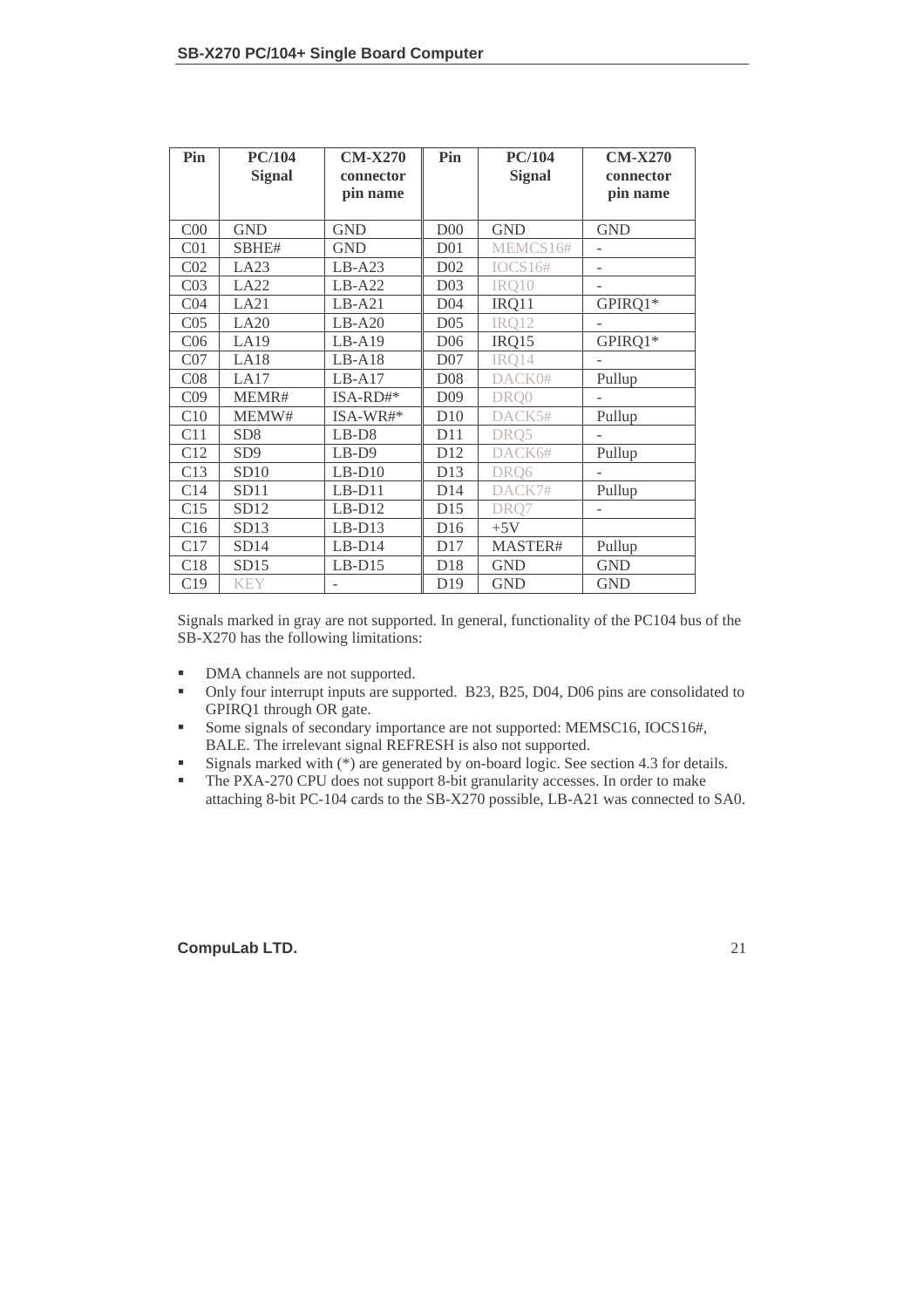# **3.13. PC/104+ PCI bus connector (P5)**

Standard PC/104+ (PCI bus) connector. The CM-X270 PCI bus lines are directly connected to the PC/104+ connector. All non-obvious connections are mentioned in notes.

| Pin | <b>Name</b>      | <b>Notes</b>                                         | Pin        | <b>Name</b>      | <b>Notes</b> |
|-----|------------------|------------------------------------------------------|------------|------------------|--------------|
|     |                  |                                                      |            |                  |              |
| A01 | KEY <sub>2</sub> | N/C                                                  | <b>B01</b> | (reserved)       |              |
| A02 | V I/O            | 3.3V                                                 | <b>B02</b> | AD02             |              |
| A03 | AD05             |                                                      | <b>B03</b> | <b>GND</b>       |              |
| A04 | CBE0#            |                                                      | <b>B04</b> | AD07             |              |
| A05 | <b>GND</b>       |                                                      | <b>B05</b> | AD <sub>09</sub> |              |
| A06 | AD11             |                                                      | <b>B06</b> | V I/O            | 3.3V         |
| A07 | AD14             |                                                      | <b>B07</b> | AD13             |              |
| A08 | $+3.3V$          |                                                      | <b>B08</b> | CBE1#            |              |
| A09 | SERR#            |                                                      | <b>B09</b> | <b>GND</b>       |              |
| A10 | <b>GND</b>       |                                                      | <b>B10</b> | PERR#            |              |
| A11 | STOP#            |                                                      | <b>B11</b> | $+3.3V$          |              |
| A12 | $+3.3V$          |                                                      | <b>B12</b> | TRDY#            |              |
| A13 | FRAME#           |                                                      | <b>B13</b> | <b>GND</b>       |              |
| A14 | <b>GND</b>       |                                                      | <b>B14</b> | AD <sub>16</sub> |              |
| A15 | AD18             |                                                      | <b>B15</b> | $+3.3V$          |              |
| A16 | AD21             |                                                      | <b>B16</b> | AD20             |              |
| A17 | $+3.3V$          |                                                      | <b>B17</b> | AD23             |              |
| A18 | <b>IDSEL0</b>    | AD28 via 150R                                        | <b>B18</b> | <b>GND</b>       |              |
| A19 | AD <sub>24</sub> |                                                      | <b>B19</b> | CBE3#            |              |
| A20 | <b>GND</b>       |                                                      | <b>B20</b> | AD26             |              |
| A21 | AD29             |                                                      | <b>B21</b> | $+5.0V$          |              |
| A22 | $+5.0V$          |                                                      | <b>B22</b> | AD30             |              |
| A23 | REQ0#            | PCI-REQ0#                                            | <b>B23</b> | <b>GND</b>       |              |
| A24 | <b>GND</b>       |                                                      | <b>B24</b> | REQ2#            | PCI-REQ2#    |
| A25 | GNT1#            | PCI-GNT1#                                            | <b>B25</b> | V I/O            | 3.3V         |
| A26 | $+5.0V$          |                                                      | <b>B26</b> | CLK <sub>0</sub> |              |
| A27 | CLK <sub>2</sub> |                                                      | <b>B27</b> | $+5.0V$          |              |
| A28 | <b>GND</b>       |                                                      | <b>B28</b> | INTD#            | PCI-INTD#    |
| A29 | $+12V$           | $\ensuremath{\text{N}}\xspace/\ensuremath{\text{C}}$ | <b>B29</b> | INTA#            | PCI-INTA#    |
| A30 | $-12V$           | N/C                                                  | <b>B30</b> | (reserved)       |              |

| Pin | <b>Name</b> | <b>Notes</b> | Pin | <b>Name</b> | <b>Notes</b> |
|-----|-------------|--------------|-----|-------------|--------------|
| C01 | $+5.0V$     |              | D01 | AD00        |              |
| C02 | AD01        |              | D02 | $+5.0V$     |              |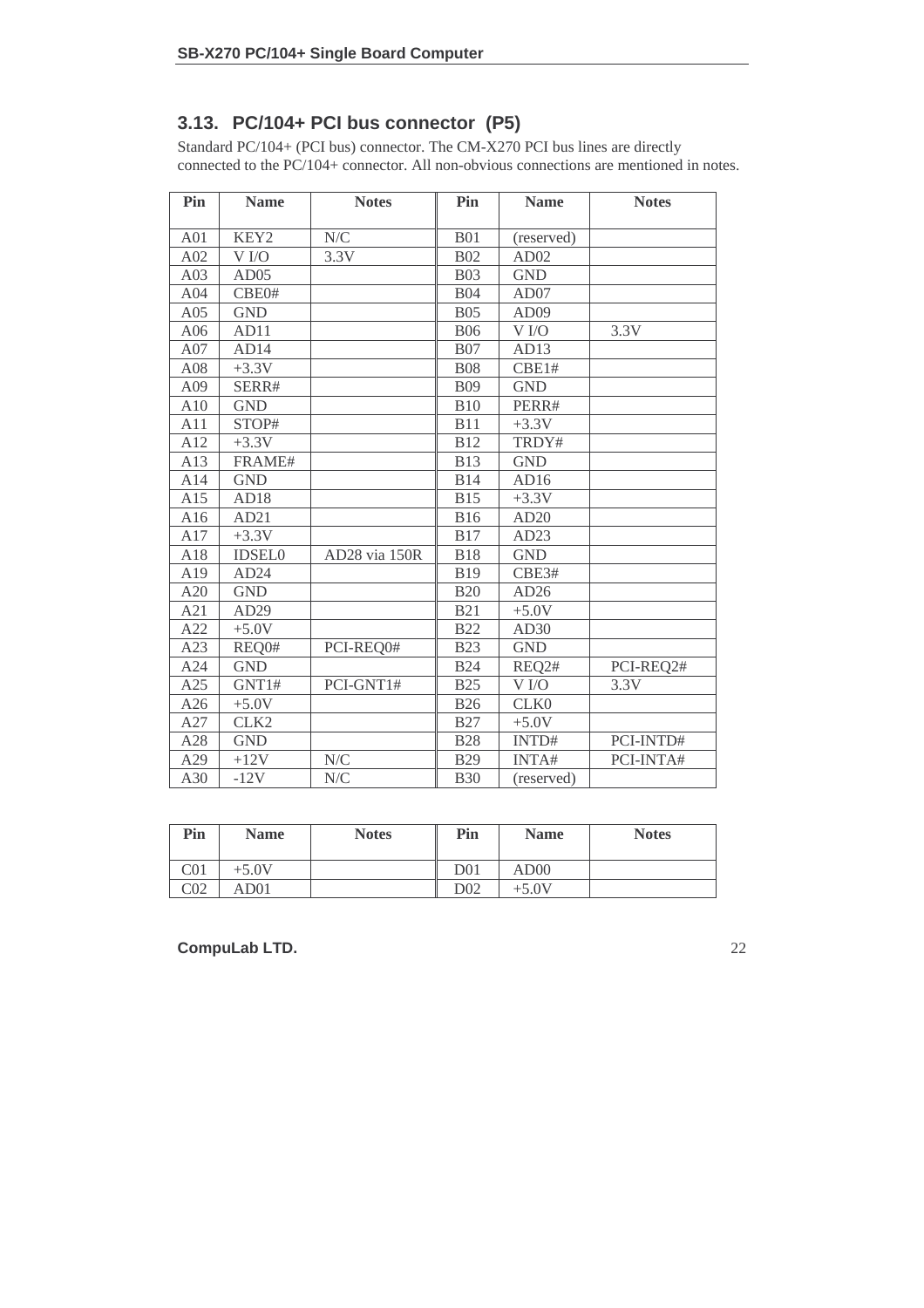| CO <sub>3</sub> | AD04              |               | D <sub>03</sub> | AD03             |               |
|-----------------|-------------------|---------------|-----------------|------------------|---------------|
| C <sub>04</sub> | <b>GND</b>        |               | D <sub>04</sub> | AD06             |               |
| CO <sub>5</sub> | AD08              |               | D <sub>05</sub> | <b>GND</b>       |               |
| C <sub>06</sub> | AD10              |               | D <sub>06</sub> | M66EN            | <b>GND</b>    |
| CO7             | <b>GND</b>        |               | D <sub>07</sub> | AD12             |               |
| CO8             | AD15              |               | D <sub>08</sub> | $+3.3V$          |               |
| C <sub>09</sub> | SB0#              | N/C           | D <sub>09</sub> | <b>PAR</b>       |               |
| C10             | $+3.3V$           |               | D10             | <b>SDONE</b>     | N/C           |
| C11             | LOCK#             |               | D11             | <b>GND</b>       |               |
| C12             | <b>GND</b>        |               | D <sub>12</sub> | DEVSEL#          |               |
| C13             | IRDY#             |               | D13             | $+3.3V$          |               |
| C14             | $+3.3V$           |               | D14             | CBE2#            |               |
| C15             | AD17              |               | D15             | <b>GND</b>       |               |
| C16             | <b>GND</b>        |               | D <sub>16</sub> | AD19             |               |
| C17             | AD22              |               | D17             | $+3.3V$          |               |
| C18             | <b>IDSEL1</b>     | AD29 via 150R | D18             | <b>IDSEL2</b>    | AD30 via 150R |
| C19             | V <sub>1</sub> /O |               | D <sub>19</sub> | <b>IDSEL3</b>    | AD31 via 150R |
| C20             | AD25              |               | D20             | <b>GND</b>       |               |
| C21             | AD28              |               | D21             | AD27             |               |
| C22             | <b>GND</b>        |               | D <sub>22</sub> | AD31             |               |
| C23             | REQ1#             | PCI-REQ1#     | D23             | V I/O            |               |
| C24             | $+5.0V$           |               | D24             | GNT0#            | PCI-GNT0#     |
| C <sub>25</sub> | GNT2#             | PCI-GNT2#     | D25             | <b>GND</b>       |               |
| C <sub>26</sub> | <b>GND</b>        |               | D26             | CLK1             |               |
| C27             | CLK3              |               | D27             | <b>GND</b>       |               |
| C28             | $+5.0V$           |               | D <sub>28</sub> | RST#             |               |
| C29             | INTB#             | PCI-INTB#     | D <sub>29</sub> | INTC#            | PCI-INTC#     |
| C30             | (reserved)        |               | D30             | KEY <sub>2</sub> | N/C           |

#### **Note**

Due to limited amount of PCI request/grant pairs, the number of supported PC104+ slots is limited. The availability of the slots depends on the module type and the presence of RTL8139 Ethernet controller onboard the SB-X270 (option E), as described in the table below. The numbers denote the amount of slots available for use.

|            | $SB-X270$ "E"- option |  |  |
|------------|-----------------------|--|--|
|            |                       |  |  |
| $CM-X270W$ |                       |  |  |
| $CM-X270L$ |                       |  |  |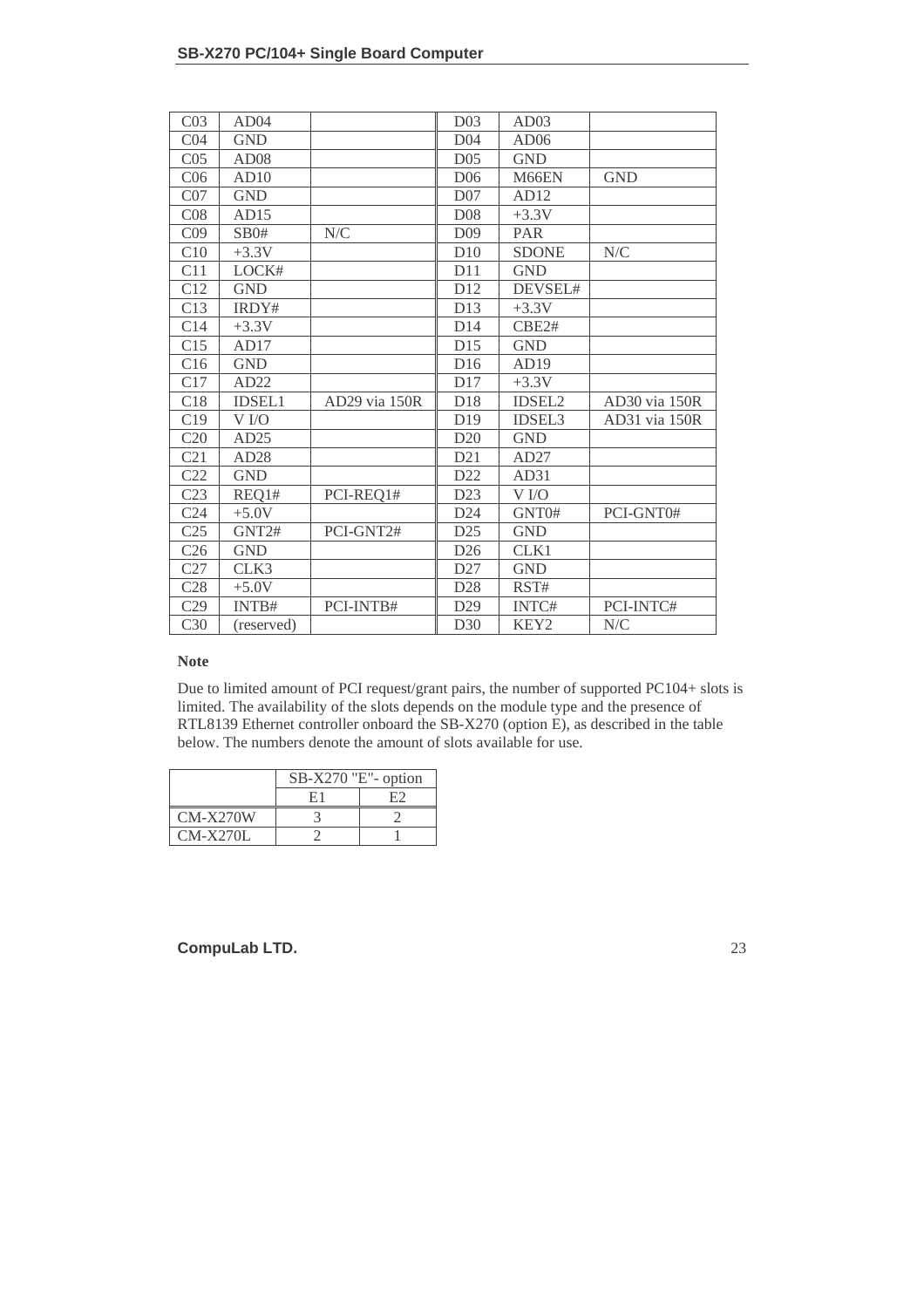### **3.14. USB Dual Connector on Front Panel (U25)**

A standard dual USB Type-A stacked connector on the front panel, used for USB1 and USB3 interfaces.

| <b>USB</b> interface 2 |             | <b>USB</b> interface 1 |             |
|------------------------|-------------|------------------------|-------------|
| Pin<br>Name            |             | Pin                    | <b>Name</b> |
|                        | <b>VBUS</b> |                        | <b>VBUS</b> |
|                        | USB3-N      |                        | USB1-N      |
|                        | USB3-P      |                        | USB1-P      |
|                        | GND         |                        | $TN$ [)     |

\* USB3 can function either as Host or Slave (see P15).

### **3.15. Mini-USB type AB connector (P36)**

A standard mini-USB Type-AB connector on the front panel, used for USB3 interface.

| Pin                  | Signal Name |
|----------------------|-------------|
|                      | USV VCC     |
| 2                    | USB3-N      |
| $\boldsymbol{\beta}$ | $USB3-P$    |
| 4                    | NC          |
|                      | GND         |

# **3.16. Ethernet Port 1 on Front Panel (P25)**

A standard RJ45 connector provides an interface for the first Ethernet port available on the CM-X270 module.

| Pin | <b>Name</b> |
|-----|-------------|
|     | $TXD+$      |
| 2   | TXD-        |
| 3   | $RXD+$      |
| 4   |             |
| 5   |             |
| 6   | RXD-        |
|     |             |
|     |             |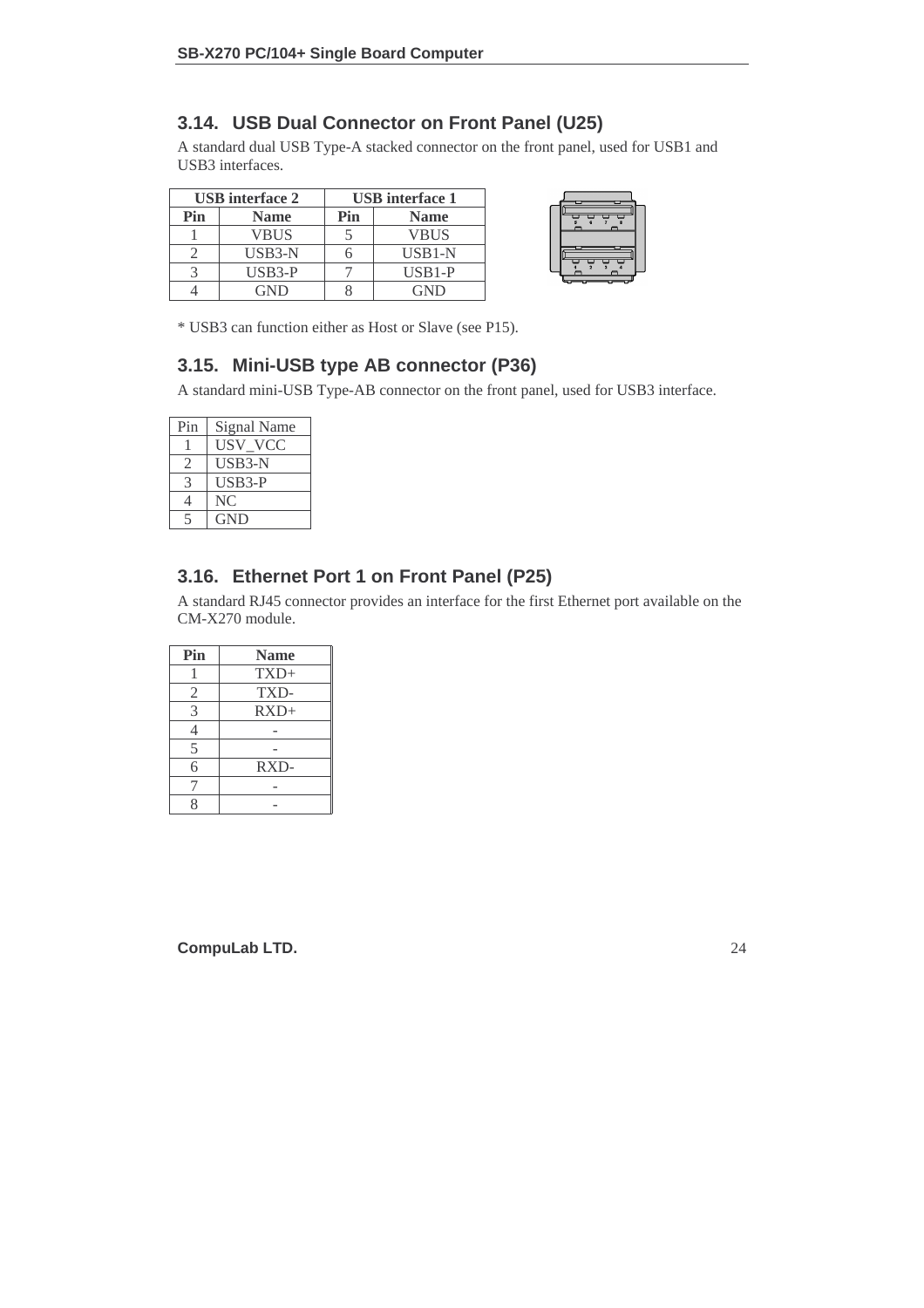### **3.17. Ethernet Port 2 on Front Panel (P26)**

A standard RJ45 connector provides an interface for an Ethernet port implemented on the SB-X270 board.

| Pin            | <b>Name</b> |
|----------------|-------------|
|                | TXD+        |
| 2              | TXD-        |
| 3              | $RXD+$      |
|                |             |
| $\overline{5}$ |             |
| 6              | RXD-        |
|                |             |
|                |             |

# **3.18. Ethernet FPC Connector (P11)**

The Ethernet FPC connector is used as an alternative for the front panel Ethernet connectors when the front panel is not available (as in standard PC/104 form factor). It is impossible to use the FPC connector if the front panel connectors are assembled. Ethernet FPC connector provides two separate groups of signals, one per Ethernet port available in the CM-X270 / SB-X270 system.

| Pin            | <b>Name</b>   | Pin | <b>Name</b>   |
|----------------|---------------|-----|---------------|
|                | ETH1-LINK10#  | 11  | ETH2-TX-VCC   |
| $\mathfrak{D}$ | ETH1-RDP      | 12  | ETH2-TDP      |
| 3              | ETH1-RDN      | 13  | ETH2-TDN      |
| 4              | ETH1-LINK10#  | 14  | ETH2-TX-VCC   |
| $\overline{5}$ | ETH1-LINK100# | 15  | ETH2-ACT#     |
| 6              | ETH1-ACT#     | 16  | ETH2-LINK100# |
|                | ETH1-TX-VCC   | 17  | ETH2-LINK10#  |
| 8              | ETH1-TDN      | 18  | ETH2-RDN      |
| 9              | ETH1-TDP      | 19  | ETH2-RDP      |
| 10             | ETH1-TX-VCC   | 20  | ETH2-LINK10#  |

The connector matches with 20-wire 0.5 mm FPC cable. Ethernet signal routing is implemented through the following scheme:

FPC connector >> FPC cable >> RJ45 module >> standard Ethernet cable CompuLab provides the required FPC cables and RJ45 modules for single or dual Ethernet ports. The modules include an FPC mating connector, one or two RJ45 connector/s with transformer/s and activity LED's.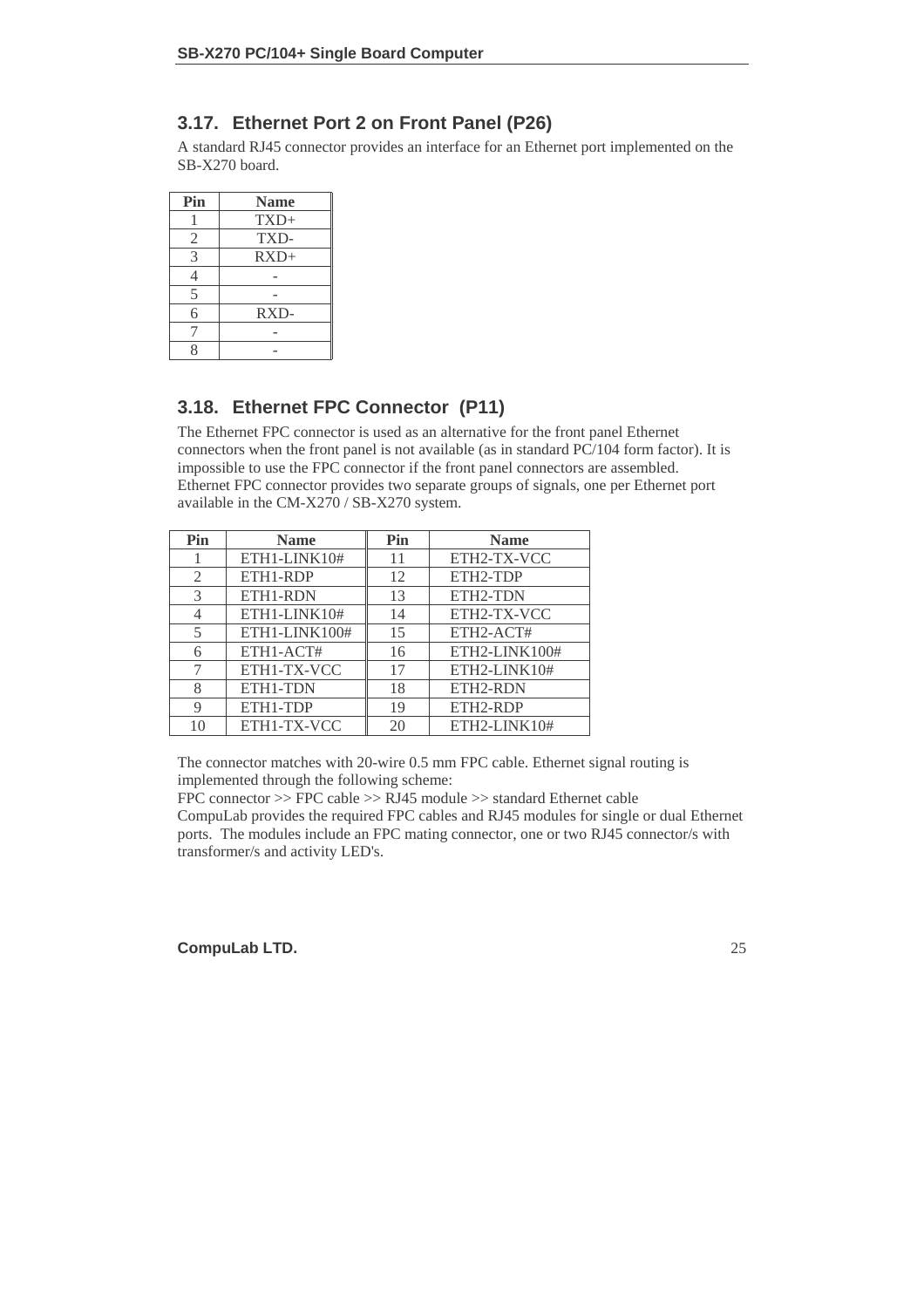The default settings of activity LEDs for the SB-X270 on-board Ethernet interface are specified in the table below. Settings can be changed by software.

| Signal<br>Name   | Indications    |
|------------------|----------------|
| LED <sub>0</sub> | RX/TX activity |
| LED <sub>1</sub> | Link $100$     |
| LED2             | Link $10$      |

*Note: LED signal wires in flat cable are also used as secondary shielding, so their locations on the header may appear non-obvious.* 

The LED signal connections, as implemented in CompuLab's RJ-45 module, are:



This connection supplies full information about speed / link / activity.

LED-RED: 100 Mbps activity indicator LED-GREEN: 10 Mbps activity indicator

| <b>Activity</b>      | <b>LED</b> (Red/Green) |  |
|----------------------|------------------------|--|
| none                 | off                    |  |
| Link (only)          | <sub>on</sub>          |  |
| $Tx / Rx$ (and Link) | <b>blink</b>           |  |

### **3.19. CIF - Camera Interface connector (P22)**

P22 allows a connection of a CMOS sensor to the CM-X270 QuickCapture interface in order to display/capture video stream and still images.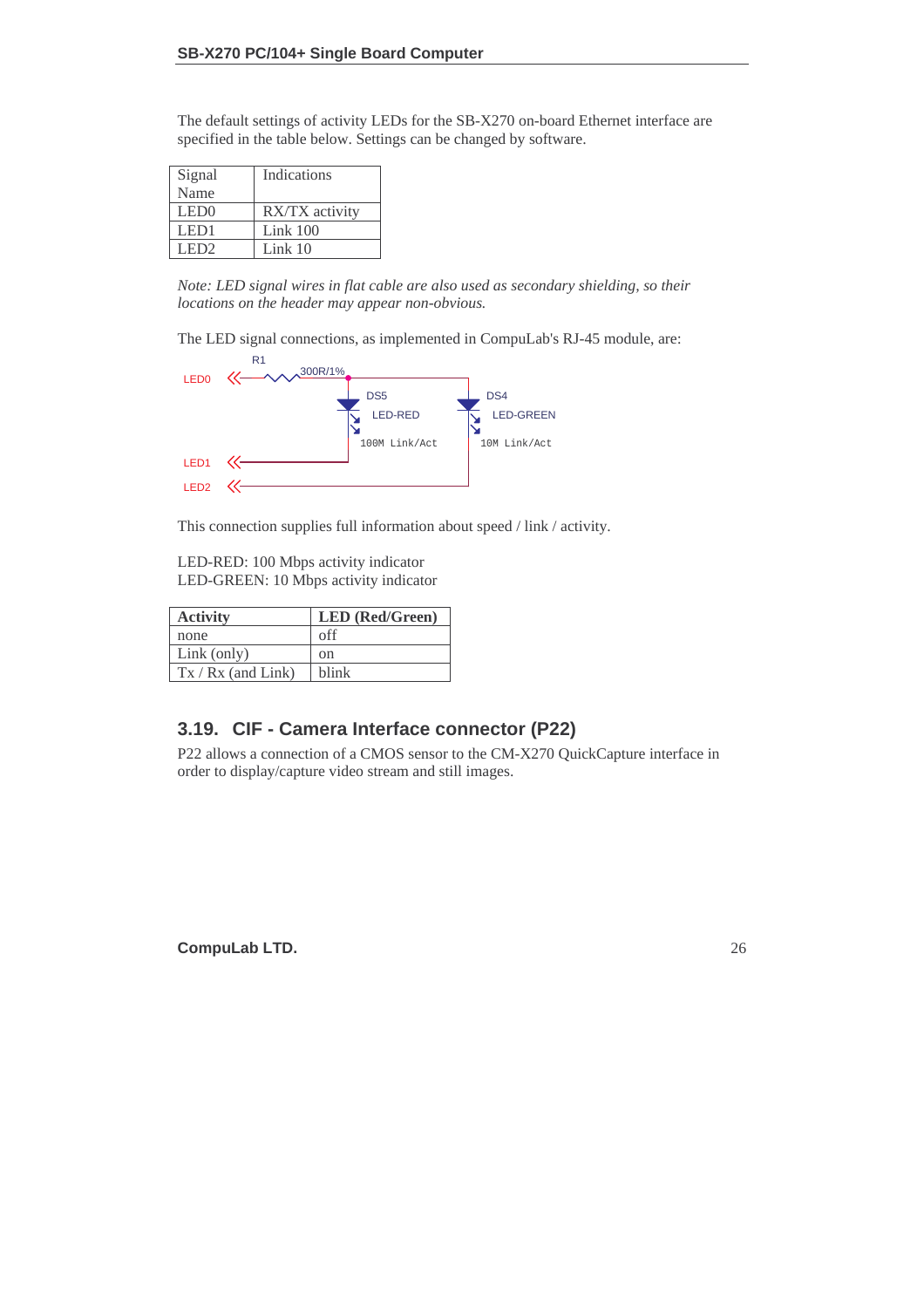| Pin | <b>Name</b>  | Pin | <b>Name</b>    |
|-----|--------------|-----|----------------|
|     | N/C          | 13  | <b>CLK-IN</b>  |
| 2   | <b>GND</b>   | 14  | D6             |
| 3   | <b>SDA</b>   | 15  | <b>GND</b>     |
| 4   | $VCC2-5V$    | 16  | D <sub>5</sub> |
| 5   | <b>SCL</b>   | 17  | <b>PCLK</b>    |
| 6   | <b>RST</b>   | 18  | D4             |
| 7   | <b>VSYNC</b> | 19  | D <sub>0</sub> |
| 8   | N/C          | 20  | D <sub>3</sub> |
| 9   | <b>HSYNC</b> | 21  | D <sub>1</sub> |
| 10  | VCC1-8V      | 22  | D2             |
| 11  | VCC3-3V      | 23  | N/C            |
| 12  | D7           | 24  | N/C            |

# **3.20. Analog video input (P23)**

A 1x3, 100 mil header provided for connecting analog video input to the Video Input Processor available on the SB-X270

| <b>Name</b> |
|-------------|
| VID-IN1     |
| <b>GND</b>  |
| VID-IN2     |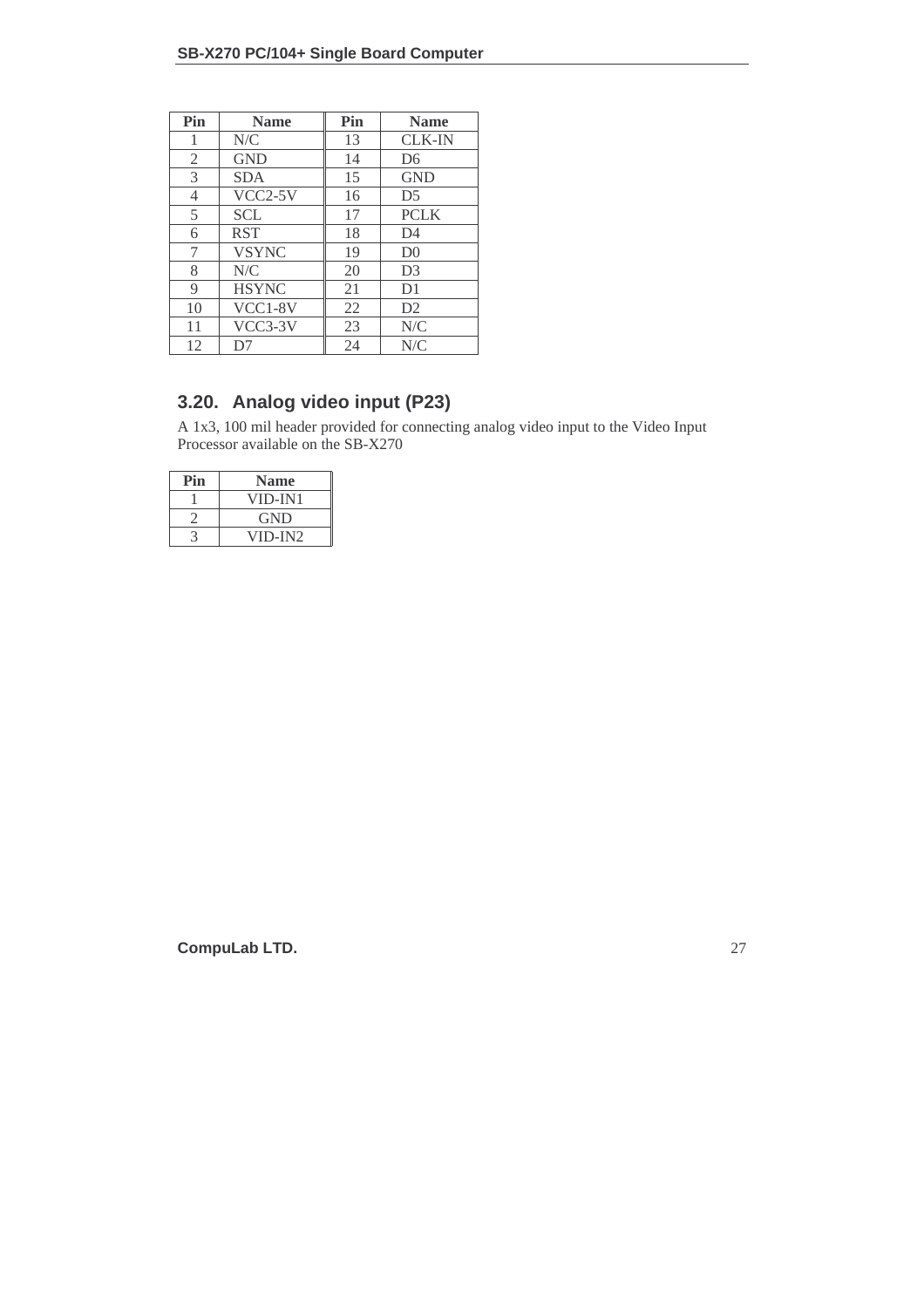# **3.21. GPIO, COM ports and Special Functions (P16)**

A 25x2 100 mil connector

Revision comment: pay attention that GPIO references in "Name" column were changed to match those of PXA270.

| Pin | <b>Name</b>        | <b>GPIO</b>             | Pin | <b>Name</b>           | <b>GPIO</b>              |
|-----|--------------------|-------------------------|-----|-----------------------|--------------------------|
|     |                    | reference<br>in SB-X270 |     |                       | reference<br>in SB-X270  |
|     |                    | schematics              |     |                       | schematics               |
|     |                    |                         |     |                       |                          |
| 01  | $VCC3-3$           |                         | 02  | <b>GPRS LED DRIVE</b> |                          |
| 03  | <b>VCC-USIM</b>    |                         | 04  | BT LED DRIVE          |                          |
| 05  | <b>UIO</b>         |                         | 06  | GPIO104               | 12                       |
| 07  | GPIO <sub>86</sub> | 11                      | 08  | GPIO106               | 13                       |
| 09  | GPIO105            | 10                      | 10  | GPIO52                | 14                       |
| 11  | GPIO12             | 9                       | 12  | GPIO103               | 15                       |
| 13  | (reserved)         |                         | 14  | GPIO99                | 16                       |
| 15  | GPIO14 (45)        | $\overline{7}$          | 16  | GPIO87                | 17                       |
| 17  | GPIRQ0/            |                         | 18  | GPIO97 / DREQ1        | 18                       |
|     | GPIO1              |                         |     |                       |                          |
| 19  | VDD-FAULT#         |                         | 20  | $VCC3-3$              |                          |
| 21  | SYS-RST#           |                         | 22  | SYS-EN                |                          |
| 23  | PME#               |                         | 24  | <b>GND</b>            |                          |
| 25  | GPCS0#             |                         | 26  | GPIO19 (44)           | 5                        |
| 27  | GPCS1#             |                         | 28  | <b>GPIO102</b>        | $\overline{\mathcal{A}}$ |
| 29  | GPIO101            | 6                       | 30  | <b>GND</b>            |                          |
| 31  | COM-D-RX           |                         | 32  | COM-D-TX              |                          |
| 33  | COM-B-RTS#         |                         | 34  | COM-B-CTS#            |                          |
| 35  | COM-B-RX           |                         | 36  | COM-B-TX              |                          |
| 37  | <b>SDA</b>         |                         | 38  | <b>SCL</b>            |                          |
| 39  | <b>RST-IN</b>      |                         | 40  | <b>GND</b>            |                          |
| 41  | <b>SSPCLK</b>      |                         | 42  | <b>SSPTXD</b>         |                          |
| 43  | <b>SSPFRM</b>      |                         | 44  | <b>SSPRXD</b>         |                          |
| 45  | GPIO107            | 19                      | 46  | <b>GND</b>            |                          |
| 47  | <b>RS485-TX-P</b>  |                         | 48  | <b>RS485-RX-P</b>     |                          |
| 49  | <b>RS485-TX-N</b>  |                         | 50  | <b>RS485-RX-N</b>     |                          |

Notes:

- GPIO reference in "Name" column according to PXA270 naming.
- For SIM operation, a jumper should be assembled between pins 1 & 3.
- For GPIO 14(45) and 19(44) values in parentheses are for the CM-X270L module.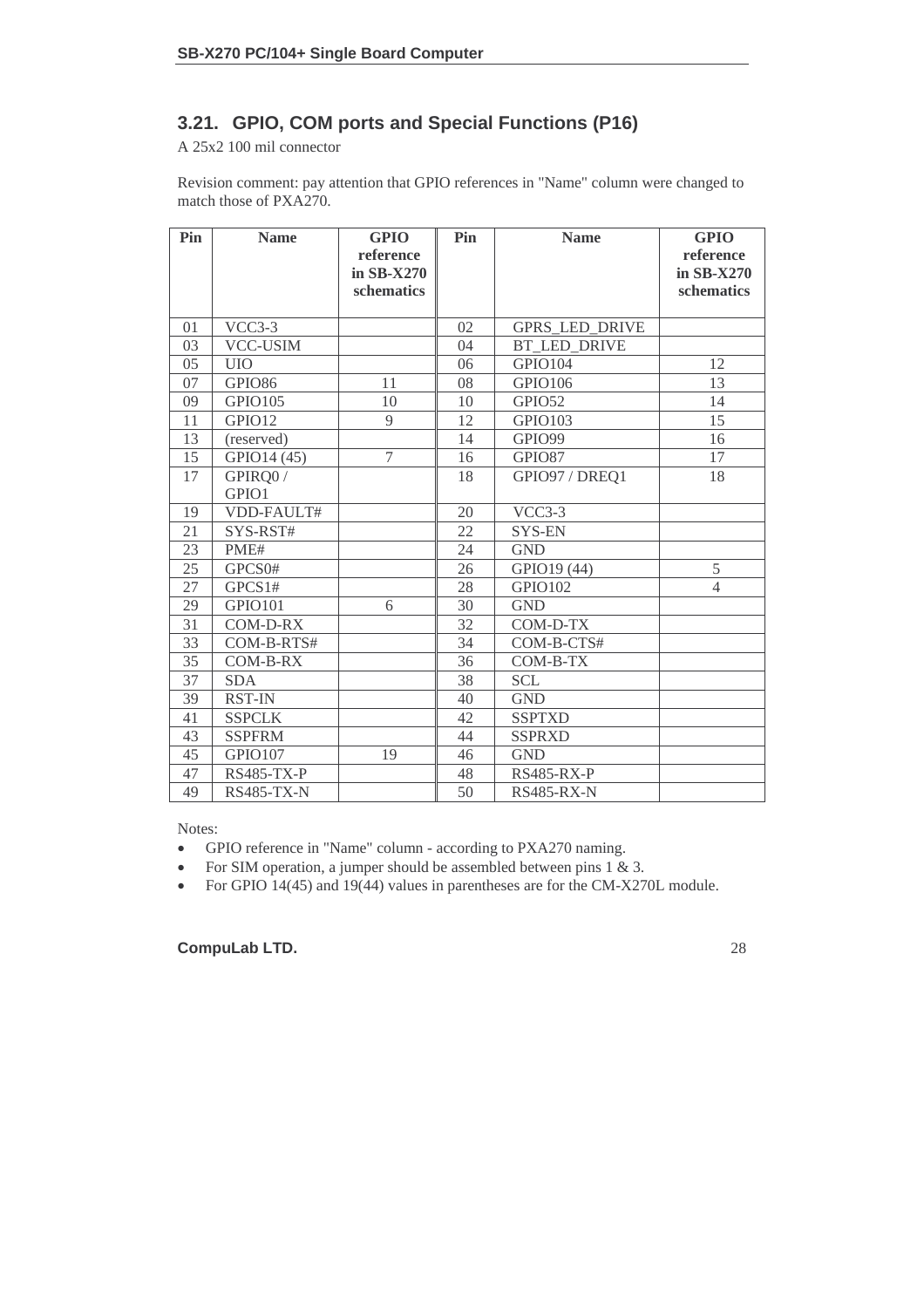- If pins 1-2 of E2 are shorted using a shunt jumper, GPIRQ1 and DREQ1 lines are not driven by onboard buffers. With CM-X270W module, shorting pins 1-2 of E2 enables the use of PXA270 GPIO101 and GPIO97.
- PXA270 GPIO 14, 19, 87, 102, 103 are available only with CM-X270W.

### **3.22. JTAG connector (P19)**

A 7x2 100 mil connector. The CM-X270W JTAG interface is routed here.

| Pin | <b>Name</b> | Pin | <b>Name</b> |
|-----|-------------|-----|-------------|
|     |             |     |             |
| 01  | VCC3_3SBY   | 02  | <b>GND</b>  |
| 03  | TRST#       | 04  | <b>GND</b>  |
| 05  | <b>TDI</b>  | 06  | <b>GND</b>  |
| 07  | <b>TMS</b>  | 08  | <b>GND</b>  |
| 09  | <b>TCK</b>  | 10  | <b>GND</b>  |
| 09  | <b>TDO</b>  | 10  | RST IN      |
| 09  | VCC3 3SBY   | 10  | <b>GND</b>  |

### **3.23. MMC/SDIO socket (P30)**

The CM-X270 MMC/SDIO interface is connected to this standard MMC/SDIO socket.

| Pin            | <b>Name</b>      |
|----------------|------------------|
| 1              | DAT3             |
| $\overline{2}$ | <b>CMD</b>       |
| $\overline{3}$ | <b>GND</b>       |
| $\overline{4}$ | VCC-SD           |
| $\overline{5}$ | <b>CLK</b>       |
| $\overline{6}$ | <b>GND</b>       |
| $\bar{7}$      | DAT <sub>0</sub> |
| $\bar{8}$      | DAT <sub>1</sub> |
| 9              | DAT <sub>2</sub> |
| 10             | <b>GND</b>       |
| 11             | CD               |
| 12             | <b>WP</b>        |
| 13             | <b>GND</b>       |
| 14             | <b>GND</b>       |
| 15             | <b>GND</b>       |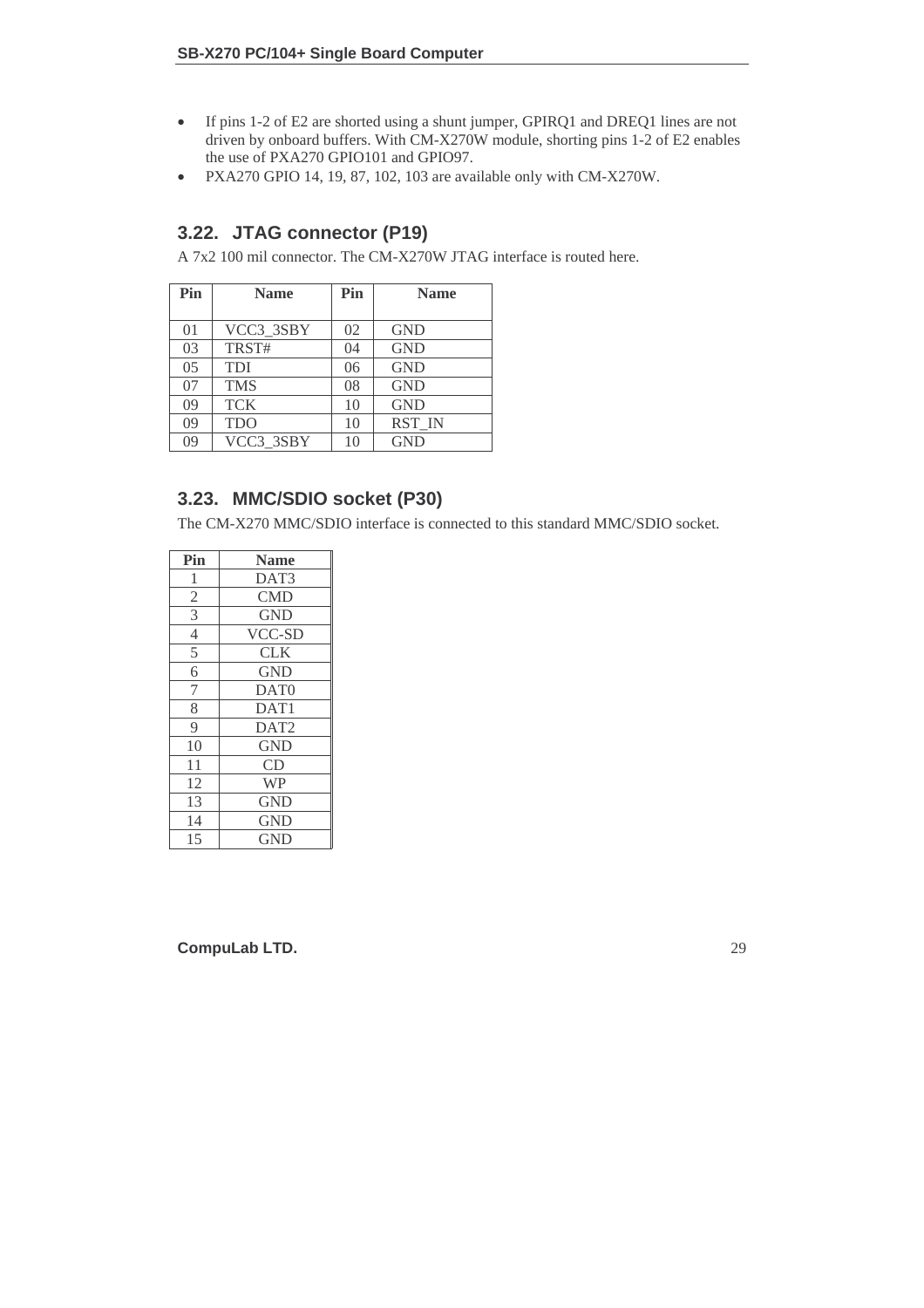### **3.24. LPC connector (P17)**

A 5x2 100 mil connector providing the CM-X270's LPC interface

| Pin            | <b>Name</b>      | Pin | <b>Name</b>      |
|----------------|------------------|-----|------------------|
|                |                  |     |                  |
| 01             | LAD <sub>0</sub> | 02  | LFRAME#          |
| 03             | LAD1             | 04  | <b>SERIRQ</b>    |
| 0 <sub>5</sub> | LAD <sub>2</sub> | 06  | VCC <sub>5</sub> |
| 07             | LAD <sub>3</sub> | 08  | LPC-CLK          |
| 09             | <b>GND</b>       |     | $VCC3-3$         |

# **3.25. P35 – A/D Input**

Four A/D inputs available on the WM9715 AC'97 CODEC of the CM-X270W rev 2.

| Pin | <b>Name</b>     |  |
|-----|-----------------|--|
|     |                 |  |
| 01  | AD <sub>4</sub> |  |
| 02  | AD3             |  |
| 03  | <b>GND</b>      |  |
| 04  | AD2             |  |
| 05  | AD1             |  |
| 06  | <b>GND</b>      |  |

# **3.26. VGA & COM-A FPC Connector (P31)**

The VGA & COM-A FPC connector provides two separate groups of signals, one for a COM-A serial port and another for a VGA (analog RGB) output. Two different groups of signals are consolidated in order to save board space. This connector delivers the same signals as are routed to the front panel. It can be used whether the front panel is assembled or not.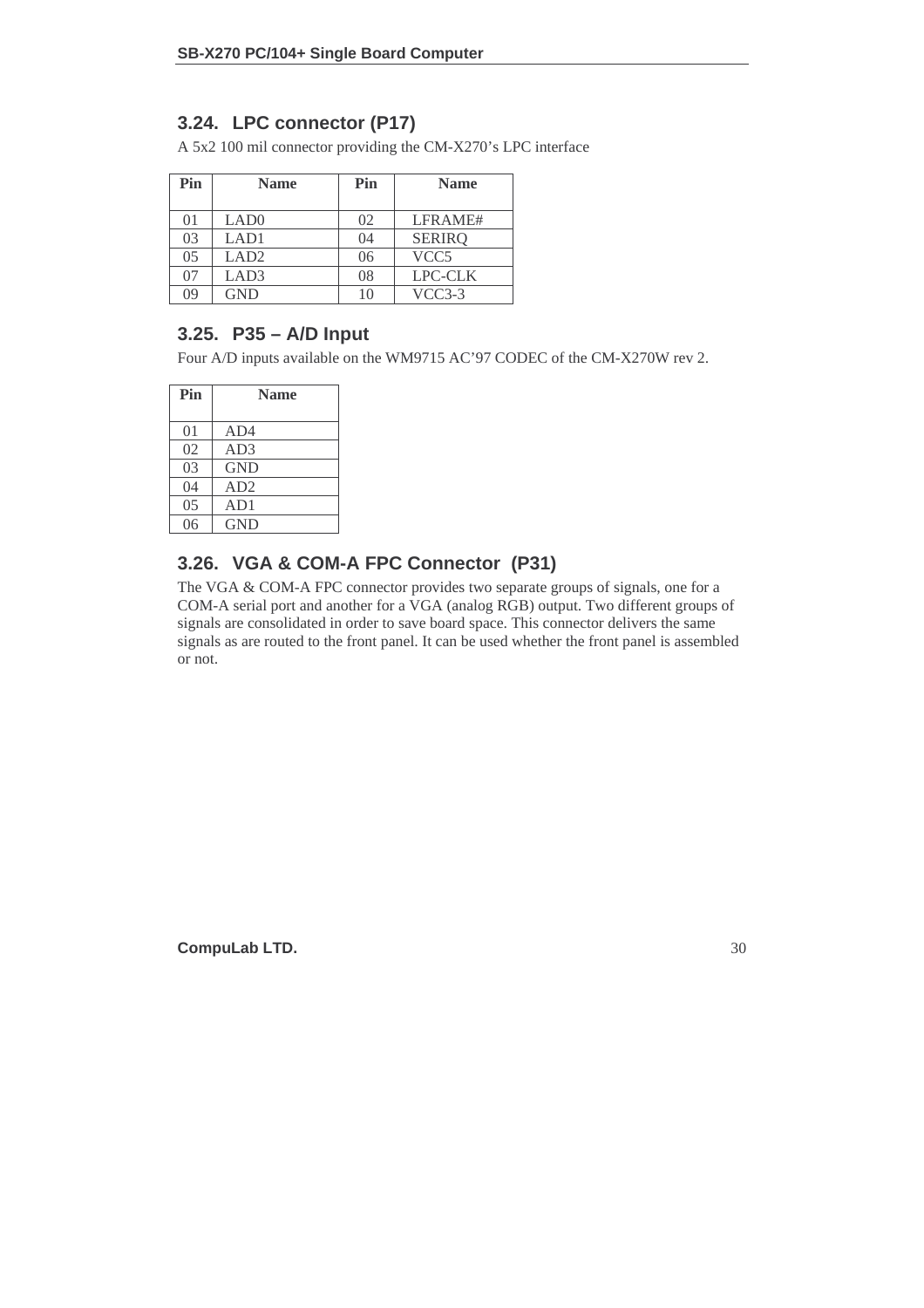| Pin            | <b>Name</b>      | Pin | <b>Name</b>  |
|----------------|------------------|-----|--------------|
|                | COM-A-DCD        | 11  | <b>HSYNC</b> |
| $\mathfrak{D}$ | $COM-A-RX$       | 12  | <b>GND</b>   |
| 3              | COM-A-TX         | 13  | <b>VSYNC</b> |
| 4              | <b>COM-A-DTR</b> | 14  | <b>GND</b>   |
| $\overline{5}$ | <b>GND</b>       | 15  | <b>BLUE</b>  |
| 6              | COM-A-DSR        | 16  | <b>GND</b>   |
|                | COM-A-RTS        | 17  | <b>GREEN</b> |
| 8              | COM-A-CTS        | 18  | <b>GND</b>   |
| 9              | COM-A-RI         | 19  | <b>RED</b>   |
| 10             | <b>GND</b>       | 20  | GND          |

The connector matches with a 20-wire FPC cable. Signal routing is implemented through the following scheme:

FPC conn >> FPC cable >> DB15 & DB9 Interface module >> standard VGA and RS232 cables

CompuLab provides VGA and RS232 interface modules in three varieties: a VGA only module with DB15 connector, a RS232 only module with DB9 connector and a combined module with both connectors.

### **3.27. SIM Card Socket (P12)**

Connector P12, standard SIM card socket:

| Pin           | Signal Name        | Pin | Signal Name       |
|---------------|--------------------|-----|-------------------|
|               | <b>GPRS SIMVCC</b> |     | <b>GPRS SIMIO</b> |
|               | <b>GPRS SIMRST</b> |     | <b>GND</b>        |
| $\mathcal{R}$ | <b>GPRS SIMCLK</b> |     | <b>GND</b>        |
|               |                    | 10  | <b>GND</b>        |
|               | <b>GND</b>         | 11  | <b>GND</b>        |
|               | NC                 |     |                   |

Reference connector data:

| Manufacturer | Mfg. P/N | Mating connector                       |
|--------------|----------|----------------------------------------|
| Astron       |          | $5190006 - 006 - R$ Standard SIM card. |

#### **3.28. Power Connectors**

**P29:** The 2-node terminal block is used as a main power connector.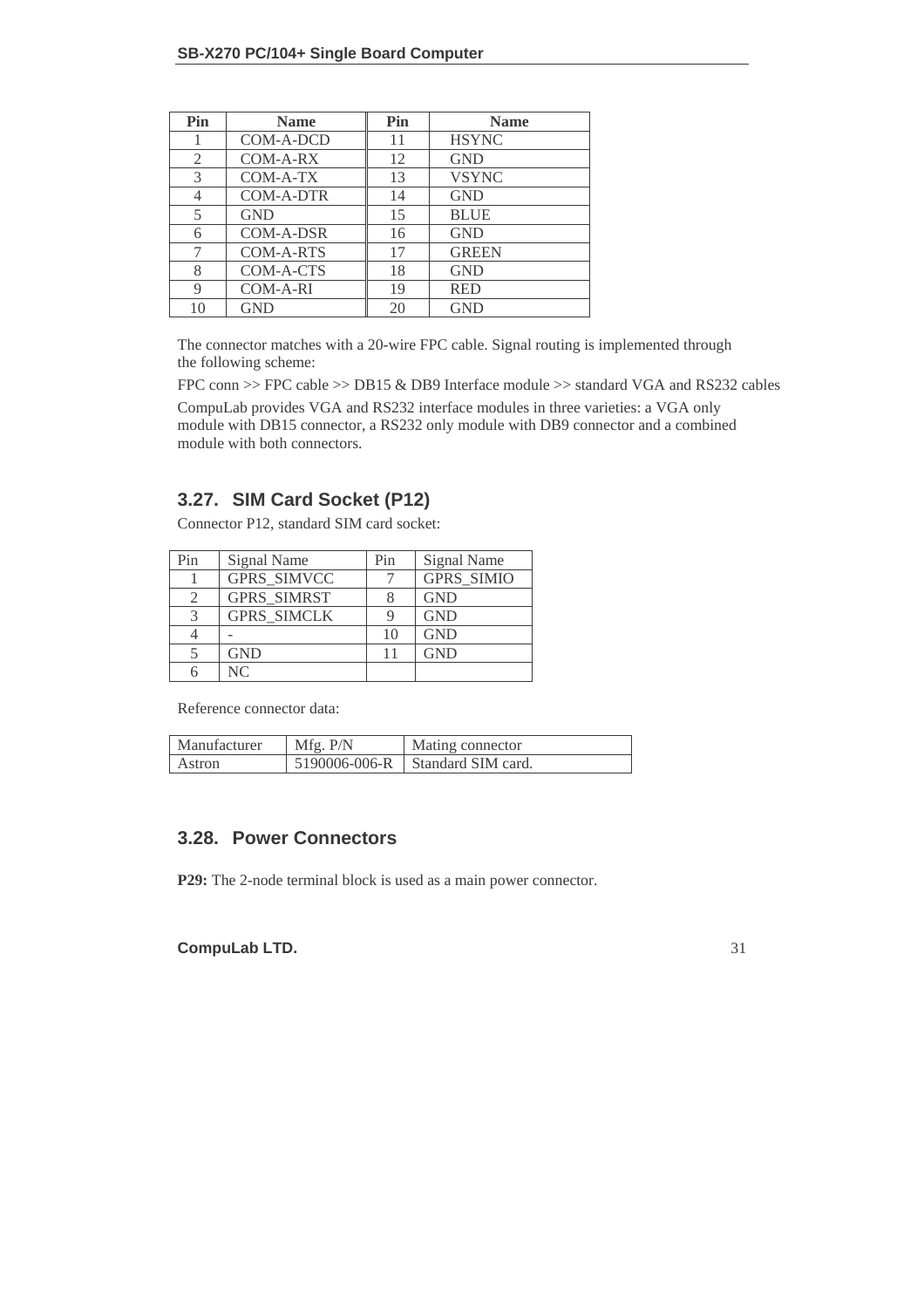| <b>Name</b> |
|-------------|
|             |
| GND         |

**P28:** The 2-node terminal block is used as a low and high voltage power connector.

| <b>Name</b> |
|-------------|
| 12V-48V     |
| 3.3V        |

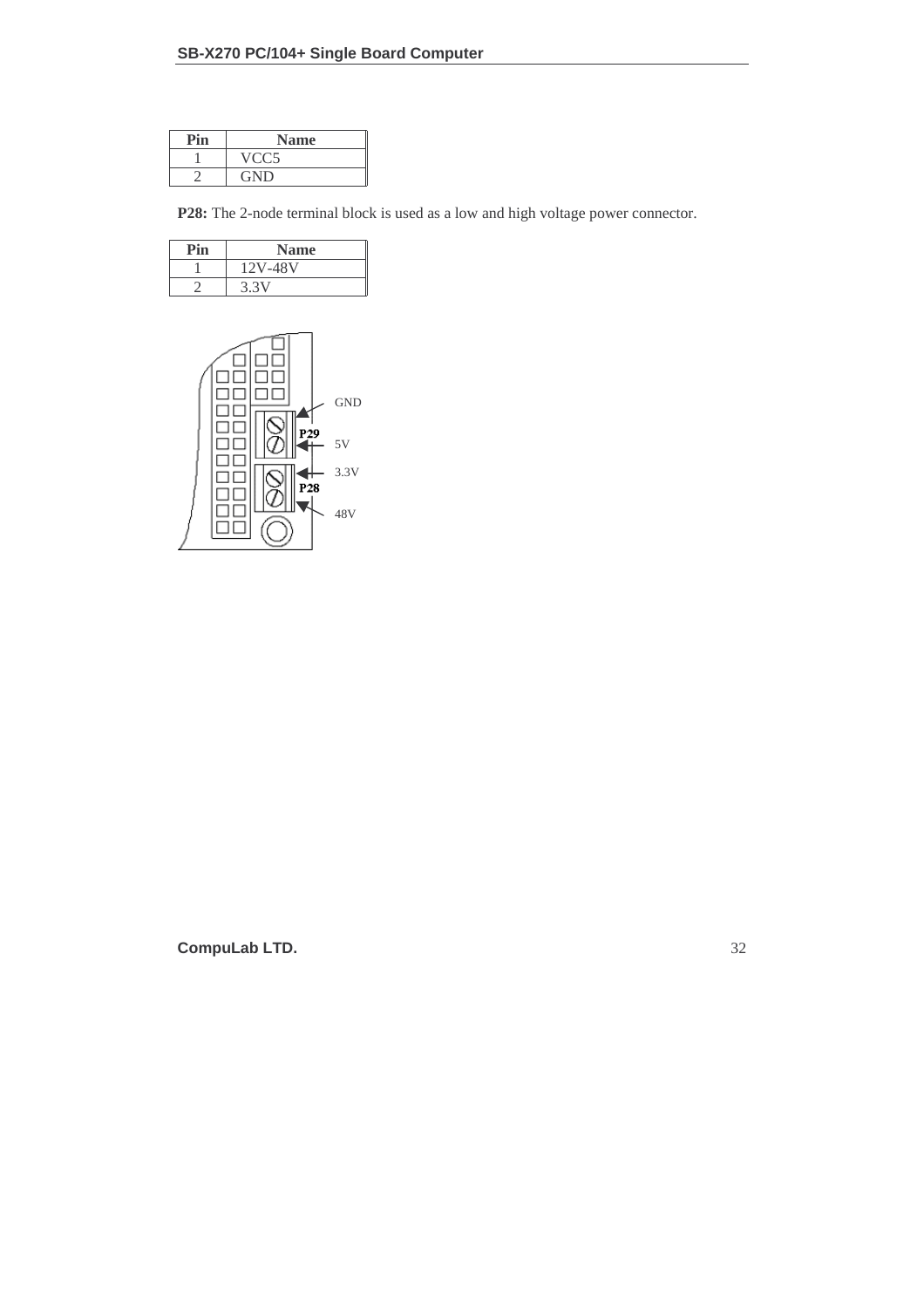# **4. Functions Implemented on the SB-X270**

Most of the functions are implemented by the attached CM-X270 module, while the SB-X270 board provides connectors or headers. Several additional functions are implemented on the SB-X270 itself and are described in this section.

Note: The SB-X270 uses a CPLD (programmable logic IC) in order to implement combinatory logic functionality. This is done in order to reduce component count and add some flexibility to the design. The usage of a CPLD is not obligatory and can be replaced by discrete logic IC's. The internal design description of the CPLD is attached to the SB-X270 schematics package.

# **4.1. PC/104 and IDE addressing and logic**

The SB-X270 implements address decoding logic by GPCS and IDE-CS signals from the CM-X270 for driving a number of control signals (OE#, WE#, CS#) to the PC/104 and IDE buses. Below is a memory address map for the above buses and relevant active control signals:

| <b>Description</b> | <b>Address range</b>    | <b>Active control signals</b> |
|--------------------|-------------------------|-------------------------------|
| $PC/104$ memory    | 0x0C000000-0x0CFFFFFF   | ISA-RD#, ISA-WR#              |
| access region      |                         |                               |
| PC/104 IO access   | $0x0D000000-0x0DFFFFFF$ | ISA-IOR#, ISA-IOW#            |
| region             |                         |                               |
| IDE CS1 region     | $0x0E000000-0x0EFFFFFF$ | IDE-CS#1, IDE-RD#, IDE-WR#    |
| IDE CS0 region     | 0x0F000000-0x0FFFFFFF   | IDE-CS#0, IDE-RD#, IDE-WR#    |

# **4.2. PC-Card CardBus socket**

The SB-X270 implements a custom solution allowing usage of standard 32bit CardBus cards without a need for dedicated CardBus controller.

The cards are connected directly to the PCI bus and dedicated logic blocks the CB-FRAME# signal during irrelevant PCI configuration cycles. The O/S drivers have been slightly modified but, in general, the solution acts as a standard CardBus interface. The CARDBUS-CTL signal is used to control the CB-FRAME# blocking. Please refer to the SB-X270 schematics for implementation details. Only 3.3V PC-Cards are supported.

NOTE: this solution does not allow card insertion/removal (hot-plug) while the system is powered.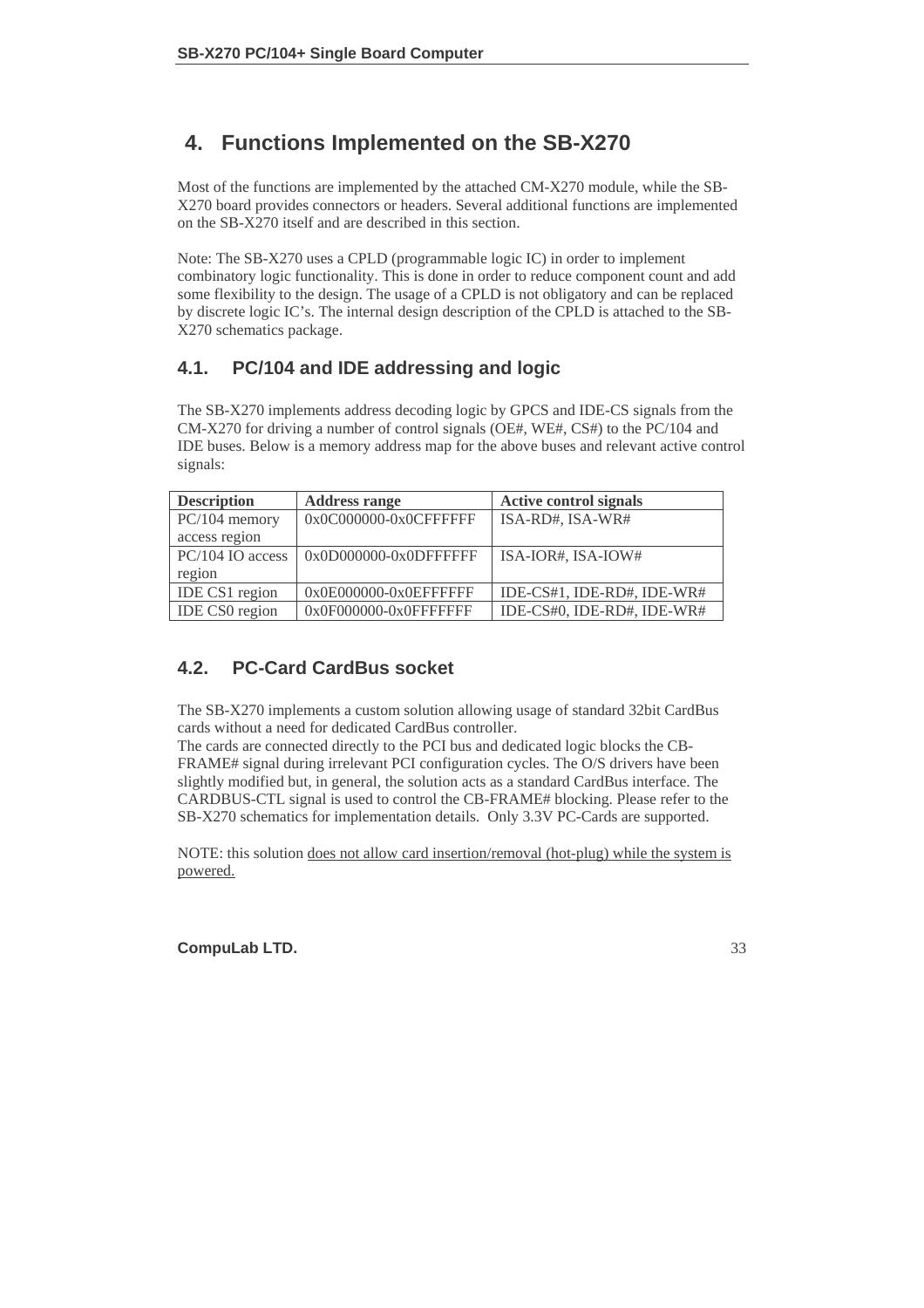### **4.3. 10/100 Mbit Ethernet Port**

The SB-X270 contains one optional 100 Mbit Ethernet port. This is in addition to the optional Ethernet port contained in the CM-X270. The user can therefore order the CM-X270 / SB-X270 combination with none, one or two Ethernet port(s). The Ethernet interface is based on the Realtek RTL8139 chip.

The Ethernet port's interface is either through the standard RJ45 connector on the front panel or through 20-pin FPC connector P31. If the P31 interface used, the appropriate FPC cable and RJ-45 module can be obtained from CompuLab.

### **4.4. RS-232 and RS-422/485 Serial Port Drivers**

The CM-X270 module has on-board RS-232 drivers for the COM-A port. Other serial ports of the CM-X270 have TTL level interfaces. The SB-X270 adds several driver options for some of the serial ports as specified in the table below. Driver support includes modem control lines.

| Port    | <b>Modem</b><br>control | <b>CM-X270</b><br>name | Origin        | <b>Level options</b> |                      |            |
|---------|-------------------------|------------------------|---------------|----------------------|----------------------|------------|
|         |                         |                        |               | <b>RS</b><br>232     | <b>RS</b><br>422/485 | <b>TTL</b> |
| COM-A   |                         | COM-A                  | <b>PXA270</b> |                      |                      |            |
| $COM-B$ |                         | $COM-B$                | PCI bridge    |                      |                      |            |
| COM-C   |                         | COM-C                  | <b>PXA270</b> |                      |                      | $^+$       |
| COM-D   |                         | COM-D                  | <b>PXA270</b> |                      |                      |            |

#### **Notes**

- COM-D is shared with the IR port.
- If the SB-X270 is assembled with no drivers for a particular COM port, then the port signals are available with TTL levels (except for COM-A).
- The interface of the COM-C port can be either RS-232 or RS-422/485 or both, controlled by assembling the appropriate driver chips. Assembling is done according to the SB-X270's configuration code: [none] - drivers not assembled, "Y2" - only RS-232 drivers assembled, "Y4" - only RS422/485 drivers assembled, "Y6" - both RS-232 and RS-422/485 drivers assembled.

**RS-422 and RS-485 modes of COM-C**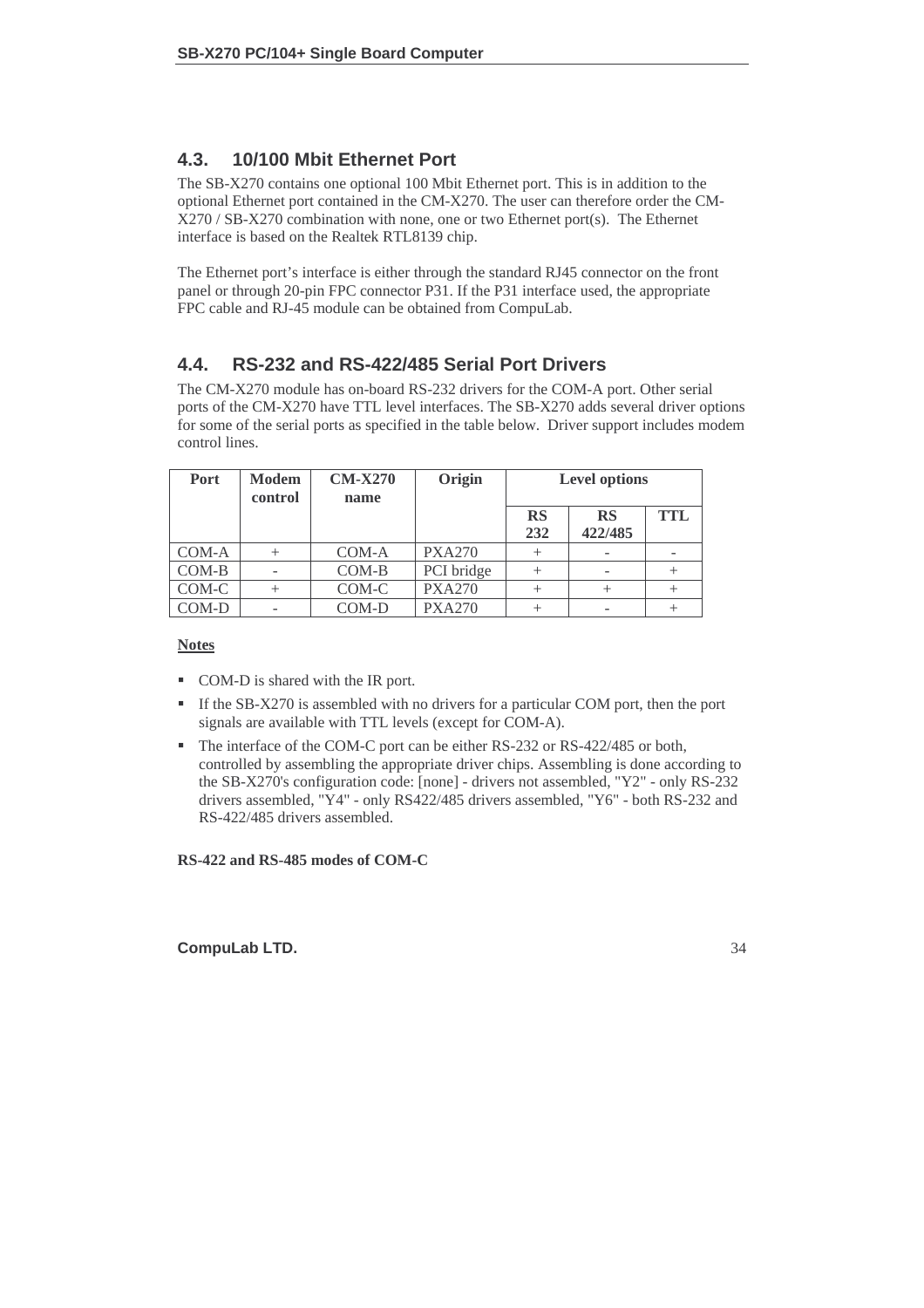The SB-X270 contains RS-422/485 drivers if its configuration code has the "Y4" or "Y6" option. In the case of "Y6" option, when both RS-232 and RS422/485 drivers are present, the SB-X270 will automatically switch into RS-232 mode on the presence of valid voltage levels on RS-232 RX input. In the absence of valid input, the card will switch to RS-422/485 mode.

In RS-422/485 modes, TXD outputs of the COM-C port are enabled by the RTS2 signal. RTS "1" level enables TX output, RTS "0" disables it.

In RS-485 (half duplex) mode, transmit and receive operations are performed on TX lines. To achieve this, the user must physically connect the RX and TX lines of the serial driver, i.e., RX+ to TX+ and RX- to TX-. In this case, the selection between receive and transmit operations is performed by RTS.

In RS-422 (full duplex) mode, transmit and receive operations are performed on separate line pairs. TX output can always be enabled, though qualifying it by RTS has no practical effect on system operation. RX and TX lines should not be connected together as in the case of RS-485.

For a better understanding of RS-422/485 driver operation, please refer to the SB-X270 design schematics, available following the [developer] >> [X270] links in CompuLab's web-site.

### **4.5. LCD Power Switch and VDD selection**

The graphics controller for TFT panels is located on the CM-X270 module. The SB-X270 adds the power switch required for certain LCD panels.

Many LCD panels require proper power sequencing in order to avoid panel damage. The graphics controller of the CM-X270 module provides the LCD-ENVDD signal, which can be used to indicate when power should be applied. The LCD-ENVDD signal is AND'ed with the system's RESET-OUT# signal. The LCD power switch circuit on the SB-X270 applies a VDD on the LCD interface connector under the control of ENVDD and RESET- $\overline{\text{OUT}}$  .

LCD Supply selection: the user can select 3.3V or 5V supply by a jumper on the P15 header, pins 1-2 for 3.3V or 2-3 for 5V.

Note: although it is possible to supply 5V to the LCD, the CM-X270 supplies LCD signals at a 3.3V level. The LCD should be compatible with these levels in order to operate properly.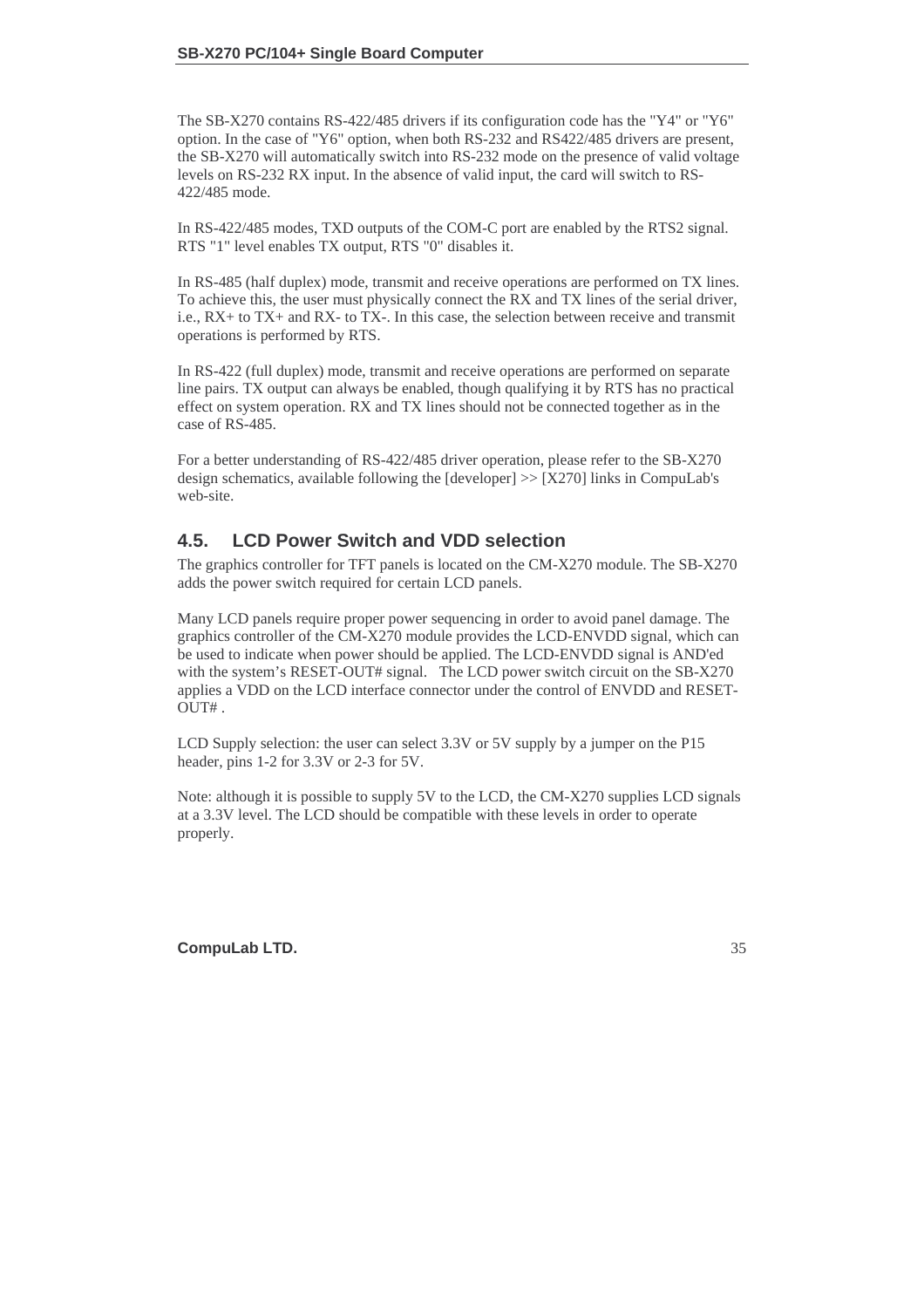### **4.6. Power Supply Options**

Supply voltage options are:

**1. 5V only** 

In this case, 3.3V is generated on-board, by a step-down converter. Note: additional cards, like PC/104+ or PCMCIA should not draw more than 3A from 3.3V.

**2. 3.3V and 5.0V** 

3.3V and 5V can be supplied via the power connectors or PC/104+ connector.

**3. 12V-48V input** 

The "S48" option allows the assembly of a versatile step-down switching converter. It permits unregulated DC input in the range of 12V-48V and delivers a regulated 5V supply to the system. Connector P28 should be used for high-voltage DC input.

#### **GSM / GPRS supply**

CM-X270W modules featuring the GSM / GPRS (K) option require 3.6V voltage for proper operation. Replace R55 shown below with a 20k resistor to provide 3.6V to the CM-X270. Cards are shipped by default voltage supply set to 3.3V rather than to 3.6V. Without R55 modification, GSM / GPRS option would not work.

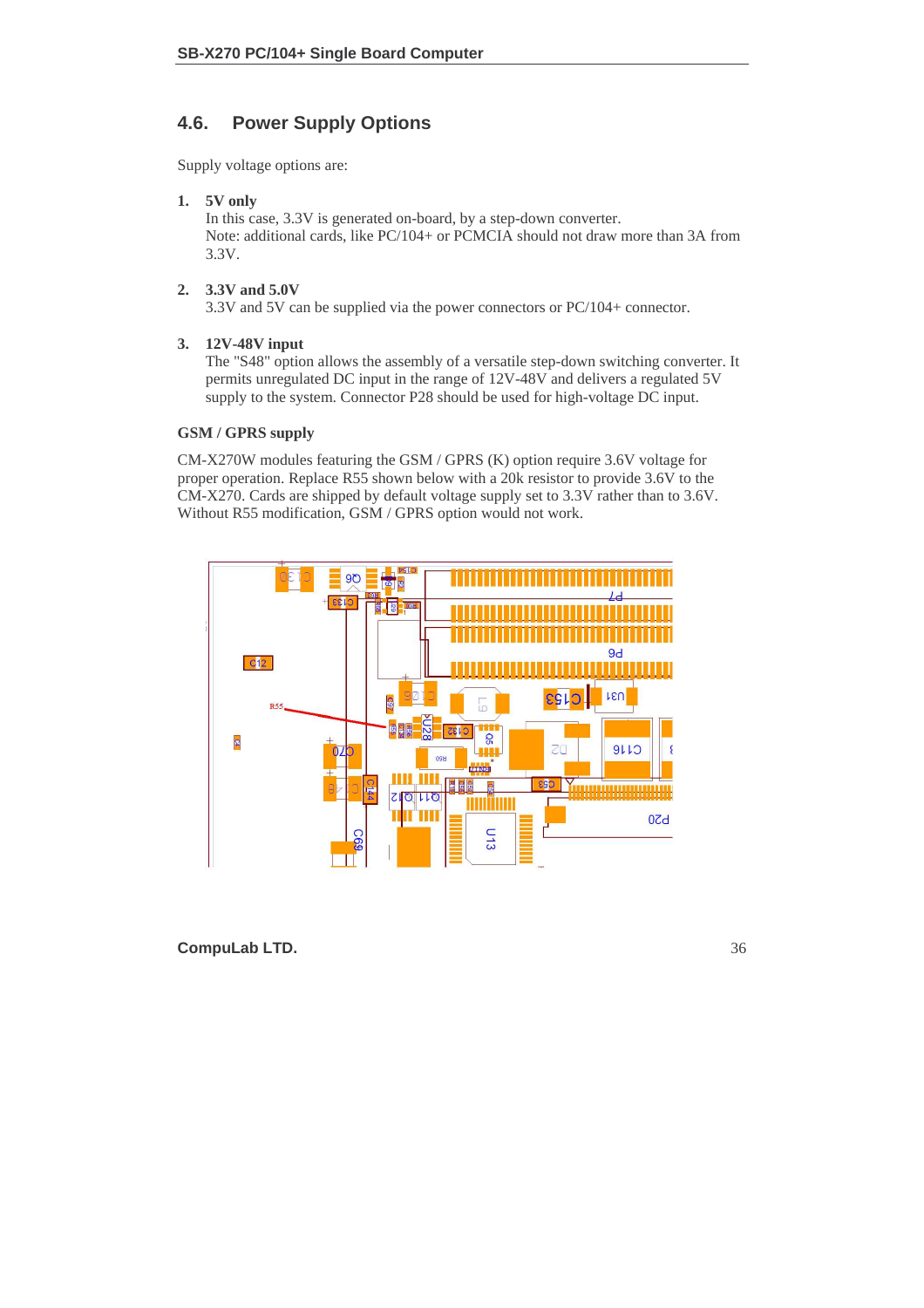# **4.7. CRT Interface - Video DAC**

The SB-X270 implements an interface to CRT monitor by Video DAC, which converts digital data of CM-X270's TFT output to analog RGB signals. Horizontal and vertical synchronization signals are also generated from the TFT interface. All CRT interface signals are routed to CRT connector P24 and FPC connector P31 as described in chapter 3.

# **4.8. Front Panel**

The unique mechanical design of the SB-X270 allows selecting between two popular form factors – either a standard PC/104+ with headers or an extended PC/104+ with front panel connectors.

The SB-X270 printed circuit board has an extension used for the assembling of standard connectors - two Ethernet ports, serial port, two USB ports and CRT monitor. If a front panel is not required, this extension can be removed, either before assembling or even on an already assembled card. If the front panel is removed, the SB-X270 remains fully functional while the functions of front panel connectors are available through FPC connectors P31 and P11.

#### **Instructions for front panel removal**

If you have the board with front panel and you need to remove it, follow these steps:

- 1. The board has the v-groove cut lines along the front panel, on the both sides of PCB. Deepen these cut lines using sharp knife. Exert significant pressure. Be careful not to hurt yourself !
- 2. Fix the front panel (the part to be removed) in carpentry vice.
- 3. Gently push the board backward and forward until it breaks along the cut line.

Note: trace wiring inside the PCB are designed to support this method of front panel removal.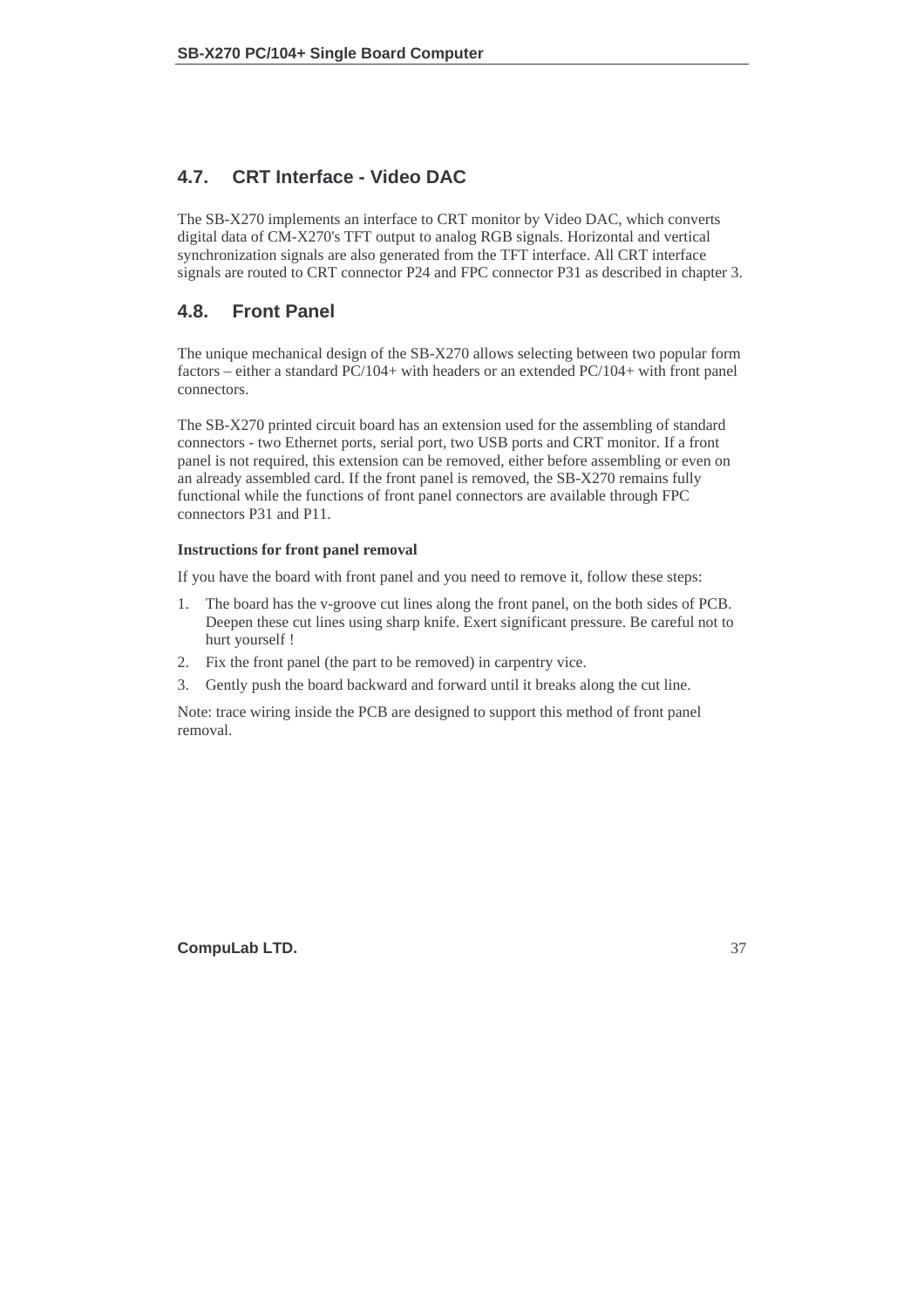# **5. Connector Location**

# **SB-X270 Top side**

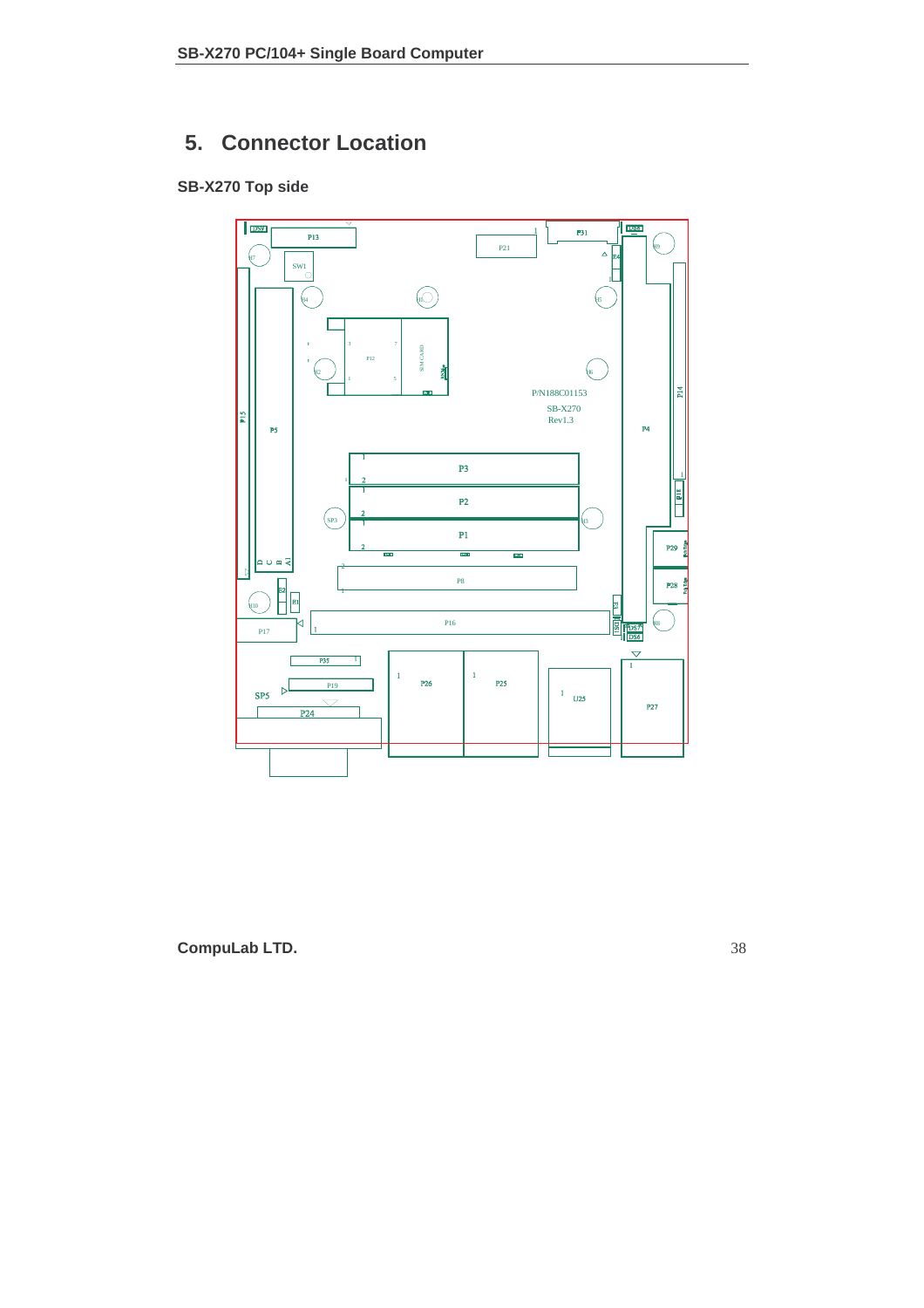

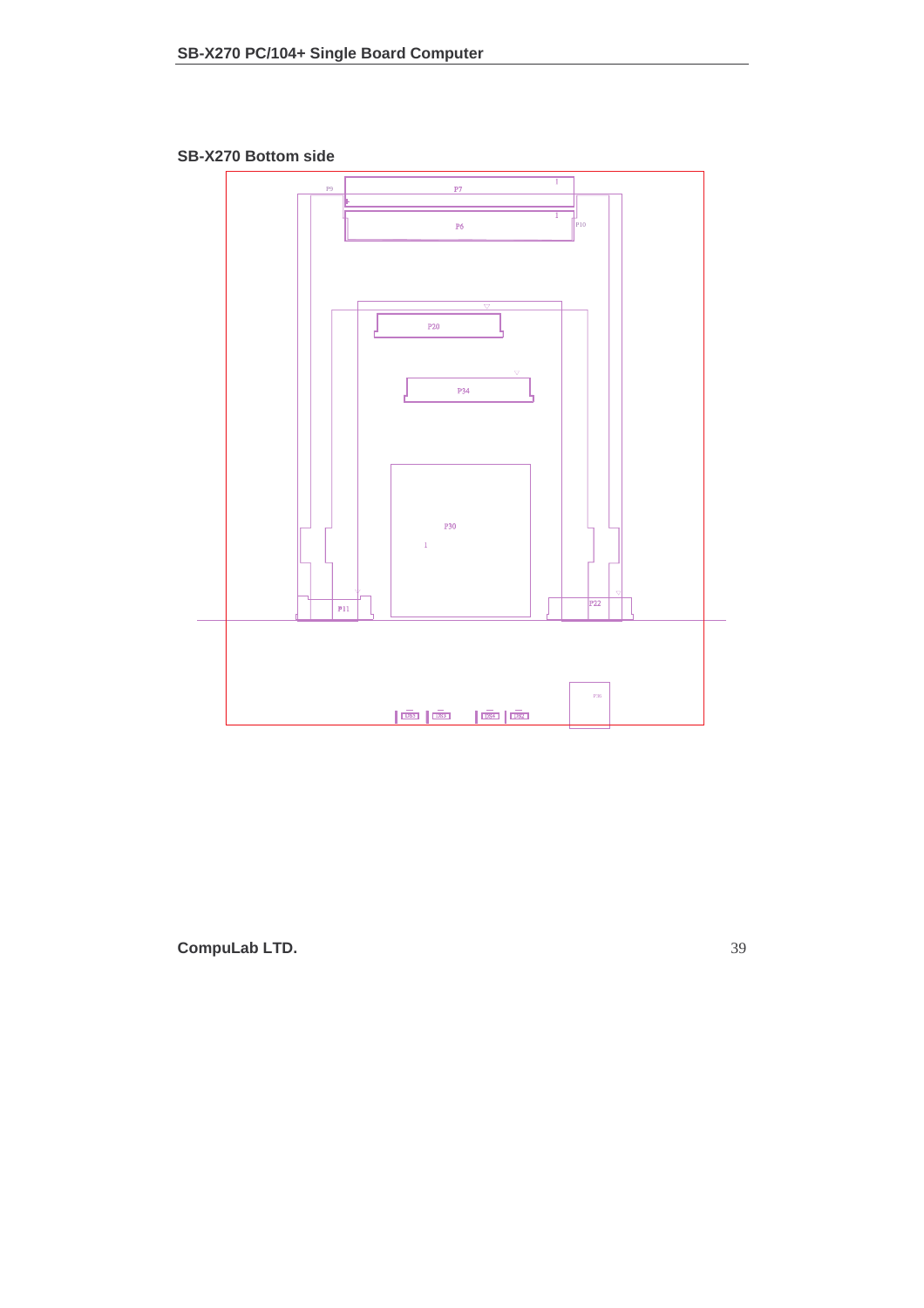# **Reference**

| P1, P2, P3      | Computer-on-module CAMI mating connectors |
|-----------------|-------------------------------------------|
| P4              | PC/104 connector                          |
| P <sub>5</sub>  | PC/104+ PCI bus connector                 |
| $P6+P10$        | PC-Card PCMCIA socket                     |
| $P7+P9$         | PC-Card CardBus socket                    |
| P <sub>8</sub>  | IDE connector (100 mil)                   |
| P11             | Ethernet Interface FPC connector          |
| P12             | SIM card socket                           |
| P13             | LCD connector (51 pos FPC)                |
| P14, P18        | Audio, T/S and misc. connector            |
| P15             | USB and LCD supply selection connector    |
| P16             | GPIO and special functions                |
| P17             | LPC connector                             |
| P19             | JTAG connector                            |
| P <sub>20</sub> | LCD connector (40 pos FPC)                |
| P21             | COM-C connector                           |
| P22             | CIF (QuickCapture) connector              |
| P24             | CRT connector                             |
| P <sub>25</sub> | <b>CoM</b> Ethernet                       |
| P <sub>26</sub> | SB-X270 Ethernet                          |
| P27             | COM-A connector                           |
| P <sub>28</sub> | Power connector (48V, 3.3V)               |
| P <sub>29</sub> | Power connector (5V, GND)                 |
| P30             | MMC/SDIO connector                        |
| P31             | COM-A / CRT FPC connector                 |
| P34             | IDE connector (40 pos FPC)                |
| P35             | $A/D$ connector                           |
| P36             | Mini-USB connector                        |
| E2              | GPIO drive control                        |
| E <sub>3</sub>  | <b>CLOCK-OPTION</b>                       |
| E4              | PCMCIA power                              |
| U25             | <b>USB</b> connector                      |
| DS1             | <b>IDE</b> activity                       |
| DS <sub>2</sub> | CM-X270 Ethernet 100Mb Link/Act           |
| DS3             | SB-X270 Ethernet 100Mb Link/Act           |
| DS4             | CM-X270 Ethernet 10Mb Link/Act            |
| DS5             | SB-X270 Ethernet 10Mb Link/Act            |
| DS <sub>6</sub> | VCC3-3 rail indicator                     |
| DS7             | VCC5 rail indicator                       |
| DS <sub>8</sub> | <b>GPRS</b> status                        |